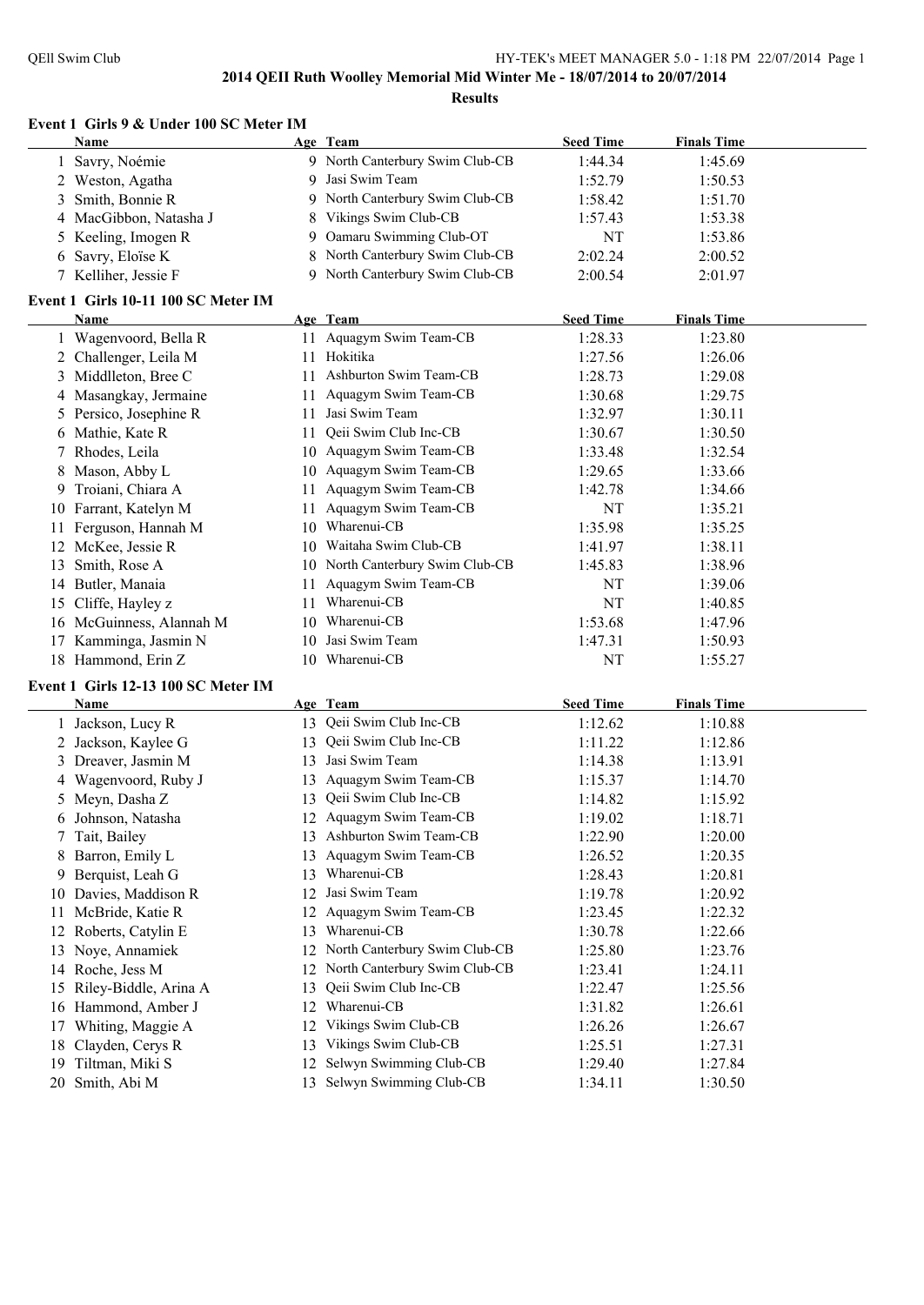#### **(Event 1 Girls 12-13 100 SC Meter IM)**

**Results**

|                 | Name                                    |    | Age Team                         | <b>Seed Time</b> | <b>Finals Time</b> |  |
|-----------------|-----------------------------------------|----|----------------------------------|------------------|--------------------|--|
|                 | 21 Thyne, Ella G                        |    | 12 Vikings Swim Club-CB          | 1:33.24          | 1:32.81            |  |
|                 | 22 O'Sullivan, Baileigh S               |    | 12 Jasi Swim Team                | 1:35.59          | 1:33.92            |  |
|                 | *23 Ford, Kendra K                      |    | 12 Vikings Swim Club-CB          | 1:34.05          | 1:36.05            |  |
|                 | *23 Day, Tayla L                        | 12 | Waitaha Swim Club-CB             | 1:36.25          | 1:36.05            |  |
|                 | 25 Haugh, Serena H                      |    | 12 Jasi Swim Team                | 1:46.08          | 1:38.94            |  |
|                 | 26 Carolan, Jessica E                   | 12 | Vikings Swim Club-CB             | NT               | 1:40.24            |  |
|                 | 27 Kikstra, Olivia R                    | 12 | Waitaha Swim Club-CB             | 1:44.14          | 1:41.60            |  |
|                 | 28 Day, Alyx R                          | 12 | Waitaha Swim Club-CB             | 1:45.82          | 1:42.02            |  |
|                 | 29 Heaton, Tilly                        | 13 | Selwyn Swimming Club-CB          | NT               | 1:43.37            |  |
|                 | 30 Herman, Mandy E                      | 12 | Waitaha Swim Club-CB             | 1:48.88          | 1:46.67            |  |
|                 | Cardona Hay, Maya L                     | 12 | Selwyn Swimming Club-CB          | 1:35.39          | DQ                 |  |
|                 | --- Van Keulen, Lilly M                 | 13 | Aquagym Swim Team-CB             | 1:33.24          | DQ                 |  |
|                 | --- Keeling, Isabelle M                 |    | 13 Oamaru Swimming Club-OT       | 1:30.79          | DQ                 |  |
|                 |                                         |    |                                  |                  |                    |  |
|                 | Event 1 Women 14-15 100 SC Meter IM     |    |                                  |                  |                    |  |
|                 | Name                                    |    | Age Team                         | <b>Seed Time</b> | <b>Finals Time</b> |  |
|                 | 1 Bates, Hannah F                       |    | 14 Selwyn Swimming Club-CB       | 1:06.82          | 1:07.08            |  |
|                 | 2 Lowen, Felicity C                     |    | 15 Aquagym Swim Team-CB          | 1:08.01          | 1:10.06            |  |
|                 | 3 Haughin, Laura J                      |    | 15 North Canterbury Swim Club-CB | 1:13.14          | 1:12.55            |  |
|                 | 4 Davies, Amelia F                      |    | 14 Jasi Swim Team                | 1:14.49          | 1:14.53            |  |
|                 | 5 Clough, Lucy K                        |    | 15 Ashburton Swim Team-CB        | 1:09.90          | 1:14.83            |  |
|                 | 6 Veremyuk, Anna A                      |    | 15 Wharenui-CB                   | 1:14.51          | 1:15.05            |  |
| $7\phantom{.0}$ | Gordon, Lucy J                          |    | 14 Aquagym Swim Team-CB          | 1:11.67          | 1:15.78            |  |
|                 | Damiano, Olivia M                       |    | 14 Aquagym Swim Team-CB          | 1:16.25          | 1:17.11            |  |
|                 | 9 Hartwell, Amy C                       |    | 15 Aquagym Swim Team-CB          | 1:21.65          | 1:19.08            |  |
|                 | 10 Martens, Inge L                      |    | 15 Selwyn Swimming Club-CB       | 1:22.49          | 1:19.48            |  |
| 11              | Buckley, Hayley A                       |    | 14 Aquagym Swim Team-CB          | 1:17.76          | 1:20.83            |  |
|                 | *12 Ufton-Tangaroa, Aarleah J           | 15 | Qeii Swim Club Inc-CB            | 1:21.13          | 1:21.75            |  |
|                 | *12 Hogg, Katelyn M                     |    | 15 Ashburton Swim Team-CB        | 1:19.16          | 1:21.75            |  |
|                 | 14 Hegarty, Elsa M                      | 15 | Qeii Swim Club Inc-CB            | 1:32.67          | 1:22.76            |  |
|                 | 15 Sullivan, Maeve Z                    |    | 14 Wharenui-CB                   | 1:21.85          | 1:23.62            |  |
|                 | 16 Tongue, Anna M                       |    | 15 North Canterbury Swim Club-CB | 1:24.03          | 1:25.52            |  |
| 17              | Scott, Nicole H                         |    | 14 Aquagym Swim Team-CB          | NT               | 1:25.77            |  |
|                 | 18 Rutter, Georgia L                    |    | 15 Aquagym Swim Team-CB          | 1:22.35          | 1:25.82            |  |
|                 | 19 Le Poidevin, Jessica A               |    | 14 Jasi Swim Team                | 1:29.71          | 1:32.76            |  |
|                 | --- Charlton, Alanah                    |    | 15 Vikings Swim Club-CB          | 1:22.98          | DQ                 |  |
|                 | --- Davidson, Meg E                     |    | 14 Wharenui-CB                   | 1:25.16          | DQ                 |  |
|                 | Event 1 Women 16 & Over 100 SC Meter IM |    |                                  |                  |                    |  |
|                 | Name                                    |    | Age Team                         | <b>Seed Time</b> | <b>Finals Time</b> |  |
|                 | 1 Maikuku, Ebony A                      |    | 19 Jasi Swim Team                | 1:08.45          | 1:07.82            |  |
|                 | 2 Tucker, Brittany M                    | 17 | Qeii Swim Club Inc-CB            | 1:06.91          | 1:10.12            |  |
|                 | 3 Rennell, Caitlin J                    |    | 18 Jasi Swim Team                | 1:07.85          | 1:10.18            |  |
|                 | 4 Gurden, Tamara L                      |    | 16 North Canterbury Swim Club-CB | 1:16.65          | 1:16.42            |  |
|                 | 5 Hendren, Caitlin A                    |    | 16 Jasi Swim Team                | 1:18.14          | 1:18.64            |  |
| 6               | McKee, Toni I                           | 16 | Waitaha Swim Club-CB             | 1:20.37          | 1:21.75            |  |
| 7               | Findlay, Sarah                          | 17 | Jasi Swim Team                   | 1:53.43          | 1:31.76            |  |
| 8               | Ruth, Jacquie C                         | 17 | Qeii Swim Club Inc-CB            | 2:10.19          | 2:08.92            |  |
|                 |                                         |    |                                  |                  |                    |  |
|                 | Event 1 Boys 9 & Under 100 SC Meter IM  |    |                                  |                  |                    |  |
|                 | Name                                    |    | Age Team                         | <b>Seed Time</b> | <b>Finals Time</b> |  |
|                 | 1 Lockhart, Callum J                    |    | 9 Vikings Swim Club-CB           | 1:39.77          | 1:38.55            |  |
|                 |                                         |    |                                  |                  |                    |  |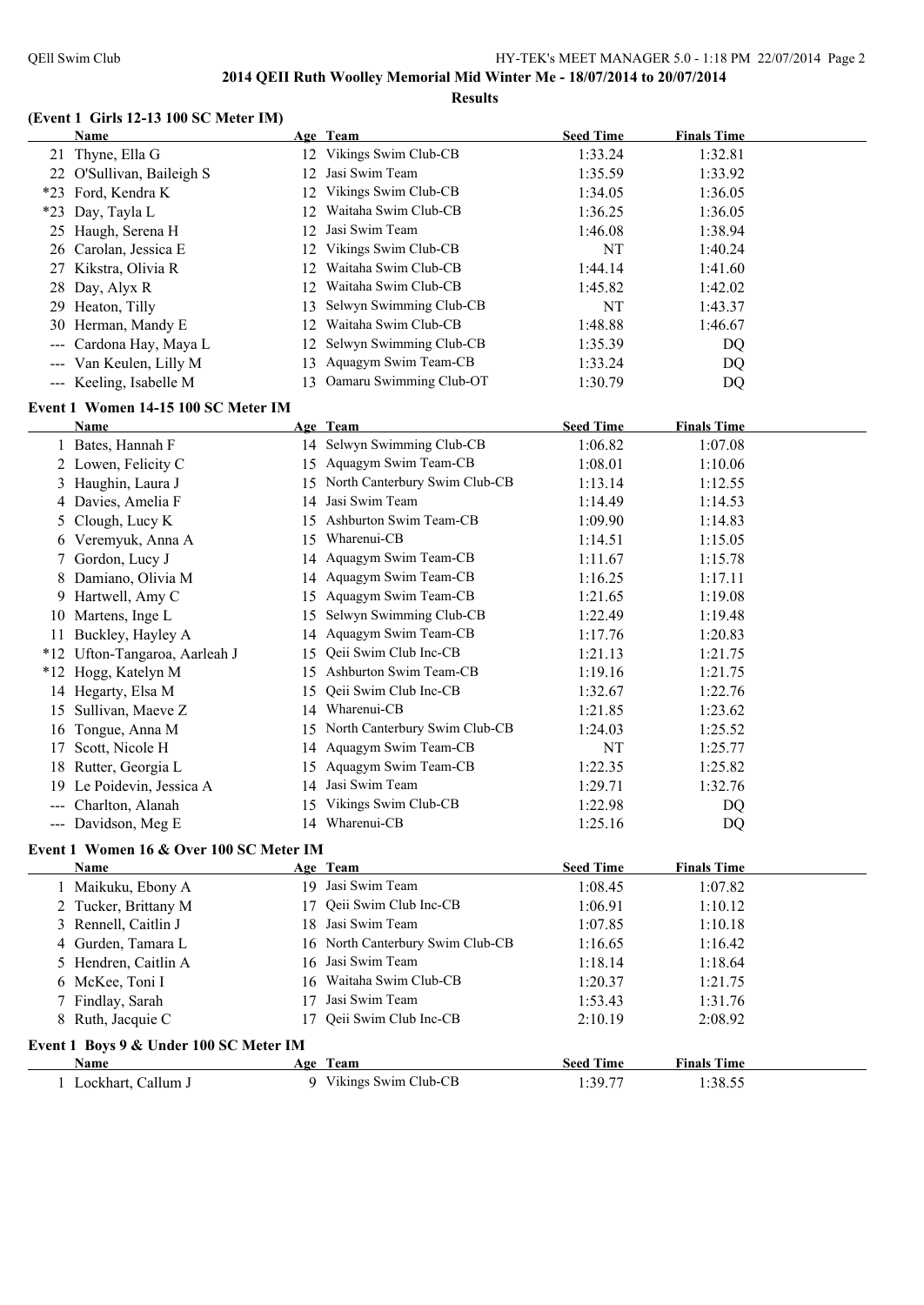**Results**

|                | (Event 1 Boys 9 & Under 100 SC Meter IM) |    |                                  |                  |                    |  |
|----------------|------------------------------------------|----|----------------------------------|------------------|--------------------|--|
|                | Name                                     |    | Age Team                         | <b>Seed Time</b> | <b>Finals Time</b> |  |
|                | 2 Persico, Joshua M                      |    | 9 Jasi Swim Team                 | 2:06.77          | 2:05.76            |  |
|                | --- Aikawa, Oliver H                     |    | 9 Aquagym Swim Team-CB           | <b>NT</b>        | DQ                 |  |
|                | Event 1 Boys 10-11 100 SC Meter IM       |    |                                  |                  |                    |  |
|                | Name                                     |    | Age Team                         | <b>Seed Time</b> | <b>Finals Time</b> |  |
|                | 1 Crump, Henry M                         |    | 11 Aquagym Swim Team-CB          | 1:26.54          | 1:25.27            |  |
|                | 2 Chamberlain, Taylor B                  |    | 11 Aquagym Swim Team-CB          | 1:31.48          | 1:26.50            |  |
|                | 3 McKenzie, Lochlan J                    |    | 11 Vikings Swim Club-CB          | 1:25.54          | 1:27.74            |  |
|                | 4 Morrow, Gus H                          | 11 | Qeii Swim Club Inc-CB            | 1:28.53          | 1:27.92            |  |
|                | 5 Treacy, Marvin L                       | 11 | Jasi Swim Team                   | 1:28.59          | 1:30.10            |  |
|                | 6 Barr, Connor                           |    | 10 Aquagym Swim Team-CB          | NT               | 1:36.34            |  |
|                | 7 McBride, Lachlan R                     |    | 10 Aquagym Swim Team-CB          | 1:35.57          | 1:36.96            |  |
| 8              | Jefferies, Cameron R                     | 11 | Neptune Swim Club-OT             | 1:36.20          | 1:39.86            |  |
|                | 9 Graham, Wills C                        |    | 10 North Canterbury Swim Club-CB | <b>NT</b>        | 1:43.62            |  |
|                | --- MacGibbon, Thomas J                  |    | 11 Vikings Swim Club-CB          | 1:36.22          | DQ                 |  |
|                | Event 1 Boys 12-13 100 SC Meter IM       |    |                                  |                  |                    |  |
|                | <b>Name</b>                              |    | Age Team                         | <b>Seed Time</b> | <b>Finals Time</b> |  |
|                | 1 Kamminga, Brayan N                     |    | 13 Jasi Swim Team                | 1:14.87          | 1:13.70            |  |
|                | 2 Hurley, Quinton M                      | 13 | Qeii Swim Club Inc-CB            | 1:14.24          | 1:14.19            |  |
| $\mathfrak{Z}$ | Smith, Ben T                             | 13 | Wharenui-CB                      | 1:11.98          | 1:14.66            |  |
|                | 4 Nicholls, Joel W                       | 12 | Jasi Swim Team                   | 1:21.57          | 1:21.34            |  |
|                | 5 Marshall, Lucas T                      | 13 | Aquagym Swim Team-CB             | 1:24.14          | 1:21.37            |  |
|                | 6 Moloney, Liam T                        | 12 | Qeii Swim Club Inc-CB            | 1:23.70          | 1:21.80            |  |
|                | 7 Penrose, Nathan C                      | 12 | Vikings Swim Club-CB             | 1:27.20          | 1:23.76            |  |
| 8              | Jones, Calum A                           | 12 | Aquagym Swim Team-CB             | 1:35.66          | 1:32.70            |  |
|                | 9 Le Poidevin, Joshua J                  | 12 | Jasi Swim Team                   | 1:31.91          | 1:33.72            |  |
|                | 10 McGillivray, Jayden C                 | 12 | Waitaha Swim Club-CB             | 1:35.75          | 1:34.44            |  |
| 11             | Cowan, Nathan L                          |    | 12 Vikings Swim Club-CB          | <b>NT</b>        | 1:36.24            |  |
| 12             | Clarke, Hamish E                         |    | 12 Jasi Swim Team                | 1:38.36          | 1:40.19            |  |
|                | 13 Graham, Alex M                        | 12 | Selwyn Swimming Club-CB          | NT               | 1:44.39            |  |
|                | --- Clough, Matthew A                    |    | 13 Ashburton Swim Team-CB        | 1:08.45          | DQ                 |  |
|                | Event 1 Men 14-15 100 SC Meter IM        |    |                                  |                  |                    |  |
|                | Name                                     |    | Age Team                         | <b>Seed Time</b> | <b>Finals Time</b> |  |
|                | 1 Mundy, Regan N                         |    | 14 North Canterbury Swim Club-CB | 1:09.96          | 1:08.22            |  |
|                | 2 Boyle, Alex J                          |    | 15 Jasi Swim Team                | 1:10.44          | 1:10.27            |  |
|                | 3 Dempster, Declan P                     |    | 14 Wharenui-CB                   | 1:13.48          | 1:10.60            |  |
|                | 4 McDonald, Flynn Z                      | 14 | Qeii Swim Club Inc-CB            | 1:12.38          | 1:11.90            |  |
|                | 5 Hunter, Charlie Z                      | 15 | Wharenui-CB                      | 1:17.11          | 1:12.14            |  |
| 6              | Tucker, Harrison G                       | 14 | Qeii Swim Club Inc-CB            | 1:17.03          | 1:12.98            |  |
|                | 7 Hunter, Max Z                          |    | 15 Wharenui-CB                   | 1:14.60          | 1:16.98            |  |
| 8              | Johnson, Cameron                         |    | 14 Aquagym Swim Team-CB          | 1:20.32          | 1:17.87            |  |
|                | 9 Ryan, Chris J                          |    | 14 Aquagym Swim Team-CB          | 1:24.10          | 1:22.50            |  |
| 10             | Chin, Keegan N                           |    | 14 Wharenui-CB                   | 1:28.06          | 1:23.96            |  |
|                | Hall, Joe                                | 14 | Aquagym Swim Team-CB             | NT               |                    |  |
| ---            | --- Buk, James H                         |    | 15 North Canterbury Swim Club-CB | 1:07.83          | DQ<br>DQ           |  |
|                |                                          |    |                                  |                  |                    |  |
|                | Event 1 Men 16 & Over 100 SC Meter IM    |    |                                  |                  |                    |  |
|                | Name                                     |    | Age Team<br>18 Wharenui-CB       | <b>Seed Time</b> | <b>Finals Time</b> |  |
|                | 1 Campbell, William J                    |    |                                  | 59.80            | 1:01.58            |  |
|                | 2 Pitt, Reagan T                         |    | 19 North Canterbury Swim Club-CB | 1:04.76          | 1:04.58            |  |
|                | 3 Steyn, Nicholas M                      |    | 16 North Canterbury Swim Club-CB | 1:07.27          | 1:06.75            |  |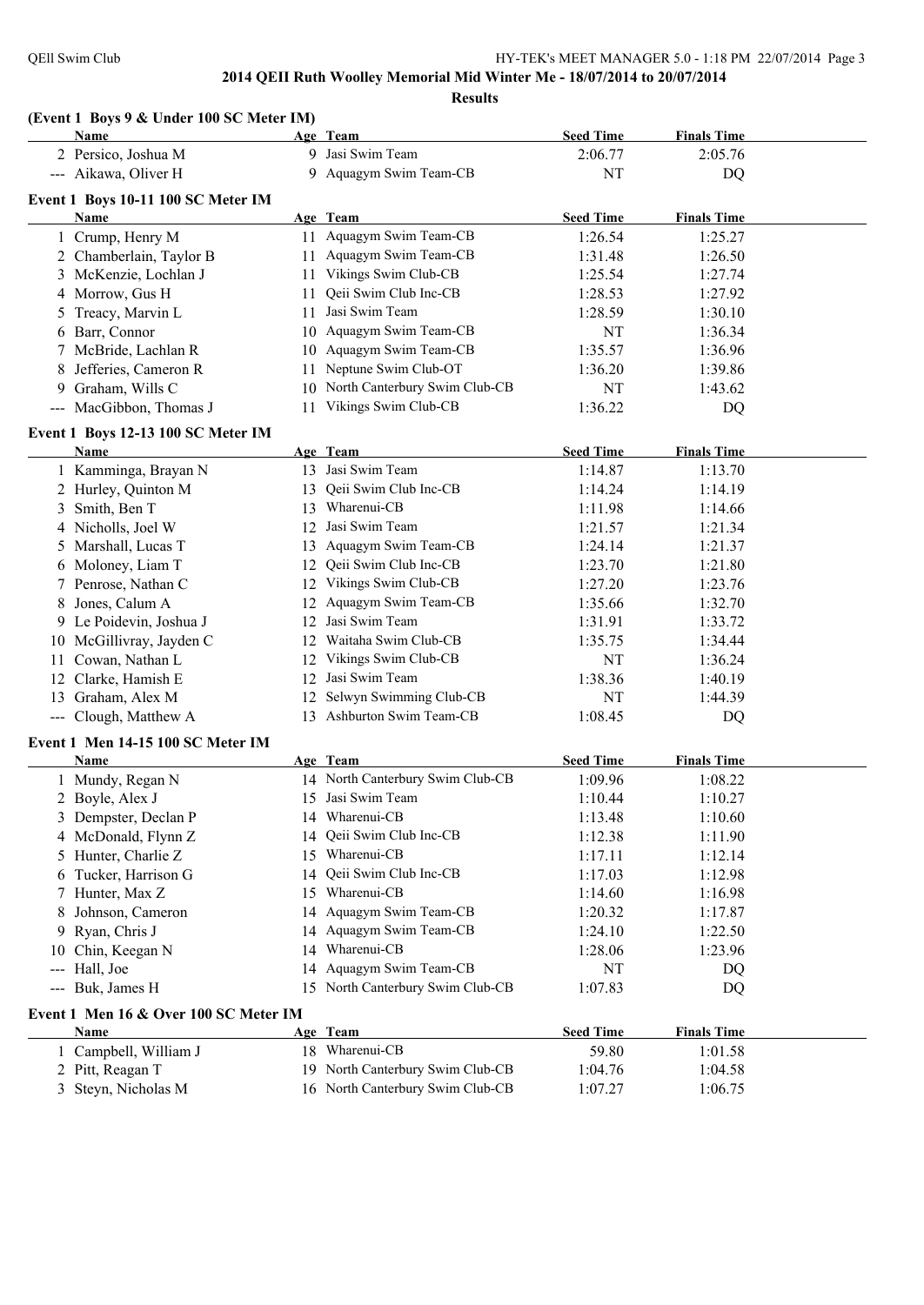**Results**

#### **(Event 1 Men 16 & Over 100 SC Meter IM)**

|                              | <b>Name</b>                               |    | Age Team                         | <b>Seed Time</b> | <b>Finals Time</b> |  |
|------------------------------|-------------------------------------------|----|----------------------------------|------------------|--------------------|--|
|                              | 4 Berry, Joseph J                         |    | 16 Vikings Swim Club-CB          | 1:21.63          | 1:19.85            |  |
|                              | Event 2 Girls 10-11 50 SC Meter Butterfly |    |                                  |                  |                    |  |
|                              | Name                                      |    | Age Team                         | <b>Seed Time</b> | <b>Finals Time</b> |  |
|                              | 1 Challenger, Leila M                     |    | 11 Hokitika                      | 37.78            | 36.09              |  |
|                              | 2 Mathie, Kate R                          | 11 | Qeii Swim Club Inc-CB            | 37.60            | 38.11              |  |
|                              | 3 Mason, Abby L                           |    | 10 Aquagym Swim Team-CB          | 41.49            | 42.54              |  |
| 4                            | Damiano, Francesca L                      |    | 11 Aquagym Swim Team-CB          | 42.04            | 42.67              |  |
| 5                            | Close, Caitlin A                          |    | 10 Qeii Swim Club Inc-CB         | 41.77            | 42.89              |  |
|                              | 6 Perriam, Maisy D                        |    | 10 Jasi Swim Team                | 45.64            | 43.10              |  |
| 7                            | Masangkay, Jermaine                       |    | 11 Aquagym Swim Team-CB          | 43.65            | 44.39              |  |
| 8                            | Whiting, Ruby H                           |    | 10 Vikings Swim Club-CB          | 45.44            | 45.55              |  |
| 9                            | Weston, Eve                               | 11 | Jasi Swim Team                   | 44.76            | 45.74              |  |
|                              | 10 Lockhart, Holly D                      | 11 | Vikings Swim Club-CB             | 46.13            | 47.19              |  |
| 11                           | McGuinness, Alannah M                     |    | 10 Wharenui-CB                   | 54.05            | 53.32              |  |
|                              | Event 2 Girls 12-13 50 SC Meter Butterfly |    |                                  |                  |                    |  |
|                              | Name                                      |    | Age Team                         | <b>Seed Time</b> | <b>Finals Time</b> |  |
|                              | 1 Jackson, Lucy R                         |    | 13 Qeii Swim Club Inc-CB         | 30.88            | 31.77              |  |
|                              | 2 In, Eugene                              |    | 13 Aquagym Swim Team-CB          | 32.73            | 31.94              |  |
| 3                            | Meyn, Dasha Z                             | 13 | Qeii Swim Club Inc-CB            | 31.22            | 32.37              |  |
| 4                            | Close, Samantha A                         | 13 | Qeii Swim Club Inc-CB            | 33.18            | 33.88              |  |
| 5                            | Berquist, Leah G                          | 13 | Wharenui-CB                      | 34.92            | 35.17              |  |
| 6                            | McBride, Katie R                          |    | 12 Aquagym Swim Team-CB          | 35.78            | 35.54              |  |
| 7                            | Roche, Jess M                             |    | 12 North Canterbury Swim Club-CB | 36.97            | 35.80              |  |
| 8                            | Johnson, Natasha                          | 12 | Aquagym Swim Team-CB             | 39.88            | 36.22              |  |
| 9                            | MacDonald, Amelia M                       | 13 | Aquagym Swim Team-CB             | 38.02            | 36.58              |  |
| 10                           | Tait, Bailey                              | 13 | Ashburton Swim Team-CB           | 38.61            | 36.60              |  |
| 11                           | Whittington-Clent, Samara C               | 12 | Wharenui-CB                      | 36.86            | 36.64              |  |
| 12                           | Barron, Emily L                           | 13 | Aquagym Swim Team-CB             | 36.41            | 37.09              |  |
| 13                           | Hunter, Sarah J                           |    | 13 Vikings Swim Club-CB          | 38.90            | 37.86              |  |
| 14                           | Whiting, Maggie A                         |    | 12 Vikings Swim Club-CB          | 36.60            | 37.95              |  |
|                              | 15 Davies, Maddison R                     | 12 | Jasi Swim Team                   | 37.42            | 38.38              |  |
|                              | 16 Hammond, Amber J                       |    | 12 Wharenui-CB                   | 39.46            | 39.10              |  |
| 17                           | Anderson, Olivia G                        |    | 13 Vikings Swim Club-CB          | 38.51            | 39.15              |  |
| 18                           | Clayden, Cerys R                          |    | 13 Vikings Swim Club-CB          | 38.65            | 39.65              |  |
|                              | 19 McKenzie, Caitlin G                    |    | 13 Vikings Swim Club-CB          | 39.93            | 40.65              |  |
|                              | 20 Averill, Rose J                        |    | 12 Wharenui-CB                   | 40.04            | 41.02              |  |
|                              | 21 Tiltman, Miki S                        |    | 12 Selwyn Swimming Club-CB       | 41.05            | 41.31              |  |
|                              | 22 Ford, Kendra K                         |    | 12 Vikings Swim Club-CB          | 41.35            | 42.96              |  |
| 23                           | Cardona Hay, Maya L                       |    | 12 Selwyn Swimming Club-CB       | 43.63            | 44.38              |  |
| 24                           | Day, Tayla L                              |    | 12 Waitaha Swim Club-CB          | 43.97            | 46.07              |  |
| 25                           | Day, Alyx R                               |    | 12 Waitaha Swim Club-CB          | 46.57            | 46.91              |  |
| $\qquad \qquad \textbf{---}$ | Murray, Amber M                           | 12 | Wharenui-CB                      | NT               | DQ                 |  |
| $---$                        | Riley-Biddle, Arina A                     | 13 | Qeii Swim Club Inc-CB            | 39.06            | DQ                 |  |
|                              | Event 2 Women 14-15 50 SC Meter Butterfly |    |                                  |                  |                    |  |
|                              | Name                                      |    | Age Team                         | <b>Seed Time</b> | <b>Finals Time</b> |  |
|                              | 1 Bates, Hannah F                         |    | 14 Selwyn Swimming Club-CB       | 28.87            | 29.73              |  |
|                              | 2 Owen, Justine N                         |    | 14 Wharenui-CB                   | 32.77            | 33.38              |  |
|                              |                                           |    |                                  |                  |                    |  |
| 3                            | Charlton, Alanah                          |    | 15 Vikings Swim Club-CB          | 33.63            | 33.43              |  |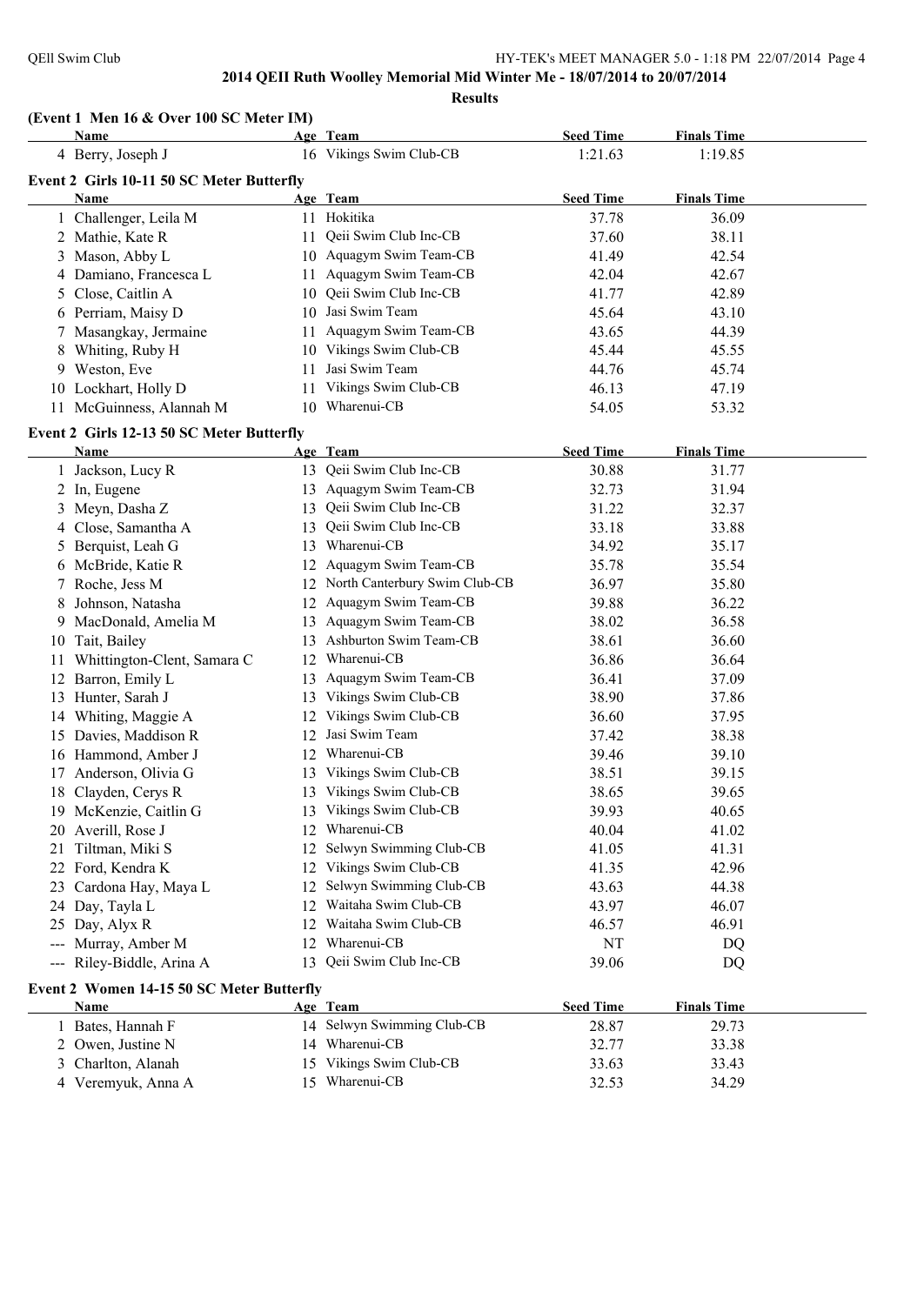**Results**

|    | (Event 2 Women 14-15 50 SC Meter Butterfly)   |    |                                    |                  |                    |  |
|----|-----------------------------------------------|----|------------------------------------|------------------|--------------------|--|
|    | Name                                          |    | Age Team                           | <b>Seed Time</b> | <b>Finals Time</b> |  |
|    | 5 Cliffe, Jessica R                           |    | 14 Wharenui-CB                     | 41.74            | 34.87              |  |
|    | 6 Wilson, Alexandra L                         |    | 15 Jasi Swim Team                  | 35.05            | 34.92              |  |
|    | 7 Buckley, Hayley A                           |    | 14 Aquagym Swim Team-CB            | 34.74            | 35.27              |  |
| 8  | Hegarty, Elsa M                               |    | 15 Qeii Swim Club Inc-CB           | 41.48            | 36.28              |  |
| 9. | Scott, Nicole H                               |    | 14 Aquagym Swim Team-CB            | NT               | 37.51              |  |
|    | 10 Rutter, Georgia L                          |    | 15 Aquagym Swim Team-CB            | 37.60            | 38.17              |  |
|    | 11 Le Poidevin, Jessica A                     |    | 14 Jasi Swim Team                  | 42.93            | 42.19              |  |
|    | Event 2 Women 16 & Over 50 SC Meter Butterfly |    |                                    |                  |                    |  |
|    | Name                                          |    | Age Team                           | <b>Seed Time</b> | <b>Finals Time</b> |  |
|    | 1 Winward, Sammy J                            |    | 19 Aquagym Swim Team-CB            | 28.66            | 29.62              |  |
|    | 2 Hulley, Pia E                               |    | 18 Wharenui-CB                     | 28.83            | 29.93              |  |
|    | 3 Rennell, Caitlin J                          |    | 18 Jasi Swim Team                  | 29.44            | 30.88              |  |
|    | 4 Sugrue, Laura S                             |    | 18 Jasi Swim Team                  | 30.84            | 31.46              |  |
|    | 5 Tucker, Brittany M                          | 17 | Qeii Swim Club Inc-CB              | 29.59            | 31.80              |  |
|    | 6 Masters, Britt M                            |    | 18 Wharenui-CB                     | 32.59            | 33.01              |  |
| 7  | Morton, Keely A                               |    | 16 North Canterbury Swim Club-CB   | 34.66            | 34.72              |  |
|    | 8 McKee, Toni I                               |    | 16 Waitaha Swim Club-CB            | 36.26            | 36.04              |  |
|    | --- Wright, Cassandra J                       |    | 16 Qeii Swim Club Inc-CB           | 28.89            | DQ                 |  |
|    |                                               |    |                                    |                  |                    |  |
|    | Event 2 Boys 9 & Under 50 SC Meter Butterfly  |    |                                    | <b>Seed Time</b> | <b>Finals Time</b> |  |
|    | Name<br>1 Lockhart, Callum J                  |    | Age Team<br>9 Vikings Swim Club-CB | 47.01            |                    |  |
|    |                                               |    |                                    |                  | 47.22              |  |
|    | Event 2 Boys 10-11 50 SC Meter Butterfly      |    |                                    |                  |                    |  |
|    | Name                                          |    | Age Team                           | <b>Seed Time</b> | <b>Finals Time</b> |  |
|    | 1 Baker, Zac Z                                |    | 11 Wharenui-CB                     | 33.65            | 34.73              |  |
|    |                                               |    | 11 Jasi Swim Team                  | 37.30            | 35.80              |  |
|    | 2 Dalley, Ezra A                              |    |                                    |                  |                    |  |
|    | 3 Crump, Henry M                              |    | 11 Aquagym Swim Team-CB            | 36.65            | 36.31              |  |
|    | 4 Tait, Kalen                                 |    | 11 Ashburton Swim Team-CB          | 37.07            | 37.10              |  |
|    | 5 MacGibbon, Thomas J                         |    | 11 Vikings Swim Club-CB            | 40.40            | 38.19              |  |
|    | 6 Morrow, Gus H                               |    | 11 Qeii Swim Club Inc-CB           | 38.84            | 39.80              |  |
|    | 7 Reid, Cody Z                                |    | 10 Jasi Swim Team                  | 40.66            | 41.07              |  |
|    | 8 Barr, Connor                                |    | 10 Aquagym Swim Team-CB            | 45.47            | 43.52              |  |
|    | 9 McBride, Lachlan R                          |    | 10 Aquagym Swim Team-CB            | 45.48            | 47.65              |  |
|    | Event 2 Boys 12-13 50 SC Meter Butterfly      |    |                                    |                  |                    |  |
|    | Name                                          |    | Age Team                           | <b>Seed Time</b> | <b>Finals Time</b> |  |
|    | Smith, Ben T                                  |    | 13 Wharenui-CB                     | 30.65            | 32.08              |  |
|    | 2 Perriam, Archie S                           | 13 | Jasi Swim Team                     | 32.48            | 32.92              |  |
| 3  | Hurley, Quinton M                             | 13 | Qeii Swim Club Inc-CB              | 32.92            | 33.74              |  |
|    | 4 Kamminga, Brayan N                          | 13 | Jasi Swim Team                     | 36.14            | 33.98              |  |
| 5  | Close, Nicholas A                             | 12 | Qeii Swim Club Inc-CB              | 33.78            | 34.59              |  |
|    | 6 Kelliher, Angus W                           |    | 12 North Canterbury Swim Club-CB   | 34.02            | 35.02              |  |
| 7. | Nicholls, Joel W                              | 12 | Jasi Swim Team                     | 34.51            | 35.20              |  |
| 8  | Martin, Jay D                                 |    | 12 Ashburton Swim Team-CB          | 36.31            | 36.44              |  |
| 9. | Moloney, Liam T                               | 12 | Qeii Swim Club Inc-CB              | 39.08            | 37.24              |  |
| 10 | Dann, Isaac M                                 |    | 13 North Canterbury Swim Club-CB   | 38.44            | 38.23              |  |
| 11 | Pellet, Cameron G                             | 12 | North Canterbury Swim Club-CB      | NT               | 44.00              |  |
|    | 12 Le Poidevin, Joshua J                      | 12 | Jasi Swim Team                     | 43.81            | 44.34              |  |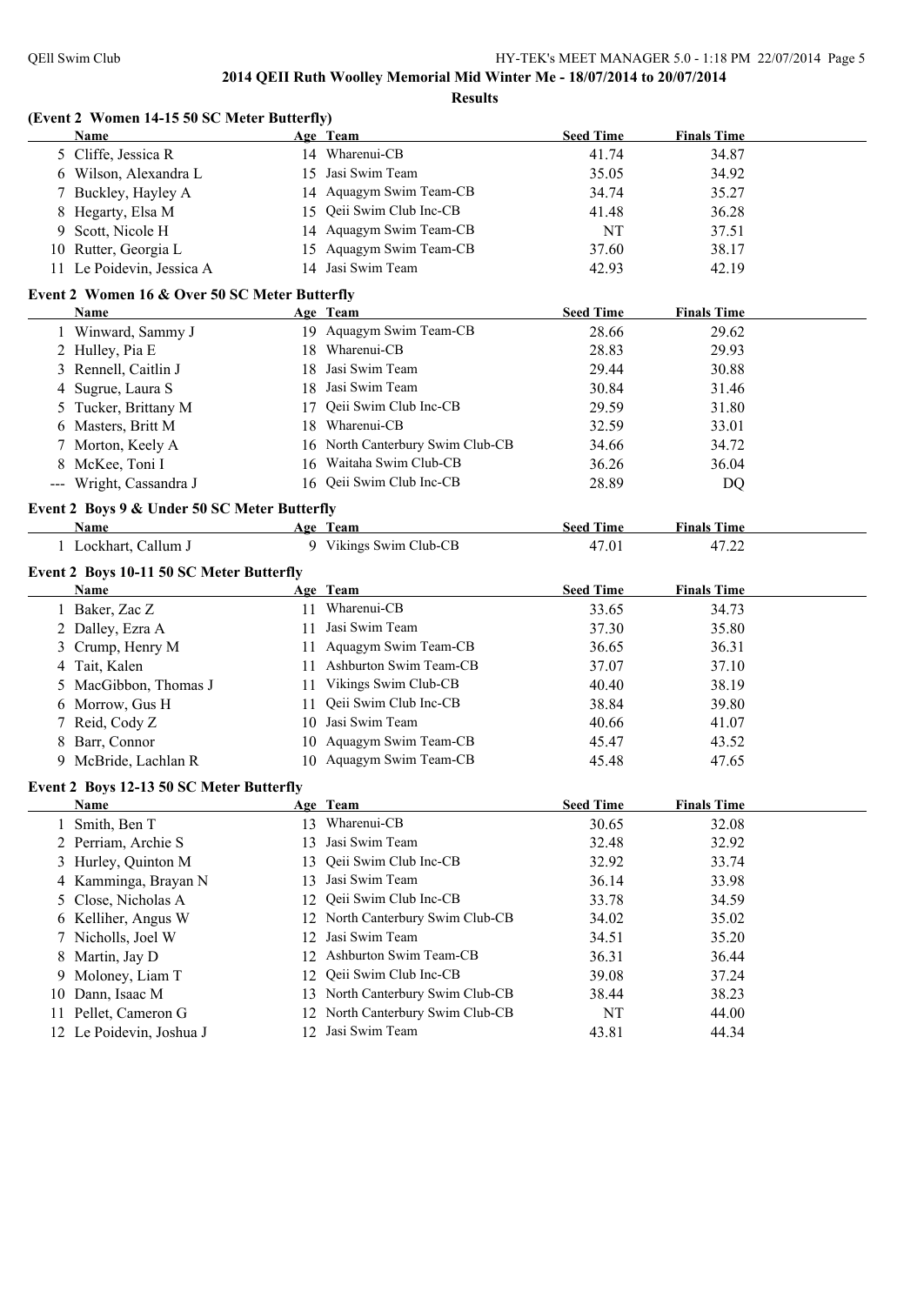#### **Event 2 Men 14-15 50 SC Meter Butterfly Name Age Team Seed Time Finals Time**

|    | Syme, Angus W                                  |          | 14 North Canterbury Swim Club-CB | 28.50            | 29.30              |                |
|----|------------------------------------------------|----------|----------------------------------|------------------|--------------------|----------------|
|    | Jackson, Bradley T                             | 15       | Qeii Swim Club Inc-CB            | 29.22            | 29.53              |                |
| 3  | Taylor, Zachary J                              |          | 14 Jasi Swim Team                | 32.19            | 30.17              |                |
| 4  | Batchelor, Timothy D                           |          | 14 North Canterbury Swim Club-CB | 30.10            | 30.41              |                |
| 5. | Boyle, Alex J                                  | 15       | Jasi Swim Team                   | 29.89            | 30.52              |                |
|    | 6 Atkin, Bryn M                                |          | 15 North Canterbury Swim Club-CB | 30.58            | 30.64              |                |
|    | 7 Haughin, Callum R                            |          | 14 North Canterbury Swim Club-CB | 30.60            | 31.37              |                |
| 8  | Tucker, Harrison G                             | 14       | Qeii Swim Club Inc-CB            | 33.14            | 32.35              |                |
| 9  | Dempster, Declan P                             |          | 14 Wharenui-CB                   | 32.55            | 32.53              |                |
|    | 10 McDonald, Flynn Z                           | 14       | Qeii Swim Club Inc-CB            | 31.99            | 32.69              |                |
|    | 11 Chin, Keegan N                              |          | 14 Wharenui-CB                   | 37.60            | 37.43              |                |
|    | 12 Ryan, Chris J                               |          | 14 Aquagym Swim Team-CB          | 38.38            | 39.28              |                |
|    |                                                |          |                                  |                  |                    |                |
|    | Event 2 Men 16 & Over 50 SC Meter Butterfly    |          |                                  |                  |                    |                |
|    | Name                                           |          | Age Team                         | <b>Seed Time</b> | <b>Finals Time</b> |                |
|    | 1 Eglesfield, George T                         |          | 20 North Canterbury Swim Club-CB | 24.77            | 25.01              |                |
|    | 2 Smart, Russell B                             |          | 18 Wharenui-CB                   | 27.16            | 28.00              |                |
|    | 3 Hallaway, Scott M                            |          | 17 Wharenui-CB                   | 28.15            | 28.37              |                |
|    | 4 Jeffery, Cameron R                           |          | 17 Aquagym Swim Team-CB          | 28.97            | 28.54              |                |
|    | 5 Anngow, Ben J                                |          | 17 Wharenui-CB                   | 28.93            | 28.69              |                |
|    | 6 Hadden, Ben E                                | 17       | Jasi Swim Team                   | 29.45            | 29.55              |                |
| 7. | Steyn, Nicholas M                              |          | 16 North Canterbury Swim Club-CB | 30.13            | 29.79              |                |
| 8  | Scammell, Phillip J                            |          | 19 Aquagym Swim Team-CB          | 27.40            | 30.85              |                |
| 9  | Berry, Joseph J                                |          | 16 Vikings Swim Club-CB          | 35.53            | 35.11              |                |
|    | 10 Preddy, Sean M                              |          | 17 Jasi Swim Team                | 36.64            | 35.76              |                |
|    | Event 3 Girls 9 & Under 50 SC Meter Backstroke |          |                                  |                  |                    |                |
|    | Name                                           |          | Age Team                         | <b>Seed Time</b> | <b>Finals Time</b> | Points         |
|    | 1 Newbigging, Chloe                            |          | 9 Waitaha Swim Club-CB           | 51.02            | 49.61              | 20             |
|    | 2 Savry, Noémie                                |          | 9 North Canterbury Swim Club-CB  | 48.45            | 50.17              | 17             |
|    | 3 Smith, Bonnie R                              |          | 9 North Canterbury Swim Club-CB  | 49.83            | 50.75              | 16             |
|    | 4 Keeling, Imogen R                            |          | 9 Oamaru Swimming Club-OT        | 51.73            | 51.59              | 15             |
|    | 5 Weston, Agatha                               |          | 9 Jasi Swim Team                 | 48.28            | 51.77              | 14             |
|    | 6 Mason, Emma C                                | 8        | Aquagym Swim Team-CB             | 50.32            | 52.43              | 13             |
|    | 7 MacGibbon, Natasha J                         | 8        | Vikings Swim Club-CB             | 49.65            | 52.79              | 12             |
| 8  | Dann, Georgia M                                |          | 9 North Canterbury Swim Club-CB  | 58.42            | 56.06              | 11             |
| 9  | Savry, Eloïse K                                |          | North Canterbury Swim Club-CB    | 57.56            | 56.25              | 9              |
|    | 10 Kelliher, Jessie F                          |          | 9 North Canterbury Swim Club-CB  | 56.18            | 56.85              | $\overline{7}$ |
|    | 11 Haugh, Ilea A                               | 7        | Waitaha Swim Club-CB             | 1:01.24          | 1:03.86            | 6              |
|    | --- Cowan, Kate M                              | 8        | Vikings Swim Club-CB             | 57.56            | DQ                 |                |
|    | Event 3 Girls 10-11 50 SC Meter Backstroke     |          |                                  |                  |                    |                |
|    | Name                                           |          | Age Team                         | <b>Seed Time</b> | <b>Finals Time</b> | <b>Points</b>  |
|    | 1 Mason, Abby L                                |          | 10 Aquagym Swim Team-CB          | 37.79            | 38.97              | 20             |
|    | 2 Perry, Violette E                            | 11       | Aquagym Swim Team-CB             | 38.70            | 39.25              | 17             |
|    | 3 Masangkay, Jermaine                          | 11       | Aquagym Swim Team-CB             | 38.07            | 39.35              | 16             |
|    | 4 Butler, Manaia                               |          | Aquagym Swim Team-CB             | 42.99            | 41.59              | 15             |
|    | 5 Damiano, Francesca L                         | 11<br>11 | Aquagym Swim Team-CB             | 42.28            | 42.01              | 14             |
|    | 6 Mathie, Kate R                               |          | Qeii Swim Club Inc-CB            |                  |                    |                |
|    |                                                | 11       | Qeii Swim Club Inc-CB            | 39.66<br>45.15   | 42.15              | 13             |
| 7. | Close, Caitlin A                               | 10       | Waitaha Swim Club-CB             |                  | 43.25              | 12             |
|    | 8 Herman, Kate T                               | 10.      | 10 Jasi Swim Team                | 44.76            | 43.32              | 11             |
|    | 9 Perriam, Maisy D                             |          |                                  | 43.09            | 43.40              | 9              |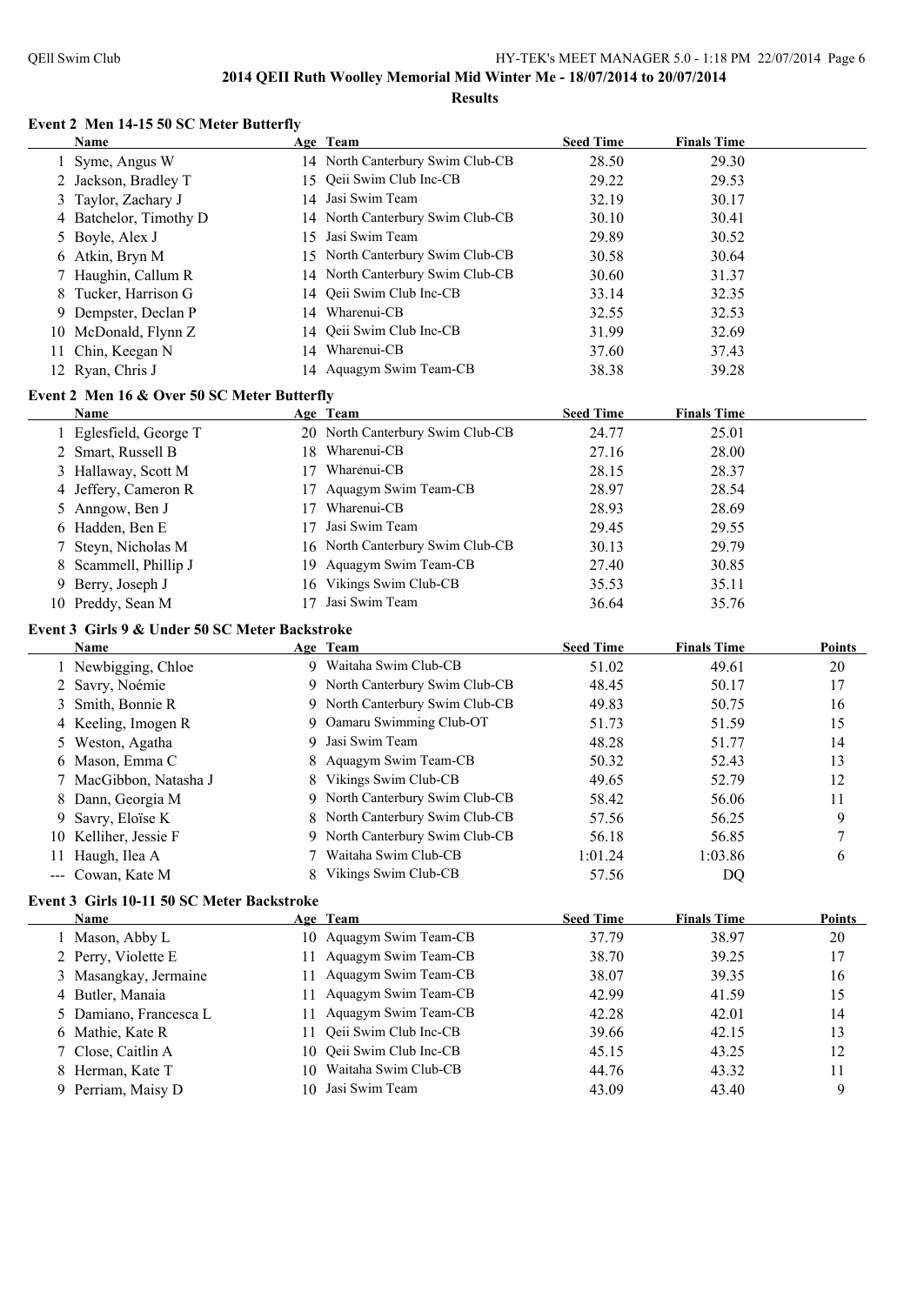**Results**

#### **(Event 3 Girls 10-11 50 SC Meter Backstroke)**

| 10 Aquagym Swim Team-CB<br>47.83<br>44.57<br>10 Scrymgeour, Isabelle P<br>11 Hokitika<br>42.82<br>45.41<br>11 Challenger, Leila M<br>Waitaha Swim Club-CB<br>44.96<br>45.83<br>12 McKee, Jessie R<br>10<br>Vikings Swim Club-CB<br>46.91<br>13 Mooar, Molly E<br>47.00<br>11<br>Vikings Swim Club-CB<br>47.53<br>14 Lockhart, Holly D<br>46.30<br>11<br>15 Coward, Ayla K<br>Vikings Swim Club-CB<br>48.97<br>48.81<br>11 | 7<br>6<br>5<br>4<br>3<br>$\overline{c}$<br>1 |
|---------------------------------------------------------------------------------------------------------------------------------------------------------------------------------------------------------------------------------------------------------------------------------------------------------------------------------------------------------------------------------------------------------------------------|----------------------------------------------|
|                                                                                                                                                                                                                                                                                                                                                                                                                           |                                              |
|                                                                                                                                                                                                                                                                                                                                                                                                                           |                                              |
|                                                                                                                                                                                                                                                                                                                                                                                                                           |                                              |
|                                                                                                                                                                                                                                                                                                                                                                                                                           |                                              |
|                                                                                                                                                                                                                                                                                                                                                                                                                           |                                              |
|                                                                                                                                                                                                                                                                                                                                                                                                                           |                                              |
| Waitaha Swim Club-CB<br>16 Day, Caitlyn G<br>47.74<br>49.49<br>10                                                                                                                                                                                                                                                                                                                                                         |                                              |
| 17 Restieaux, Charlotte D<br>Vikings Swim Club-CB<br>50.30<br>50.61<br>11                                                                                                                                                                                                                                                                                                                                                 |                                              |
| 10 Wharenui-CB<br>NT<br>51.88<br>18 Hammond, Erin Z                                                                                                                                                                                                                                                                                                                                                                       |                                              |
| 10 Vikings Swim Club-CB<br>55.36<br>Scott, Mikayla A<br>51.89<br>19                                                                                                                                                                                                                                                                                                                                                       |                                              |
| 10 Vikings Swim Club-CB<br>20 Lowe, Hanna J<br>53.46<br>52.32                                                                                                                                                                                                                                                                                                                                                             |                                              |
| 10 Wharenui-CB<br>21 McGuinness, Alannah M<br>1:04.21<br>55.14                                                                                                                                                                                                                                                                                                                                                            |                                              |
| Vikings Swim Club-CB<br>--- Spurway, Charlotte R<br>45.69<br>11<br>DQ                                                                                                                                                                                                                                                                                                                                                     |                                              |
|                                                                                                                                                                                                                                                                                                                                                                                                                           |                                              |
| Event 3 Girls 12-13 50 SC Meter Backstroke<br><b>Seed Time</b><br><b>Finals Time</b><br>Age Team<br>Name                                                                                                                                                                                                                                                                                                                  | <b>Points</b>                                |
| 13 Qeii Swim Club Inc-CB<br>32.57<br>32.06<br>1 Jackson, Lucy R                                                                                                                                                                                                                                                                                                                                                           | 20                                           |
| Qeii Swim Club Inc-CB<br>34.37<br>33.99<br>13                                                                                                                                                                                                                                                                                                                                                                             | 17                                           |
| 2 Meyn, Dasha Z<br>Qeii Swim Club Inc-CB                                                                                                                                                                                                                                                                                                                                                                                  |                                              |
| Close, Samantha A<br>35.14<br>35.67<br>13<br>3                                                                                                                                                                                                                                                                                                                                                                            | 16                                           |
| Aquagym Swim Team-CB<br>4 In, Sujean<br>35.59<br>35.71<br>12                                                                                                                                                                                                                                                                                                                                                              | 15                                           |
| Qeii Swim Club Inc-CB<br>Jackson, Kaylee G<br>33.61<br>35.85<br>13<br>5.                                                                                                                                                                                                                                                                                                                                                  | 14                                           |
| Aquagym Swim Team-CB<br>Troiani, Eliana M<br>33.95<br>36.07<br>13<br>6                                                                                                                                                                                                                                                                                                                                                    | 13                                           |
| 12 North Canterbury Swim Club-CB<br>7 Noye, Annamiek<br>38.09<br>36.51                                                                                                                                                                                                                                                                                                                                                    | 12                                           |
| 12 Jasi Swim Team<br>*8 Davies, Maddison R<br>36.31<br>36.98                                                                                                                                                                                                                                                                                                                                                              | 10                                           |
| 12 Aquagym Swim Team-CB<br>*8 McBride, Katie R<br>36.59<br>36.98                                                                                                                                                                                                                                                                                                                                                          | 10                                           |
| Jasi Swim Team<br>37.00<br>Maikuku, Tayla<br>37.80<br>13<br>10                                                                                                                                                                                                                                                                                                                                                            | 7                                            |
| MacDonald, Amelia M<br>Aquagym Swim Team-CB<br>36.22<br>37.12<br>13<br>11                                                                                                                                                                                                                                                                                                                                                 | 6                                            |
| Vikings Swim Club-CB<br>Hunter, Sarah J<br>39.39<br>39.23<br>12<br>13                                                                                                                                                                                                                                                                                                                                                     | 5                                            |
| Vikings Swim Club-CB<br>Anderson, Olivia G<br>40.77<br>39.27<br>13<br>13                                                                                                                                                                                                                                                                                                                                                  | 4                                            |
| Aquagym Swim Team-CB<br>14 Hartwell, Sinead M<br>39.12<br>39.40<br>13                                                                                                                                                                                                                                                                                                                                                     | 3                                            |
| Qeii Swim Club Inc-CB<br>15 Riley-Biddle, Arina A<br>40.52<br>39.49<br>13                                                                                                                                                                                                                                                                                                                                                 | $\overline{\mathbf{c}}$                      |
| Waitaha Swim Club-CB<br>40.74<br>16 Day, Tayla L<br>40.15<br>12                                                                                                                                                                                                                                                                                                                                                           | $\mathbf{1}$                                 |
| Selwyn Swimming Club-CB<br>Tiltman, Miki S<br>40.49<br>40.77<br>12<br>17                                                                                                                                                                                                                                                                                                                                                  |                                              |
| Vikings Swim Club-CB<br>18 Ford, Kendra K<br>42.09<br>12<br>41.06                                                                                                                                                                                                                                                                                                                                                         |                                              |
| North Canterbury Swim Club-CB<br>19 Roche, Jess M<br>42.16<br>41.42<br>12                                                                                                                                                                                                                                                                                                                                                 |                                              |
| 13 Aquagym Swim Team-CB<br>42.26<br>20 Van Keulen, Lilly M<br>42.43                                                                                                                                                                                                                                                                                                                                                       |                                              |
| 21 Thyne, Ella G<br>12 Vikings Swim Club-CB<br>43.35<br>43.15                                                                                                                                                                                                                                                                                                                                                             |                                              |
| 12 Selwyn Swimming Club-CB<br>22 Cardona Hay, Maya L<br>43.39<br>NT                                                                                                                                                                                                                                                                                                                                                       |                                              |
| Waitaha Swim Club-CB<br>23 Constable, Paige Z<br>44.08<br>42.31<br>13                                                                                                                                                                                                                                                                                                                                                     |                                              |
| Wharenui-CB<br>44.17<br>24 Averill, Rose J<br>43.13<br>12                                                                                                                                                                                                                                                                                                                                                                 |                                              |
| Waitaha Swim Club-CB<br>44.49<br>Day, Alyx R<br>43.82<br>12<br>25                                                                                                                                                                                                                                                                                                                                                         |                                              |
| Selwyn Swimming Club-CB<br>26 Smith, Abi M<br>45.50<br>43.67<br>13                                                                                                                                                                                                                                                                                                                                                        |                                              |
| O'Sullivan, Baileigh S<br>Jasi Swim Team<br>46.13<br>44.25<br>27<br>12                                                                                                                                                                                                                                                                                                                                                    |                                              |
| Waitaha Swim Club-CB<br>Kikstra, Olivia R<br>46.27<br>44.77<br>28<br>12                                                                                                                                                                                                                                                                                                                                                   |                                              |
| Waitaha Swim Club-CB<br>Bennett, Paris L<br>46.71<br>48.17<br>29<br>12                                                                                                                                                                                                                                                                                                                                                    |                                              |
| Wharenui-CB<br>30 Hunter, Meg C<br>46.05<br>48.48<br>12                                                                                                                                                                                                                                                                                                                                                                   |                                              |
| Waitaha Swim Club-CB<br>--- Herman, Mandy E<br>48.01<br>12<br>DQ                                                                                                                                                                                                                                                                                                                                                          |                                              |
| Event 3 Women 14-15 50 SC Meter Backstroke                                                                                                                                                                                                                                                                                                                                                                                |                                              |
| <b>Seed Time</b><br><b>Finals Time</b><br>Name<br>Age Team                                                                                                                                                                                                                                                                                                                                                                | <b>Points</b>                                |
| 14 Selwyn Swimming Club-CB<br>1 Bates, Hannah F<br>30.64<br>31.05                                                                                                                                                                                                                                                                                                                                                         | 20                                           |
| 15 North Canterbury Swim Club-CB<br>2 Haughin, Laura J<br>32.59<br>33.25                                                                                                                                                                                                                                                                                                                                                  | 17                                           |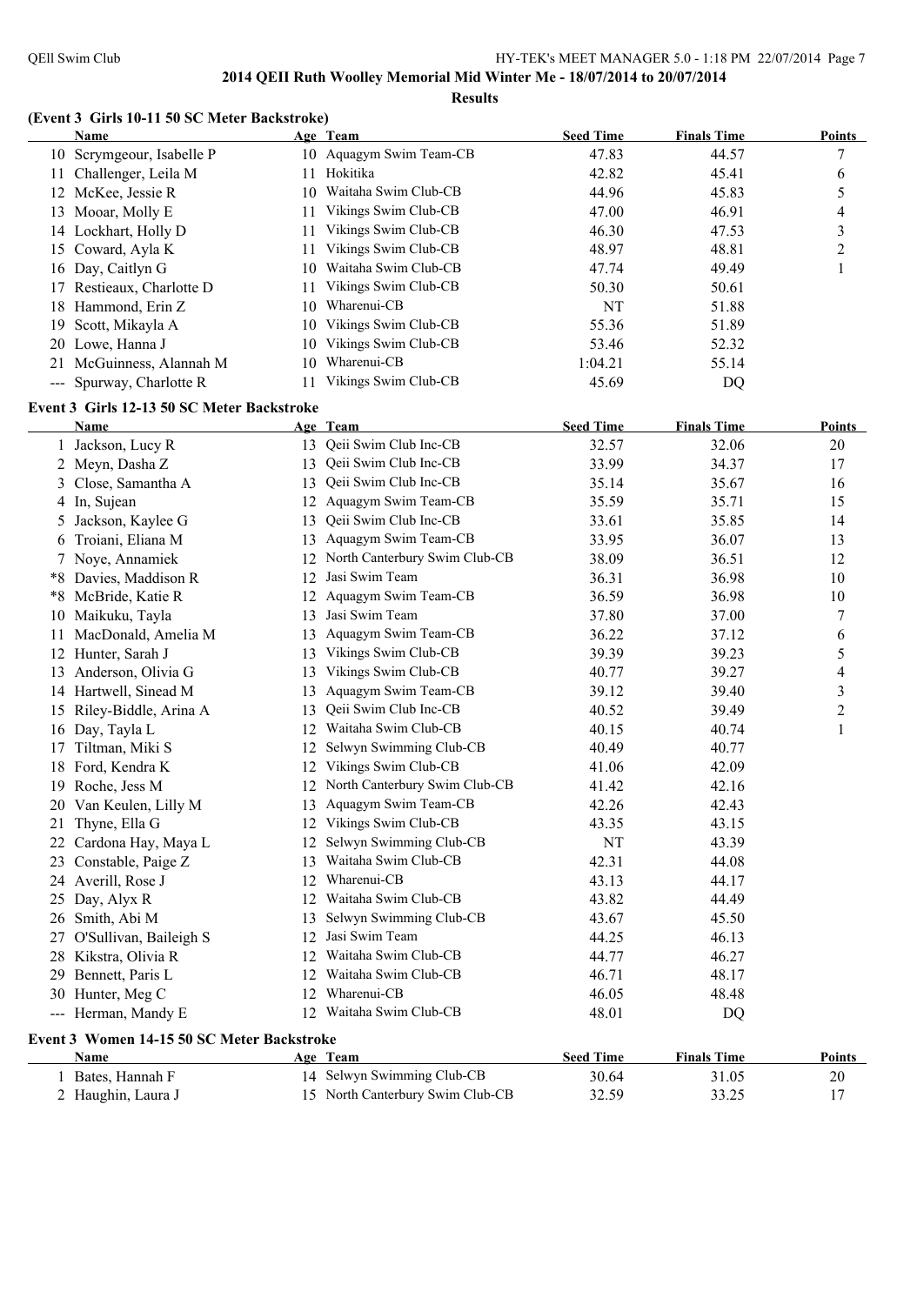**(Event 3 Women 14-15 50 SC Meter Backstroke)**

#### **2014 QEII Ruth Woolley Memorial Mid Winter Me - 18/07/2014 to 20/07/2014 Results**

**Name Age Team Seed Time Finals Time Points** 3 Ufton-Tangaroa, Aarleah J 15 Qeii Swim Club Inc-CB 35.10 35.76 16 4 Damiano, Olivia M 14 Aquagym Swim Team-CB 35.67 35.97 15 5 Hartwell, Amy C 15 Aquagym Swim Team-CB 37.31 36.64 14 6 Davidson, Meg E 14 Wharenui-CB 37.29 37.54 13 7 Rutter, Georgia L 15 Aquagym Swim Team-CB 37.35 38.58 12 8 Scott, Nicole H 14 Aquagym Swim Team-CB NT 39.44 11 9 Le Poidevin, Jessica A 14 Jasi Swim Team 41.91 43.02 9 **Event 3 Women 16 & Over 50 SC Meter Backstroke Name Age Team Seed Time Finals Time Points** 1 Maikuku, Ebony A 19 Jasi Swim Team 29.46 30.25 20 2 Hulley, Pia E 18 Wharenui-CB 29.43 30.97 17 3 Wright, Cassandra J 16 Qeii Swim Club Inc-CB 29.28 31.36 16 4 Tucker, Brittany M 17 Qeii Swim Club Inc-CB 29.89 31.87 15 5 Sugrue, Laura S 18 Jasi Swim Team 34.34 32.95 14 6 Morton, Keely A 16 North Canterbury Swim Club-CB 33.28 34.10 13 7 Gurden, Tamara L 16 North Canterbury Swim Club-CB 36.47 36.33 12 8 Wilkes, Jenny 33 North Canterbury Swim Club-CB 54.34 57.85 11 9 Ruth, Jacquie C 17 Qeii Swim Club Inc-CB 1:00.17 1:01.02 9 **Event 3 Boys 9 & Under 50 SC Meter Backstroke Name Age Team Seed Time Finals Time Points** 1 Lockhart, Callum J 9 Vikings Swim Club-CB 47.16 48.24 20 2 Aikawa, Oliver H 9 Aquagym Swim Team-CB 49.38 50.32 17 3 Smith, Benjamin J 9 Waitaha Swim Club-CB 53.95 55.16 55.16 16 4 Patterson, Matthew C 9 Vikings Swim Club-CB 55.09 56.59 56.59 15 --- Renata-Henare, George z 8 Waitaha Swim Club-CB NT DQ --- Savry, Yohann B 7 North Canterbury Swim Club-CB NT DQ **Event 3 Boys 10-11 50 SC Meter Backstroke Name Age Team Seed Time Finals Time Points** 1 Torepe-Ormsby, Taiko H 10 Wharenui-CB 36.19 34.95 20 2 Dalley, Ezra A 11 Jasi Swim Team 36.89 37.27 17 3 Baker, Zac Z 11 Wharenui-CB 37.64 37.84 16 4 Tait, Kalen 11 Ashburton Swim Team-CB 37.72 38.33 15 5 MacGibbon, Thomas J 11 Vikings Swim Club-CB 38.26 38.48 14 6 Chamberlain, Taylor B 11 Aquagym Swim Team-CB 41.73 39.76 13 7 Crump, Henry M 11 Aquagym Swim Team-CB 38.34 40.07 12 8 McKenzie, Lochlan J 11 Vikings Swim Club-CB 39.09 40.47 11 9 Treacy, Marvin L 11 Jasi Swim Team 41.97 43.95 9 10 McBride, Lachlan R 10 Aquagym Swim Team-CB 43.49 44.26 7 11 Barr, Connor 10 Aquagym Swim Team-CB 45.65 45.03 6 12 Bremner, Joel A 10 Jasi Swim Team 44.19 45.64 5 13 Stark, Jacob S 11 Waitaha Swim Club-CB 45.00 46.43 4 14 Edwards, Ieaun W 11 Selwyn Swimming Club-CB NT 54.42 3 15 Stewart, Caleb L 10 North Canterbury Swim Club-CB 55.74 55.86 2 **Event 3 Boys 12-13 50 SC Meter Backstroke Name Age Team Seed Time Finals Time Points** 1 Kelliher, Angus W 12 North Canterbury Swim Club-CB 34.98 35.04 20 2 Johnston, Matt O 13 Qeii Swim Club Inc-CB 35.56 36.25 17 3 Close, Nicholas A 12 Qeii Swim Club Inc-CB 36.31 36.87 16 4 Penrose, Nathan C 12 Vikings Swim Club-CB 38.64 38.04 15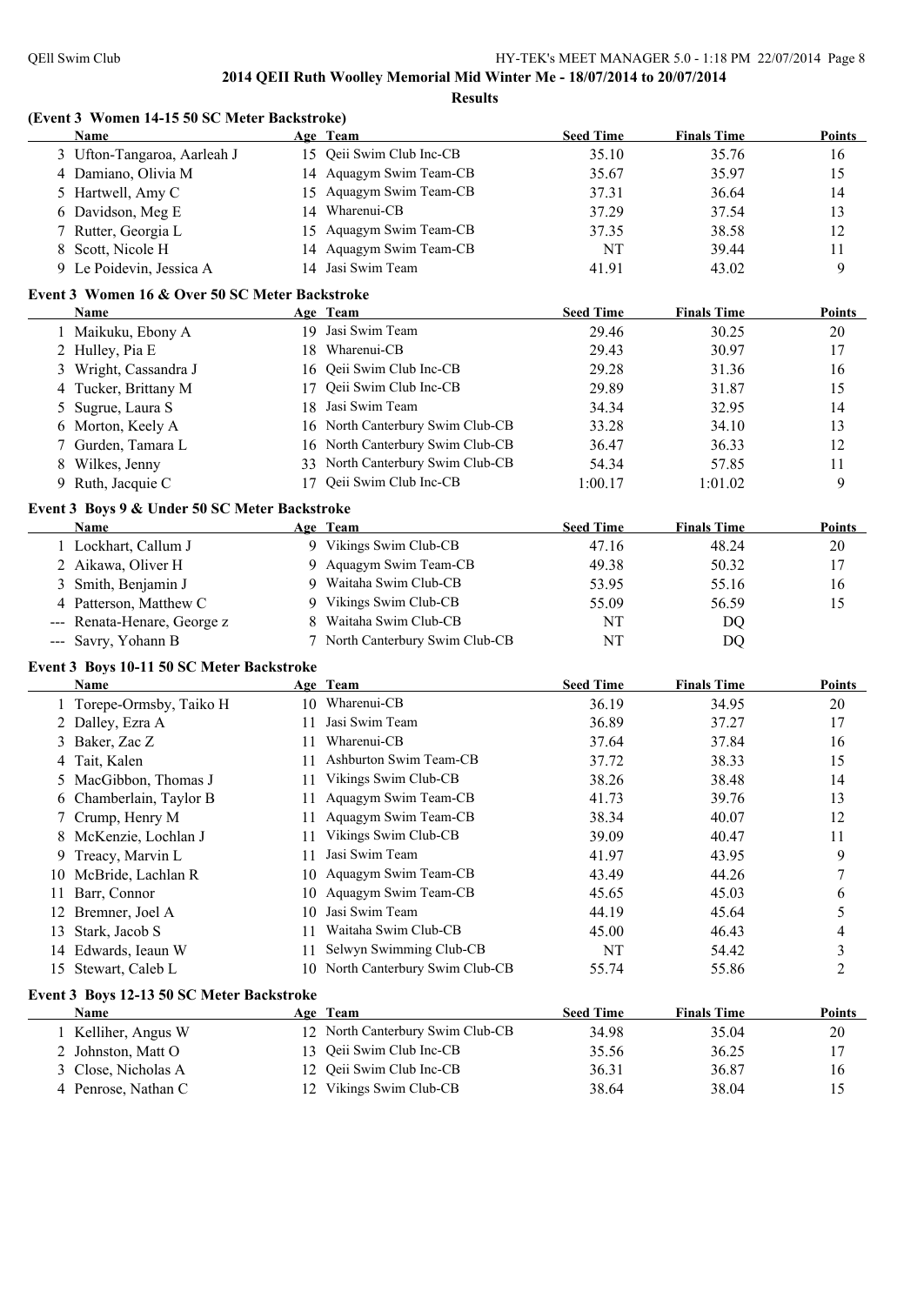#### **(Event 3 Boys 12-13 50 SC Meter Backstroke)**

| 12 Aquagym Swim Team-CB<br>5 Jones, Calum A<br>37.97<br>39.40<br>14<br>13 North Canterbury Swim Club-CB<br>6 Dann, Isaac M<br>40.00<br>39.75<br>13<br>Jasi Swim Team<br>7 Le Poidevin, Joshua J<br>42.23<br>12<br>12<br>41.75<br>North Canterbury Swim Club-CB<br>8 Morton, Nick P<br>44.13<br>11<br>13<br>46.97<br>9 Pellet, Cameron G<br>North Canterbury Swim Club-CB<br>9<br>43.39<br>44.71<br>12<br>Selwyn Swimming Club-CB<br>10 Graham, Alex M<br>45.57<br>7<br>12<br>48.97<br>Waitaha Swim Club-CB<br>Manners, Finn C<br>46.66<br>12<br>47.87<br>6<br>11<br>Waitaha Swim Club-CB<br>5<br>Taylor, Ethan D<br>NT<br>50.04<br>12<br>12<br>Selwyn Swimming Club-CB<br>--- Edwards, Celyn L<br>NT<br>13<br>DQ<br>12 Vikings Swim Club-CB<br>--- Cowan, Nathan L<br>48.72<br>DQ<br>Event 3 Men 14-15 50 SC Meter Backstroke<br><b>Finals Time</b><br><b>Seed Time</b><br><b>Points</b><br>Name<br>Age Team<br>15 Qeii Swim Club Inc-CB<br>30.17<br>1 Jackson, Bradley T<br>29.34<br>20<br>Wharenui-CB<br>2 Phillips, Tim H<br>30.52<br>17<br>30.84<br>15<br>North Canterbury Swim Club-CB<br>Atkin, Bryn M<br>30.77<br>15<br>30.10<br>16<br>3<br>North Canterbury Swim Club-CB<br>4 Mundy, Regan N<br>15<br>32.33<br>31.85<br>14<br>Jasi Swim Team<br>Perriam, Bailey O<br>32.03<br>14<br>15<br>31.90<br>5.<br>North Canterbury Swim Club-CB<br>Batchelor, Timothy D<br>34.23<br>13<br>34.72<br>14<br>6<br>North Canterbury Swim Club-CB<br>Haughin, Callum R<br>34.77<br>34.31<br>12<br>14<br>Aquagym Swim Team-CB<br>34.48<br>11<br>Hall, Joe<br>35.39<br>8<br>14<br>Wharenui-CB<br>Hunter, Max Z<br>9<br>35.39<br>35.91<br>15<br>9<br>10 Hunter, Charlie Z<br>Wharenui-CB<br>7<br>36.46<br>36.43<br>15<br>Johnson, Cameron<br>14 Aquagym Swim Team-CB<br>38.48<br>37.02<br>6<br>11<br>14 Qeii Swim Club Inc-CB<br>12 McDonald, Flynn Z<br>5<br>34.08<br>37.91<br>14 Wharenui-CB<br>--- Dempster, Declan P<br>33.36<br>DQ<br>Event 3 Men 16 & Over 50 SC Meter Backstroke<br><b>Seed Time</b><br><b>Finals Time</b><br>Name<br><b>Points</b><br>Age Team<br>20 North Canterbury Swim Club-CB<br>1 Eglesfield, George T<br>27.12<br>26.72<br>20<br>Aquagym Swim Team-CB<br>2 Harrison, Thom G<br>29.80<br>28.53<br>17<br>17<br>17 Wharenui-CB<br>Anngow, Ben J<br>30.63<br>30.13<br>16<br>3<br>4 Muskee, Henry J<br>Aquagym Swim Team-CB<br>28.89<br>30.18<br>15<br>17<br>Wharenui-CB<br>Hallaway, Scott M<br>30.26<br>30.07<br>14<br>5<br>17<br>6 Scammell, Phillip J<br>Aquagym Swim Team-CB<br>30.16<br>31.45<br>13<br>19<br>16 Wharenui-CB<br>12<br>7 Masters, Blair J<br>30.68<br>31.87<br>Event 4 Girls 9 & Under 50 SC Meter Breaststroke<br>Age Team<br><b>Seed Time</b><br><b>Finals Time</b><br>Name<br>9 North Canterbury Swim Club-CB<br>Savry, Noémie<br>54.14<br>55.62<br>Jasi Swim Team<br>58.15<br>55.85<br>2 Weston, Agatha<br>9<br>North Canterbury Swim Club-CB<br>Smith, Bonnie R<br>58.20<br>57.41<br>3<br>9<br>Oamaru Swimming Club-OT<br>Keeling, Imogen R<br>1:00.76<br>1:00.99<br>9<br>4<br>North Canterbury Swim Club-CB<br>Kelliher, Jessie F<br>1:01.97<br>1:01.43<br>5<br>9<br>Waitaha Swim Club-CB<br>Newbigging, Chloe<br>1:05.00<br>1:03.11<br>9<br>6<br>Vikings Swim Club-CB<br>MacGibbon, Natasha J<br>1:02.02<br>1:03.64<br>7<br>North Canterbury Swim Club-CB<br>Savry, Eloïse K<br>1:03.76<br>1:04.47<br>8<br>Aquagym Swim Team-CB<br>Mason, Emma C<br>1:05.79<br>1:11.02<br>9.<br>9 North Canterbury Swim Club-CB<br>Dann, Georgia M<br>1:05.40<br>DQ<br>$\scriptstyle\cdots$<br>Event 4 Girls 10-11 50 SC Meter Breaststroke<br><b>Seed Time</b><br><b>Finals Time</b><br><b>Name</b><br>Age Team<br>11 Aquagym Swim Team-CB<br>1 Wagenvoord, Bella R<br>44.82<br>42.87 | Name | Age Team | <b>Seed Time</b> | <b>Finals Time</b> | <b>Points</b> |
|-------------------------------------------------------------------------------------------------------------------------------------------------------------------------------------------------------------------------------------------------------------------------------------------------------------------------------------------------------------------------------------------------------------------------------------------------------------------------------------------------------------------------------------------------------------------------------------------------------------------------------------------------------------------------------------------------------------------------------------------------------------------------------------------------------------------------------------------------------------------------------------------------------------------------------------------------------------------------------------------------------------------------------------------------------------------------------------------------------------------------------------------------------------------------------------------------------------------------------------------------------------------------------------------------------------------------------------------------------------------------------------------------------------------------------------------------------------------------------------------------------------------------------------------------------------------------------------------------------------------------------------------------------------------------------------------------------------------------------------------------------------------------------------------------------------------------------------------------------------------------------------------------------------------------------------------------------------------------------------------------------------------------------------------------------------------------------------------------------------------------------------------------------------------------------------------------------------------------------------------------------------------------------------------------------------------------------------------------------------------------------------------------------------------------------------------------------------------------------------------------------------------------------------------------------------------------------------------------------------------------------------------------------------------------------------------------------------------------------------------------------------------------------------------------------------------------------------------------------------------------------------------------------------------------------------------------------------------------------------------------------------------------------------------------------------------------------------------------------------------------------------------------------------------------------------------------------------------------------------------------------------------------------------------------------------------------------------------------------------------------------------------------------------------------------------------------------------------------------------------------------------------------------------------------------------------------------------------------------------------------------------------------------------------------------------------------------------------|------|----------|------------------|--------------------|---------------|
|                                                                                                                                                                                                                                                                                                                                                                                                                                                                                                                                                                                                                                                                                                                                                                                                                                                                                                                                                                                                                                                                                                                                                                                                                                                                                                                                                                                                                                                                                                                                                                                                                                                                                                                                                                                                                                                                                                                                                                                                                                                                                                                                                                                                                                                                                                                                                                                                                                                                                                                                                                                                                                                                                                                                                                                                                                                                                                                                                                                                                                                                                                                                                                                                                                                                                                                                                                                                                                                                                                                                                                                                                                                                                                                   |      |          |                  |                    |               |
|                                                                                                                                                                                                                                                                                                                                                                                                                                                                                                                                                                                                                                                                                                                                                                                                                                                                                                                                                                                                                                                                                                                                                                                                                                                                                                                                                                                                                                                                                                                                                                                                                                                                                                                                                                                                                                                                                                                                                                                                                                                                                                                                                                                                                                                                                                                                                                                                                                                                                                                                                                                                                                                                                                                                                                                                                                                                                                                                                                                                                                                                                                                                                                                                                                                                                                                                                                                                                                                                                                                                                                                                                                                                                                                   |      |          |                  |                    |               |
|                                                                                                                                                                                                                                                                                                                                                                                                                                                                                                                                                                                                                                                                                                                                                                                                                                                                                                                                                                                                                                                                                                                                                                                                                                                                                                                                                                                                                                                                                                                                                                                                                                                                                                                                                                                                                                                                                                                                                                                                                                                                                                                                                                                                                                                                                                                                                                                                                                                                                                                                                                                                                                                                                                                                                                                                                                                                                                                                                                                                                                                                                                                                                                                                                                                                                                                                                                                                                                                                                                                                                                                                                                                                                                                   |      |          |                  |                    |               |
|                                                                                                                                                                                                                                                                                                                                                                                                                                                                                                                                                                                                                                                                                                                                                                                                                                                                                                                                                                                                                                                                                                                                                                                                                                                                                                                                                                                                                                                                                                                                                                                                                                                                                                                                                                                                                                                                                                                                                                                                                                                                                                                                                                                                                                                                                                                                                                                                                                                                                                                                                                                                                                                                                                                                                                                                                                                                                                                                                                                                                                                                                                                                                                                                                                                                                                                                                                                                                                                                                                                                                                                                                                                                                                                   |      |          |                  |                    |               |
|                                                                                                                                                                                                                                                                                                                                                                                                                                                                                                                                                                                                                                                                                                                                                                                                                                                                                                                                                                                                                                                                                                                                                                                                                                                                                                                                                                                                                                                                                                                                                                                                                                                                                                                                                                                                                                                                                                                                                                                                                                                                                                                                                                                                                                                                                                                                                                                                                                                                                                                                                                                                                                                                                                                                                                                                                                                                                                                                                                                                                                                                                                                                                                                                                                                                                                                                                                                                                                                                                                                                                                                                                                                                                                                   |      |          |                  |                    |               |
|                                                                                                                                                                                                                                                                                                                                                                                                                                                                                                                                                                                                                                                                                                                                                                                                                                                                                                                                                                                                                                                                                                                                                                                                                                                                                                                                                                                                                                                                                                                                                                                                                                                                                                                                                                                                                                                                                                                                                                                                                                                                                                                                                                                                                                                                                                                                                                                                                                                                                                                                                                                                                                                                                                                                                                                                                                                                                                                                                                                                                                                                                                                                                                                                                                                                                                                                                                                                                                                                                                                                                                                                                                                                                                                   |      |          |                  |                    |               |
|                                                                                                                                                                                                                                                                                                                                                                                                                                                                                                                                                                                                                                                                                                                                                                                                                                                                                                                                                                                                                                                                                                                                                                                                                                                                                                                                                                                                                                                                                                                                                                                                                                                                                                                                                                                                                                                                                                                                                                                                                                                                                                                                                                                                                                                                                                                                                                                                                                                                                                                                                                                                                                                                                                                                                                                                                                                                                                                                                                                                                                                                                                                                                                                                                                                                                                                                                                                                                                                                                                                                                                                                                                                                                                                   |      |          |                  |                    |               |
|                                                                                                                                                                                                                                                                                                                                                                                                                                                                                                                                                                                                                                                                                                                                                                                                                                                                                                                                                                                                                                                                                                                                                                                                                                                                                                                                                                                                                                                                                                                                                                                                                                                                                                                                                                                                                                                                                                                                                                                                                                                                                                                                                                                                                                                                                                                                                                                                                                                                                                                                                                                                                                                                                                                                                                                                                                                                                                                                                                                                                                                                                                                                                                                                                                                                                                                                                                                                                                                                                                                                                                                                                                                                                                                   |      |          |                  |                    |               |
|                                                                                                                                                                                                                                                                                                                                                                                                                                                                                                                                                                                                                                                                                                                                                                                                                                                                                                                                                                                                                                                                                                                                                                                                                                                                                                                                                                                                                                                                                                                                                                                                                                                                                                                                                                                                                                                                                                                                                                                                                                                                                                                                                                                                                                                                                                                                                                                                                                                                                                                                                                                                                                                                                                                                                                                                                                                                                                                                                                                                                                                                                                                                                                                                                                                                                                                                                                                                                                                                                                                                                                                                                                                                                                                   |      |          |                  |                    |               |
|                                                                                                                                                                                                                                                                                                                                                                                                                                                                                                                                                                                                                                                                                                                                                                                                                                                                                                                                                                                                                                                                                                                                                                                                                                                                                                                                                                                                                                                                                                                                                                                                                                                                                                                                                                                                                                                                                                                                                                                                                                                                                                                                                                                                                                                                                                                                                                                                                                                                                                                                                                                                                                                                                                                                                                                                                                                                                                                                                                                                                                                                                                                                                                                                                                                                                                                                                                                                                                                                                                                                                                                                                                                                                                                   |      |          |                  |                    |               |
|                                                                                                                                                                                                                                                                                                                                                                                                                                                                                                                                                                                                                                                                                                                                                                                                                                                                                                                                                                                                                                                                                                                                                                                                                                                                                                                                                                                                                                                                                                                                                                                                                                                                                                                                                                                                                                                                                                                                                                                                                                                                                                                                                                                                                                                                                                                                                                                                                                                                                                                                                                                                                                                                                                                                                                                                                                                                                                                                                                                                                                                                                                                                                                                                                                                                                                                                                                                                                                                                                                                                                                                                                                                                                                                   |      |          |                  |                    |               |
|                                                                                                                                                                                                                                                                                                                                                                                                                                                                                                                                                                                                                                                                                                                                                                                                                                                                                                                                                                                                                                                                                                                                                                                                                                                                                                                                                                                                                                                                                                                                                                                                                                                                                                                                                                                                                                                                                                                                                                                                                                                                                                                                                                                                                                                                                                                                                                                                                                                                                                                                                                                                                                                                                                                                                                                                                                                                                                                                                                                                                                                                                                                                                                                                                                                                                                                                                                                                                                                                                                                                                                                                                                                                                                                   |      |          |                  |                    |               |
|                                                                                                                                                                                                                                                                                                                                                                                                                                                                                                                                                                                                                                                                                                                                                                                                                                                                                                                                                                                                                                                                                                                                                                                                                                                                                                                                                                                                                                                                                                                                                                                                                                                                                                                                                                                                                                                                                                                                                                                                                                                                                                                                                                                                                                                                                                                                                                                                                                                                                                                                                                                                                                                                                                                                                                                                                                                                                                                                                                                                                                                                                                                                                                                                                                                                                                                                                                                                                                                                                                                                                                                                                                                                                                                   |      |          |                  |                    |               |
|                                                                                                                                                                                                                                                                                                                                                                                                                                                                                                                                                                                                                                                                                                                                                                                                                                                                                                                                                                                                                                                                                                                                                                                                                                                                                                                                                                                                                                                                                                                                                                                                                                                                                                                                                                                                                                                                                                                                                                                                                                                                                                                                                                                                                                                                                                                                                                                                                                                                                                                                                                                                                                                                                                                                                                                                                                                                                                                                                                                                                                                                                                                                                                                                                                                                                                                                                                                                                                                                                                                                                                                                                                                                                                                   |      |          |                  |                    |               |
|                                                                                                                                                                                                                                                                                                                                                                                                                                                                                                                                                                                                                                                                                                                                                                                                                                                                                                                                                                                                                                                                                                                                                                                                                                                                                                                                                                                                                                                                                                                                                                                                                                                                                                                                                                                                                                                                                                                                                                                                                                                                                                                                                                                                                                                                                                                                                                                                                                                                                                                                                                                                                                                                                                                                                                                                                                                                                                                                                                                                                                                                                                                                                                                                                                                                                                                                                                                                                                                                                                                                                                                                                                                                                                                   |      |          |                  |                    |               |
|                                                                                                                                                                                                                                                                                                                                                                                                                                                                                                                                                                                                                                                                                                                                                                                                                                                                                                                                                                                                                                                                                                                                                                                                                                                                                                                                                                                                                                                                                                                                                                                                                                                                                                                                                                                                                                                                                                                                                                                                                                                                                                                                                                                                                                                                                                                                                                                                                                                                                                                                                                                                                                                                                                                                                                                                                                                                                                                                                                                                                                                                                                                                                                                                                                                                                                                                                                                                                                                                                                                                                                                                                                                                                                                   |      |          |                  |                    |               |
|                                                                                                                                                                                                                                                                                                                                                                                                                                                                                                                                                                                                                                                                                                                                                                                                                                                                                                                                                                                                                                                                                                                                                                                                                                                                                                                                                                                                                                                                                                                                                                                                                                                                                                                                                                                                                                                                                                                                                                                                                                                                                                                                                                                                                                                                                                                                                                                                                                                                                                                                                                                                                                                                                                                                                                                                                                                                                                                                                                                                                                                                                                                                                                                                                                                                                                                                                                                                                                                                                                                                                                                                                                                                                                                   |      |          |                  |                    |               |
|                                                                                                                                                                                                                                                                                                                                                                                                                                                                                                                                                                                                                                                                                                                                                                                                                                                                                                                                                                                                                                                                                                                                                                                                                                                                                                                                                                                                                                                                                                                                                                                                                                                                                                                                                                                                                                                                                                                                                                                                                                                                                                                                                                                                                                                                                                                                                                                                                                                                                                                                                                                                                                                                                                                                                                                                                                                                                                                                                                                                                                                                                                                                                                                                                                                                                                                                                                                                                                                                                                                                                                                                                                                                                                                   |      |          |                  |                    |               |
|                                                                                                                                                                                                                                                                                                                                                                                                                                                                                                                                                                                                                                                                                                                                                                                                                                                                                                                                                                                                                                                                                                                                                                                                                                                                                                                                                                                                                                                                                                                                                                                                                                                                                                                                                                                                                                                                                                                                                                                                                                                                                                                                                                                                                                                                                                                                                                                                                                                                                                                                                                                                                                                                                                                                                                                                                                                                                                                                                                                                                                                                                                                                                                                                                                                                                                                                                                                                                                                                                                                                                                                                                                                                                                                   |      |          |                  |                    |               |
|                                                                                                                                                                                                                                                                                                                                                                                                                                                                                                                                                                                                                                                                                                                                                                                                                                                                                                                                                                                                                                                                                                                                                                                                                                                                                                                                                                                                                                                                                                                                                                                                                                                                                                                                                                                                                                                                                                                                                                                                                                                                                                                                                                                                                                                                                                                                                                                                                                                                                                                                                                                                                                                                                                                                                                                                                                                                                                                                                                                                                                                                                                                                                                                                                                                                                                                                                                                                                                                                                                                                                                                                                                                                                                                   |      |          |                  |                    |               |
|                                                                                                                                                                                                                                                                                                                                                                                                                                                                                                                                                                                                                                                                                                                                                                                                                                                                                                                                                                                                                                                                                                                                                                                                                                                                                                                                                                                                                                                                                                                                                                                                                                                                                                                                                                                                                                                                                                                                                                                                                                                                                                                                                                                                                                                                                                                                                                                                                                                                                                                                                                                                                                                                                                                                                                                                                                                                                                                                                                                                                                                                                                                                                                                                                                                                                                                                                                                                                                                                                                                                                                                                                                                                                                                   |      |          |                  |                    |               |
|                                                                                                                                                                                                                                                                                                                                                                                                                                                                                                                                                                                                                                                                                                                                                                                                                                                                                                                                                                                                                                                                                                                                                                                                                                                                                                                                                                                                                                                                                                                                                                                                                                                                                                                                                                                                                                                                                                                                                                                                                                                                                                                                                                                                                                                                                                                                                                                                                                                                                                                                                                                                                                                                                                                                                                                                                                                                                                                                                                                                                                                                                                                                                                                                                                                                                                                                                                                                                                                                                                                                                                                                                                                                                                                   |      |          |                  |                    |               |
|                                                                                                                                                                                                                                                                                                                                                                                                                                                                                                                                                                                                                                                                                                                                                                                                                                                                                                                                                                                                                                                                                                                                                                                                                                                                                                                                                                                                                                                                                                                                                                                                                                                                                                                                                                                                                                                                                                                                                                                                                                                                                                                                                                                                                                                                                                                                                                                                                                                                                                                                                                                                                                                                                                                                                                                                                                                                                                                                                                                                                                                                                                                                                                                                                                                                                                                                                                                                                                                                                                                                                                                                                                                                                                                   |      |          |                  |                    |               |
|                                                                                                                                                                                                                                                                                                                                                                                                                                                                                                                                                                                                                                                                                                                                                                                                                                                                                                                                                                                                                                                                                                                                                                                                                                                                                                                                                                                                                                                                                                                                                                                                                                                                                                                                                                                                                                                                                                                                                                                                                                                                                                                                                                                                                                                                                                                                                                                                                                                                                                                                                                                                                                                                                                                                                                                                                                                                                                                                                                                                                                                                                                                                                                                                                                                                                                                                                                                                                                                                                                                                                                                                                                                                                                                   |      |          |                  |                    |               |
|                                                                                                                                                                                                                                                                                                                                                                                                                                                                                                                                                                                                                                                                                                                                                                                                                                                                                                                                                                                                                                                                                                                                                                                                                                                                                                                                                                                                                                                                                                                                                                                                                                                                                                                                                                                                                                                                                                                                                                                                                                                                                                                                                                                                                                                                                                                                                                                                                                                                                                                                                                                                                                                                                                                                                                                                                                                                                                                                                                                                                                                                                                                                                                                                                                                                                                                                                                                                                                                                                                                                                                                                                                                                                                                   |      |          |                  |                    |               |
|                                                                                                                                                                                                                                                                                                                                                                                                                                                                                                                                                                                                                                                                                                                                                                                                                                                                                                                                                                                                                                                                                                                                                                                                                                                                                                                                                                                                                                                                                                                                                                                                                                                                                                                                                                                                                                                                                                                                                                                                                                                                                                                                                                                                                                                                                                                                                                                                                                                                                                                                                                                                                                                                                                                                                                                                                                                                                                                                                                                                                                                                                                                                                                                                                                                                                                                                                                                                                                                                                                                                                                                                                                                                                                                   |      |          |                  |                    |               |
|                                                                                                                                                                                                                                                                                                                                                                                                                                                                                                                                                                                                                                                                                                                                                                                                                                                                                                                                                                                                                                                                                                                                                                                                                                                                                                                                                                                                                                                                                                                                                                                                                                                                                                                                                                                                                                                                                                                                                                                                                                                                                                                                                                                                                                                                                                                                                                                                                                                                                                                                                                                                                                                                                                                                                                                                                                                                                                                                                                                                                                                                                                                                                                                                                                                                                                                                                                                                                                                                                                                                                                                                                                                                                                                   |      |          |                  |                    |               |
|                                                                                                                                                                                                                                                                                                                                                                                                                                                                                                                                                                                                                                                                                                                                                                                                                                                                                                                                                                                                                                                                                                                                                                                                                                                                                                                                                                                                                                                                                                                                                                                                                                                                                                                                                                                                                                                                                                                                                                                                                                                                                                                                                                                                                                                                                                                                                                                                                                                                                                                                                                                                                                                                                                                                                                                                                                                                                                                                                                                                                                                                                                                                                                                                                                                                                                                                                                                                                                                                                                                                                                                                                                                                                                                   |      |          |                  |                    |               |
|                                                                                                                                                                                                                                                                                                                                                                                                                                                                                                                                                                                                                                                                                                                                                                                                                                                                                                                                                                                                                                                                                                                                                                                                                                                                                                                                                                                                                                                                                                                                                                                                                                                                                                                                                                                                                                                                                                                                                                                                                                                                                                                                                                                                                                                                                                                                                                                                                                                                                                                                                                                                                                                                                                                                                                                                                                                                                                                                                                                                                                                                                                                                                                                                                                                                                                                                                                                                                                                                                                                                                                                                                                                                                                                   |      |          |                  |                    |               |
|                                                                                                                                                                                                                                                                                                                                                                                                                                                                                                                                                                                                                                                                                                                                                                                                                                                                                                                                                                                                                                                                                                                                                                                                                                                                                                                                                                                                                                                                                                                                                                                                                                                                                                                                                                                                                                                                                                                                                                                                                                                                                                                                                                                                                                                                                                                                                                                                                                                                                                                                                                                                                                                                                                                                                                                                                                                                                                                                                                                                                                                                                                                                                                                                                                                                                                                                                                                                                                                                                                                                                                                                                                                                                                                   |      |          |                  |                    |               |
|                                                                                                                                                                                                                                                                                                                                                                                                                                                                                                                                                                                                                                                                                                                                                                                                                                                                                                                                                                                                                                                                                                                                                                                                                                                                                                                                                                                                                                                                                                                                                                                                                                                                                                                                                                                                                                                                                                                                                                                                                                                                                                                                                                                                                                                                                                                                                                                                                                                                                                                                                                                                                                                                                                                                                                                                                                                                                                                                                                                                                                                                                                                                                                                                                                                                                                                                                                                                                                                                                                                                                                                                                                                                                                                   |      |          |                  |                    |               |
|                                                                                                                                                                                                                                                                                                                                                                                                                                                                                                                                                                                                                                                                                                                                                                                                                                                                                                                                                                                                                                                                                                                                                                                                                                                                                                                                                                                                                                                                                                                                                                                                                                                                                                                                                                                                                                                                                                                                                                                                                                                                                                                                                                                                                                                                                                                                                                                                                                                                                                                                                                                                                                                                                                                                                                                                                                                                                                                                                                                                                                                                                                                                                                                                                                                                                                                                                                                                                                                                                                                                                                                                                                                                                                                   |      |          |                  |                    |               |
|                                                                                                                                                                                                                                                                                                                                                                                                                                                                                                                                                                                                                                                                                                                                                                                                                                                                                                                                                                                                                                                                                                                                                                                                                                                                                                                                                                                                                                                                                                                                                                                                                                                                                                                                                                                                                                                                                                                                                                                                                                                                                                                                                                                                                                                                                                                                                                                                                                                                                                                                                                                                                                                                                                                                                                                                                                                                                                                                                                                                                                                                                                                                                                                                                                                                                                                                                                                                                                                                                                                                                                                                                                                                                                                   |      |          |                  |                    |               |
|                                                                                                                                                                                                                                                                                                                                                                                                                                                                                                                                                                                                                                                                                                                                                                                                                                                                                                                                                                                                                                                                                                                                                                                                                                                                                                                                                                                                                                                                                                                                                                                                                                                                                                                                                                                                                                                                                                                                                                                                                                                                                                                                                                                                                                                                                                                                                                                                                                                                                                                                                                                                                                                                                                                                                                                                                                                                                                                                                                                                                                                                                                                                                                                                                                                                                                                                                                                                                                                                                                                                                                                                                                                                                                                   |      |          |                  |                    |               |
|                                                                                                                                                                                                                                                                                                                                                                                                                                                                                                                                                                                                                                                                                                                                                                                                                                                                                                                                                                                                                                                                                                                                                                                                                                                                                                                                                                                                                                                                                                                                                                                                                                                                                                                                                                                                                                                                                                                                                                                                                                                                                                                                                                                                                                                                                                                                                                                                                                                                                                                                                                                                                                                                                                                                                                                                                                                                                                                                                                                                                                                                                                                                                                                                                                                                                                                                                                                                                                                                                                                                                                                                                                                                                                                   |      |          |                  |                    |               |
|                                                                                                                                                                                                                                                                                                                                                                                                                                                                                                                                                                                                                                                                                                                                                                                                                                                                                                                                                                                                                                                                                                                                                                                                                                                                                                                                                                                                                                                                                                                                                                                                                                                                                                                                                                                                                                                                                                                                                                                                                                                                                                                                                                                                                                                                                                                                                                                                                                                                                                                                                                                                                                                                                                                                                                                                                                                                                                                                                                                                                                                                                                                                                                                                                                                                                                                                                                                                                                                                                                                                                                                                                                                                                                                   |      |          |                  |                    |               |
|                                                                                                                                                                                                                                                                                                                                                                                                                                                                                                                                                                                                                                                                                                                                                                                                                                                                                                                                                                                                                                                                                                                                                                                                                                                                                                                                                                                                                                                                                                                                                                                                                                                                                                                                                                                                                                                                                                                                                                                                                                                                                                                                                                                                                                                                                                                                                                                                                                                                                                                                                                                                                                                                                                                                                                                                                                                                                                                                                                                                                                                                                                                                                                                                                                                                                                                                                                                                                                                                                                                                                                                                                                                                                                                   |      |          |                  |                    |               |
|                                                                                                                                                                                                                                                                                                                                                                                                                                                                                                                                                                                                                                                                                                                                                                                                                                                                                                                                                                                                                                                                                                                                                                                                                                                                                                                                                                                                                                                                                                                                                                                                                                                                                                                                                                                                                                                                                                                                                                                                                                                                                                                                                                                                                                                                                                                                                                                                                                                                                                                                                                                                                                                                                                                                                                                                                                                                                                                                                                                                                                                                                                                                                                                                                                                                                                                                                                                                                                                                                                                                                                                                                                                                                                                   |      |          |                  |                    |               |
|                                                                                                                                                                                                                                                                                                                                                                                                                                                                                                                                                                                                                                                                                                                                                                                                                                                                                                                                                                                                                                                                                                                                                                                                                                                                                                                                                                                                                                                                                                                                                                                                                                                                                                                                                                                                                                                                                                                                                                                                                                                                                                                                                                                                                                                                                                                                                                                                                                                                                                                                                                                                                                                                                                                                                                                                                                                                                                                                                                                                                                                                                                                                                                                                                                                                                                                                                                                                                                                                                                                                                                                                                                                                                                                   |      |          |                  |                    |               |
|                                                                                                                                                                                                                                                                                                                                                                                                                                                                                                                                                                                                                                                                                                                                                                                                                                                                                                                                                                                                                                                                                                                                                                                                                                                                                                                                                                                                                                                                                                                                                                                                                                                                                                                                                                                                                                                                                                                                                                                                                                                                                                                                                                                                                                                                                                                                                                                                                                                                                                                                                                                                                                                                                                                                                                                                                                                                                                                                                                                                                                                                                                                                                                                                                                                                                                                                                                                                                                                                                                                                                                                                                                                                                                                   |      |          |                  |                    |               |
|                                                                                                                                                                                                                                                                                                                                                                                                                                                                                                                                                                                                                                                                                                                                                                                                                                                                                                                                                                                                                                                                                                                                                                                                                                                                                                                                                                                                                                                                                                                                                                                                                                                                                                                                                                                                                                                                                                                                                                                                                                                                                                                                                                                                                                                                                                                                                                                                                                                                                                                                                                                                                                                                                                                                                                                                                                                                                                                                                                                                                                                                                                                                                                                                                                                                                                                                                                                                                                                                                                                                                                                                                                                                                                                   |      |          |                  |                    |               |
|                                                                                                                                                                                                                                                                                                                                                                                                                                                                                                                                                                                                                                                                                                                                                                                                                                                                                                                                                                                                                                                                                                                                                                                                                                                                                                                                                                                                                                                                                                                                                                                                                                                                                                                                                                                                                                                                                                                                                                                                                                                                                                                                                                                                                                                                                                                                                                                                                                                                                                                                                                                                                                                                                                                                                                                                                                                                                                                                                                                                                                                                                                                                                                                                                                                                                                                                                                                                                                                                                                                                                                                                                                                                                                                   |      |          |                  |                    |               |
|                                                                                                                                                                                                                                                                                                                                                                                                                                                                                                                                                                                                                                                                                                                                                                                                                                                                                                                                                                                                                                                                                                                                                                                                                                                                                                                                                                                                                                                                                                                                                                                                                                                                                                                                                                                                                                                                                                                                                                                                                                                                                                                                                                                                                                                                                                                                                                                                                                                                                                                                                                                                                                                                                                                                                                                                                                                                                                                                                                                                                                                                                                                                                                                                                                                                                                                                                                                                                                                                                                                                                                                                                                                                                                                   |      |          |                  |                    |               |
|                                                                                                                                                                                                                                                                                                                                                                                                                                                                                                                                                                                                                                                                                                                                                                                                                                                                                                                                                                                                                                                                                                                                                                                                                                                                                                                                                                                                                                                                                                                                                                                                                                                                                                                                                                                                                                                                                                                                                                                                                                                                                                                                                                                                                                                                                                                                                                                                                                                                                                                                                                                                                                                                                                                                                                                                                                                                                                                                                                                                                                                                                                                                                                                                                                                                                                                                                                                                                                                                                                                                                                                                                                                                                                                   |      |          |                  |                    |               |
|                                                                                                                                                                                                                                                                                                                                                                                                                                                                                                                                                                                                                                                                                                                                                                                                                                                                                                                                                                                                                                                                                                                                                                                                                                                                                                                                                                                                                                                                                                                                                                                                                                                                                                                                                                                                                                                                                                                                                                                                                                                                                                                                                                                                                                                                                                                                                                                                                                                                                                                                                                                                                                                                                                                                                                                                                                                                                                                                                                                                                                                                                                                                                                                                                                                                                                                                                                                                                                                                                                                                                                                                                                                                                                                   |      |          |                  |                    |               |
|                                                                                                                                                                                                                                                                                                                                                                                                                                                                                                                                                                                                                                                                                                                                                                                                                                                                                                                                                                                                                                                                                                                                                                                                                                                                                                                                                                                                                                                                                                                                                                                                                                                                                                                                                                                                                                                                                                                                                                                                                                                                                                                                                                                                                                                                                                                                                                                                                                                                                                                                                                                                                                                                                                                                                                                                                                                                                                                                                                                                                                                                                                                                                                                                                                                                                                                                                                                                                                                                                                                                                                                                                                                                                                                   |      |          |                  |                    |               |
|                                                                                                                                                                                                                                                                                                                                                                                                                                                                                                                                                                                                                                                                                                                                                                                                                                                                                                                                                                                                                                                                                                                                                                                                                                                                                                                                                                                                                                                                                                                                                                                                                                                                                                                                                                                                                                                                                                                                                                                                                                                                                                                                                                                                                                                                                                                                                                                                                                                                                                                                                                                                                                                                                                                                                                                                                                                                                                                                                                                                                                                                                                                                                                                                                                                                                                                                                                                                                                                                                                                                                                                                                                                                                                                   |      |          |                  |                    |               |
|                                                                                                                                                                                                                                                                                                                                                                                                                                                                                                                                                                                                                                                                                                                                                                                                                                                                                                                                                                                                                                                                                                                                                                                                                                                                                                                                                                                                                                                                                                                                                                                                                                                                                                                                                                                                                                                                                                                                                                                                                                                                                                                                                                                                                                                                                                                                                                                                                                                                                                                                                                                                                                                                                                                                                                                                                                                                                                                                                                                                                                                                                                                                                                                                                                                                                                                                                                                                                                                                                                                                                                                                                                                                                                                   |      |          |                  |                    |               |
|                                                                                                                                                                                                                                                                                                                                                                                                                                                                                                                                                                                                                                                                                                                                                                                                                                                                                                                                                                                                                                                                                                                                                                                                                                                                                                                                                                                                                                                                                                                                                                                                                                                                                                                                                                                                                                                                                                                                                                                                                                                                                                                                                                                                                                                                                                                                                                                                                                                                                                                                                                                                                                                                                                                                                                                                                                                                                                                                                                                                                                                                                                                                                                                                                                                                                                                                                                                                                                                                                                                                                                                                                                                                                                                   |      |          |                  |                    |               |
|                                                                                                                                                                                                                                                                                                                                                                                                                                                                                                                                                                                                                                                                                                                                                                                                                                                                                                                                                                                                                                                                                                                                                                                                                                                                                                                                                                                                                                                                                                                                                                                                                                                                                                                                                                                                                                                                                                                                                                                                                                                                                                                                                                                                                                                                                                                                                                                                                                                                                                                                                                                                                                                                                                                                                                                                                                                                                                                                                                                                                                                                                                                                                                                                                                                                                                                                                                                                                                                                                                                                                                                                                                                                                                                   |      |          |                  |                    |               |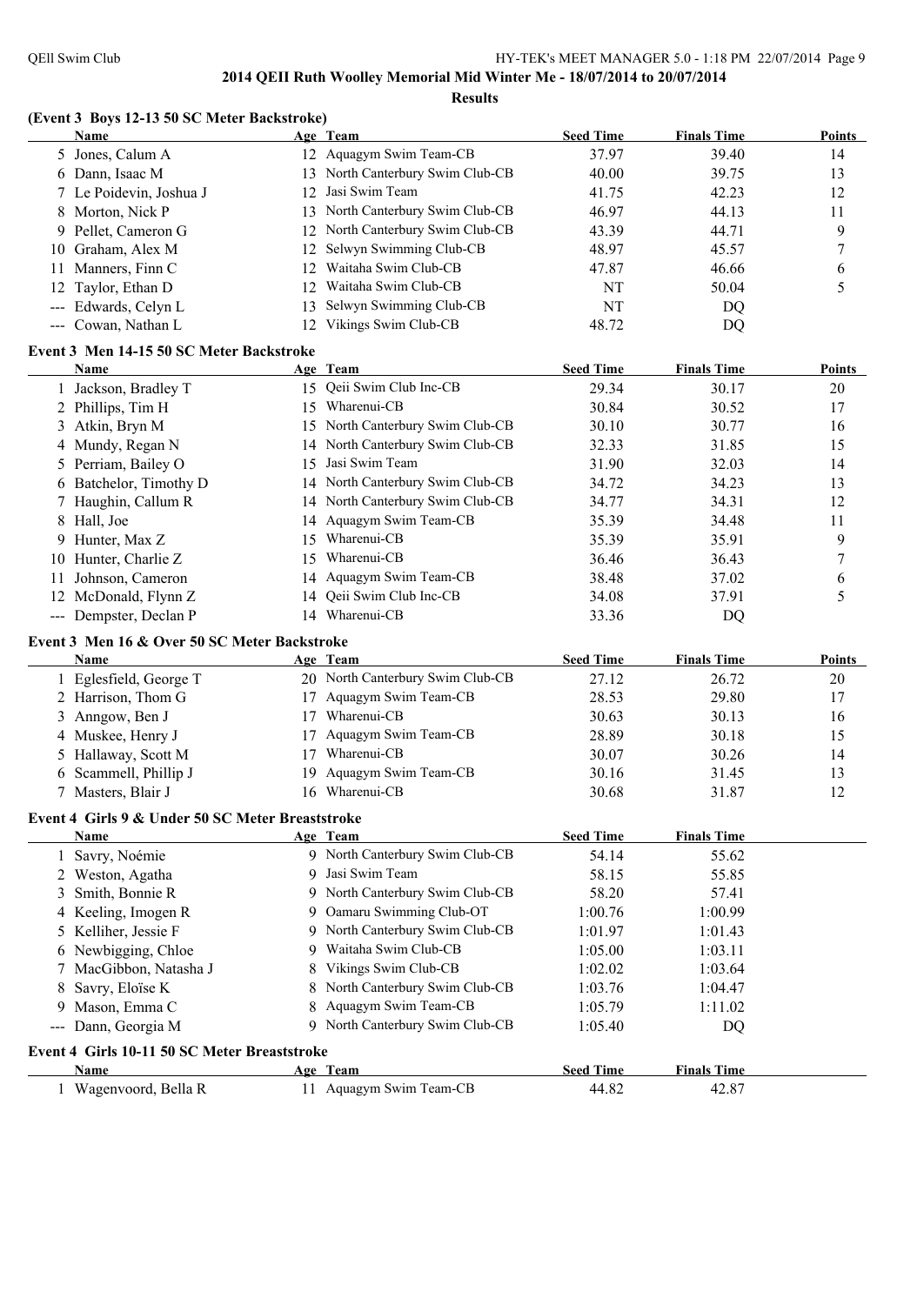**Results**

#### **(Event 4 Girls 10-11 50 SC Meter Breaststroke)**

|       | Name                                         |    | Age Team                      | <b>Seed Time</b> | <b>Finals Time</b> |  |
|-------|----------------------------------------------|----|-------------------------------|------------------|--------------------|--|
|       | 2 Challenger, Leila M                        |    | 11 Hokitika                   | 49.17            | 46.41              |  |
| 3     | Weston, Eve                                  | 11 | Jasi Swim Team                | 47.55            | 47.00              |  |
| 4     | Rhodes, Leila                                |    | 10 Aquagym Swim Team-CB       | 48.05            | 47.30              |  |
| 5     | Ferguson, Hannah M                           | 10 | Wharenui-CB                   | 46.65            | 47.48              |  |
| 6     | Perry, Violette E                            | 11 | Aquagym Swim Team-CB          | 47.45            | 47.56              |  |
|       | Close, Caitlin A                             | 10 | Qeii Swim Club Inc-CB         | 46.94            | 47.70              |  |
| 8     | Middlleton, Bree C                           | 11 | Ashburton Swim Team-CB        | 46.73            | 48.09              |  |
|       | 9 Farrant, Katelyn M                         | 11 | Aquagym Swim Team-CB          | 47.98            | 48.93              |  |
|       | 10 Masangkay, Jermaine                       | 11 | Aquagym Swim Team-CB          | 49.06            | 49.58              |  |
| 11    | McKee, Jessie R                              | 10 | Waitaha Swim Club-CB          | 50.03            | 49.91              |  |
| 12    | Smith, Rose A                                | 10 | North Canterbury Swim Club-CB | 50.95            | 50.06              |  |
| 13    | Cliffe, Hayley z                             | 11 | Wharenui-CB                   | NT               | 52.15              |  |
|       | 14 Mathie, Kate R                            | 11 | Qeii Swim Club Inc-CB         | 51.76            | 52.78              |  |
| 15    | Coward, Ayla K                               | 11 | Vikings Swim Club-CB          | 52.46            | 52.93              |  |
| 16    | Spurway, Charlotte R                         | 11 | Vikings Swim Club-CB          | 56.34            | 53.35              |  |
| 17    | Perriam, Maisy D                             | 10 | Jasi Swim Team                | 51.85            | 54.63              |  |
| 18    | Kamminga, Jasmin N                           | 10 | Jasi Swim Team                | 55.30            | 56.58              |  |
| 19    | Mason, Abby L                                | 10 | Aquagym Swim Team-CB          | 56.03            | 56.98              |  |
| 20    | Day, Caitlyn G                               | 10 | Waitaha Swim Club-CB          | 55.54            | 57.51              |  |
| 21    | Mooar, Molly E                               | 11 | Vikings Swim Club-CB          | 56.65            | 59.66              |  |
|       | Restieaux, Charlotte D                       | 11 | Vikings Swim Club-CB          | 58.98            | 1:00.39            |  |
|       | Hammond, Erin Z                              | 10 | Wharenui-CB                   | NT               | DQ                 |  |
| ---   | Keeling, Penny K                             | 11 | Oamaru Swimming Club-OT       | 47.45            | DQ                 |  |
|       | Troiani, Chiara A                            | 11 | Aquagym Swim Team-CB          | 48.87            | DQ                 |  |
| $---$ | Lowe, Hanna J                                | 10 | Vikings Swim Club-CB          | 1:00.21          | DQ                 |  |
| $---$ | McGuinness, Alannah M                        | 10 | Wharenui-CB                   | NT               | <b>DQ</b>          |  |
|       | --- Butler, Manaia                           |    | 11 Aquagym Swim Team-CB       | 49.47            | DQ                 |  |
|       | Event 4 Girls 12-13 50 SC Meter Breaststroke |    |                               |                  |                    |  |

|    | Name                 |    | Age Team                      | <b>Seed Time</b> | <b>Finals Time</b> |
|----|----------------------|----|-------------------------------|------------------|--------------------|
|    | Jackson, Kaylee G    | 13 | Qeii Swim Club Inc-CB         | 35.03            | 36.29              |
|    | 2 Dreaver, Jasmin M  | 13 | Jasi Swim Team                | 36.08            | 36.68              |
| 3  | Wagenvoord, Ruby J   | 13 | Aquagym Swim Team-CB          | 37.58            | 37.50              |
|    | Johnson, Natasha     | 12 | Aquagym Swim Team-CB          | 37.85            | 38.59              |
| 5. | Jackson, Lucy R      | 13 | Qeii Swim Club Inc-CB         | 37.26            | 39.87              |
|    | 6 Davies, Maddison R | 12 | Jasi Swim Team                | 39.77            | 42.33              |
|    | Berquist, Leah G     | 13 | Wharenui-CB                   | 41.54            | 42.68              |
| *8 | Barron, Emily L      | 13 | Aquagym Swim Team-CB          | NT               | 43.57              |
| *8 | Roche, Jess M        | 12 | North Canterbury Swim Club-CB | 44.86            | 43.57              |
| 10 | McKenzie, Caitlin G  | 13 | Vikings Swim Club-CB          | 44.64            | 44.72              |
| 11 | Roberts, Catylin E   | 13 | Wharenui-CB                   | 45.84            | 44.90              |
| 12 | Thyne, Ella G        | 12 | Vikings Swim Club-CB          | 46.77            | 45.92              |
| 13 | MacDonald, Amelia M  | 13 | Aquagym Swim Team-CB          | 47.69            | 46.26              |
| 14 | Keeling, Isabelle M  | 13 | Oamaru Swimming Club-OT       | 45.45            | 47.03              |
| 15 | Hartwell, Sinead M   | 13 | Aquagym Swim Team-CB          | 47.37            | 47.20              |
| 16 | Tiltman, Miki S      | 12 | Selwyn Swimming Club-CB       | 48.07            | 47.25              |
| 17 | Carolan, Jessica E   | 12 | Vikings Swim Club-CB          | NT               | 47.50              |
| 18 | Clayden, Cerys R     | 13 | Vikings Swim Club-CB          | 46.72            | 48.63              |
| 19 | Cardona Hay, Maya L  | 12 | Selwyn Swimming Club-CB       | 46.58            | 48.94              |
| 20 | Heaton, Tilly        | 13 | Selwyn Swimming Club-CB       | NT               | 49.61              |
| 21 | Smith, Abi M         | 13 | Selwyn Swimming Club-CB       | NT               | 50.62              |
|    | 22 Bennett, Paris L  | 12 | Waitaha Swim Club-CB          | 52.73            | 52.39              |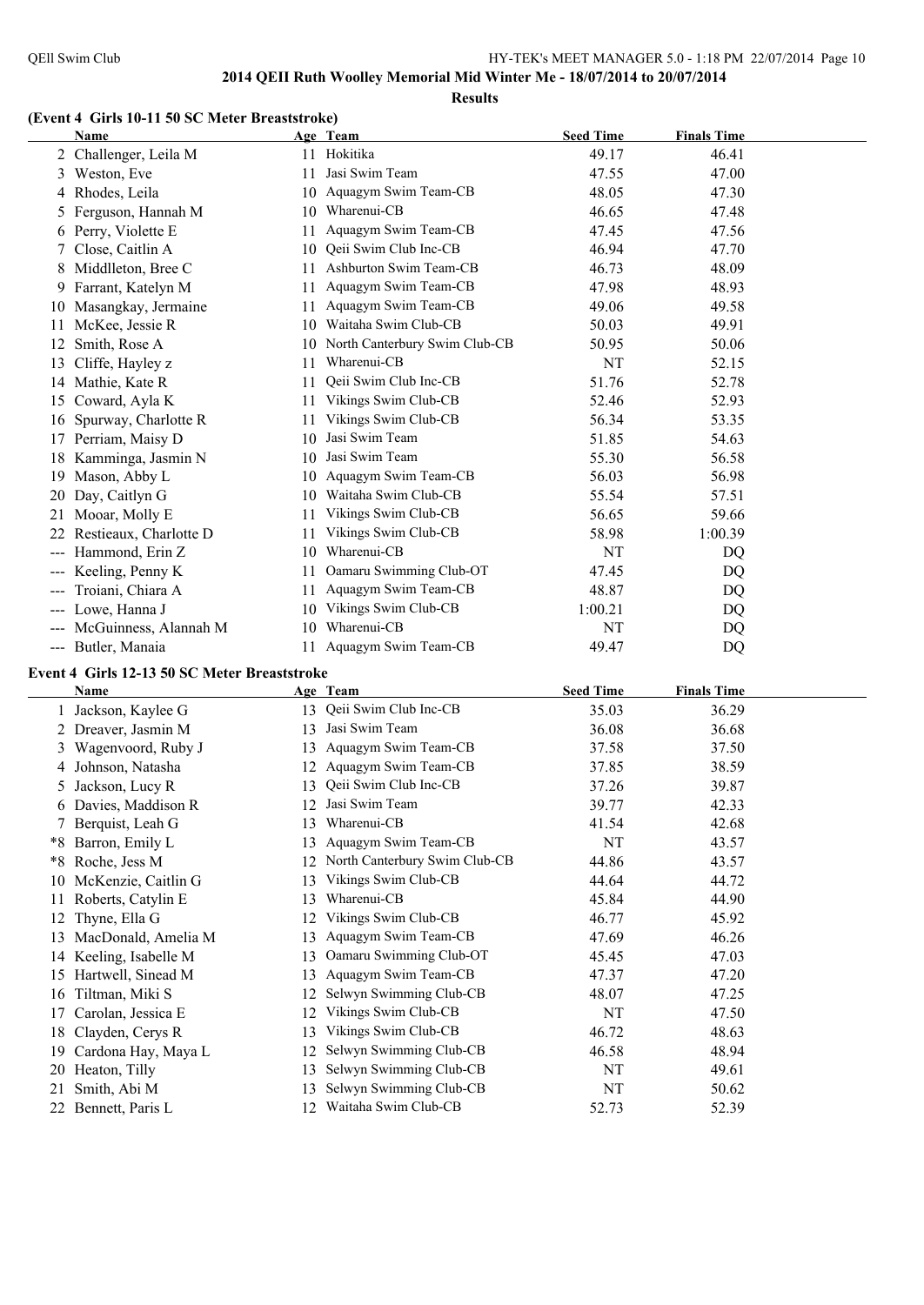|                        | (Event 4 Girls 12-13 50 SC Meter Breaststroke)   |    |                                  |                  |                    |  |
|------------------------|--------------------------------------------------|----|----------------------------------|------------------|--------------------|--|
|                        | Name                                             |    | Age Team                         | <b>Seed Time</b> | <b>Finals Time</b> |  |
|                        | 23 Allan, Mackenzie                              |    | 12 North Canterbury Swim Club-CB | 51.33            | 53.34              |  |
|                        | 24 Constable, Paige Z                            |    | 13 Waitaha Swim Club-CB          | 53.11            | 53.97              |  |
|                        | 25 Haugh, Serena H                               |    | 12 Jasi Swim Team                | 56.89            | 54.47              |  |
|                        | 26 Hunter, Meg C                                 |    | 12 Wharenui-CB                   | 54.57            | 57.05              |  |
|                        | --- Whittington-Clent, Samara C                  |    | 12 Wharenui-CB                   | 43.43            | DQ                 |  |
|                        | Event 4 Women 14-15 50 SC Meter Breaststroke     |    |                                  |                  |                    |  |
|                        | <b>Name</b>                                      |    | Age Team                         | <b>Seed Time</b> | <b>Finals Time</b> |  |
|                        | 1 Bates, Hannah F                                |    | 14 Selwyn Swimming Club-CB       | 35.25            | 35.60              |  |
|                        | 2 Davies, Amelia F                               |    | 14 Jasi Swim Team                | 35.47            | 36.36              |  |
| 3                      | Gordon, Lucy J                                   |    | 14 Aquagym Swim Team-CB          | 34.54            | 36.62              |  |
|                        | 4 Martens, Inge L                                |    | 15 Selwyn Swimming Club-CB       | 41.95            | 39.92              |  |
| 5                      | Veremyuk, Anna A                                 |    | 15 Wharenui-CB                   | 40.20            | 40.97              |  |
| 6                      | Scott, Nicole H                                  |    | 14 Aquagym Swim Team-CB          | NT               | 45.83              |  |
|                        | 7 Godsell, Beth R                                |    | 14 Vikings Swim Club-CB          | 45.67            | 46.82              |  |
|                        | Event 4 Women 16 & Over 50 SC Meter Breaststroke |    |                                  |                  |                    |  |
|                        | <b>Name</b>                                      |    | Age Team                         | <b>Seed Time</b> | <b>Finals Time</b> |  |
|                        | 1 Lloyd, Natasha A                               |    | 18 North Canterbury Swim Club-CB | 31.69            | 34.07              |  |
|                        | 2 Wright, Cassandra J                            |    | 16 Qeii Swim Club Inc-CB         | 33.80            | 35.46              |  |
|                        | 3 Tucker, Brittany M                             |    | 17 Qeii Swim Club Inc-CB         | 37.07            | 38.26              |  |
|                        | 4 Masters, Britt M                               |    | 18 Wharenui-CB                   | 46.42            | 41.22              |  |
|                        | 5 McKee, Toni I                                  |    | 16 Waitaha Swim Club-CB          | 42.21            | 41.89              |  |
|                        | 6 Wilkes, Jenny                                  |    | 33 North Canterbury Swim Club-CB | 1:09.42          | 1:08.07            |  |
|                        | Event 4 Boys 9 & Under 50 SC Meter Breaststroke  |    |                                  |                  |                    |  |
|                        | Name                                             |    | Age Team                         | <b>Seed Time</b> | <b>Finals Time</b> |  |
|                        | 1 Lockhart, Callum J                             |    | 9 Vikings Swim Club-CB           | 52.36            | 53.71              |  |
|                        | 2 Reid, Zander M                                 |    | 9 Aquagym Swim Team-CB           | NT               | 1:02.37            |  |
| 3                      | Aikawa, Oliver H                                 |    | 9 Aquagym Swim Team-CB           | 1:01.01          | 1:02.43            |  |
|                        | 4 Persico, Joshua M                              | 9  | Jasi Swim Team                   | 1:03.08          | 1:08.05            |  |
| 5                      | Savry, Yohann B                                  |    | 7 North Canterbury Swim Club-CB  | NT               | 1:21.35            |  |
|                        | --- Patterson, Matthew C                         |    | 9 Vikings Swim Club-CB           | <b>NT</b>        | DQ                 |  |
|                        | Event 4 Boys 10-11 50 SC Meter Breaststroke      |    |                                  |                  |                    |  |
|                        | Name                                             |    | Age Team                         | <b>Seed Time</b> | <b>Finals Time</b> |  |
|                        | 1 Morrow, Gus H                                  |    | 11 Qeii Swim Club Inc-CB         | 42.38            | 43.58              |  |
|                        | 2 Reid, Cody Z                                   | 10 | Jasi Swim Team                   | 43.69            | 45.01              |  |
| 3                      | Jefferies, Cameron R                             | 11 | Neptune Swim Club-OT             | 49.93            | 49.82              |  |
|                        | 4 Bremner, Joel A                                | 10 | Jasi Swim Team                   | 52.44            | 50.75              |  |
| 5                      | MacGibbon, Thomas J                              | 11 | Vikings Swim Club-CB             | 52.73            | 51.36              |  |
| 6                      | Barr, Connor                                     | 10 | Aquagym Swim Team-CB             | 50.47            | 52.56              |  |
| 7                      | Reid, Clay W                                     | 11 | Aquagym Swim Team-CB             | NT               | 52.57              |  |
| 8                      | Graham, Wills C                                  |    | 10 North Canterbury Swim Club-CB | 56.45            | 58.90              |  |
| 9                      | Stewart, Caleb L                                 |    | 10 North Canterbury Swim Club-CB | 59.68            | 1:01.59            |  |
| $\qquad \qquad \cdots$ | Edwards, Ieaun W                                 |    | 11 Selwyn Swimming Club-CB       | NT               | DQ                 |  |
|                        | Event 4 Boys 12-13 50 SC Meter Breaststroke      |    |                                  |                  |                    |  |
|                        | Name                                             |    | Age Team                         | <b>Seed Time</b> | <b>Finals Time</b> |  |
|                        | Clough, Matthew A                                |    | 13 Ashburton Swim Team-CB        | 35.38            | 35.92              |  |
|                        | 2 Dann, Isaac M                                  |    | 13 North Canterbury Swim Club-CB | 38.30            | 38.13              |  |
| 3                      | Kamminga, Brayan N                               | 13 | Jasi Swim Team                   | 39.62            | 39.41              |  |
|                        |                                                  |    |                                  |                  |                    |  |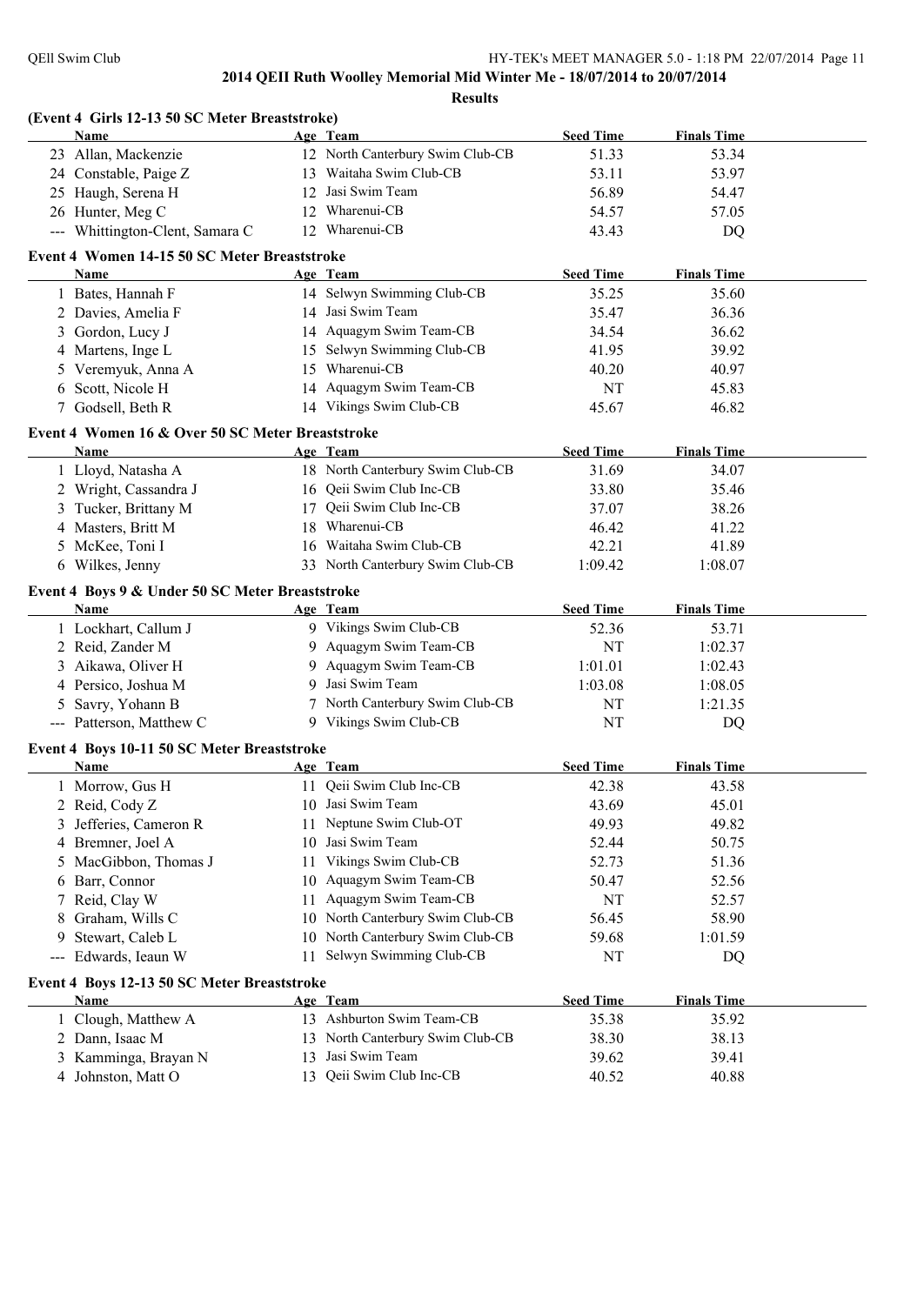**Results**

## **(Event 4 Boys 12-13 50 SC Meter Breaststroke)**

|    | <b>Name</b>                                    |   | Age Team                         | <b>Seed Time</b> | <b>Finals Time</b> |  |
|----|------------------------------------------------|---|----------------------------------|------------------|--------------------|--|
|    | 5 Hurley, Quinton M                            |   | 13 Qeii Swim Club Inc-CB         | 41.48            | 41.17              |  |
|    | 6 Moloney, Liam T                              |   | 12 Qeii Swim Club Inc-CB         | 41.77            | 41.54              |  |
| 7  | Marshall, Lucas T                              |   | 13 Aquagym Swim Team-CB          | 40.34            | 41.65              |  |
| 8  | Perriam, Archie S                              |   | 13 Jasi Swim Team                | 43.37            | 41.77              |  |
|    | 9 Close, Nicholas A                            |   | 12 Qeii Swim Club Inc-CB         | 45.33            | 45.73              |  |
|    | 10 Jones, Calum A                              |   | 12 Aquagym Swim Team-CB          | 47.18            | 47.06              |  |
|    | 11 McGillivray, Jayden C                       |   | 12 Waitaha Swim Club-CB          | 48.54            | 48.76              |  |
|    | 12 Cowan, Nathan L                             |   | 12 Vikings Swim Club-CB          | 48.50            | 49.91              |  |
|    | 13 Edwards, Celyn L                            |   | 13 Selwyn Swimming Club-CB       | 54.01            | 54.24              |  |
|    | 14 Pellet, Cameron G                           |   | 12 North Canterbury Swim Club-CB | 55.62            | 54.42              |  |
|    | 15 Graham, Alex M                              |   | 12 Selwyn Swimming Club-CB       | NT               | 56.15              |  |
|    | --- Manners, Finn C                            |   | 12 Waitaha Swim Club-CB          | NT               | <b>DQ</b>          |  |
|    | --- Taylor, Ethan D                            |   | 12 Waitaha Swim Club-CB          | 1:07.55          | DQ                 |  |
|    |                                                |   |                                  |                  |                    |  |
|    | Event 4 Men 14-15 50 SC Meter Breaststroke     |   |                                  |                  |                    |  |
|    | Name                                           |   | Age Team                         | <b>Seed Time</b> | <b>Finals Time</b> |  |
|    | 1 Jackson, Bradley T                           |   | 15 Qeii Swim Club Inc-CB         | 31.77            | 33.35              |  |
|    | 2 Buk, James H                                 |   | 15 North Canterbury Swim Club-CB | 34.53            | 36.14              |  |
|    | 3 Mundy, Regan N                               |   | 14 North Canterbury Swim Club-CB | 37.01            | 36.21              |  |
|    | 4 Dempster, Declan P                           |   | 14 Wharenui-CB                   | 37.19            | 37.18              |  |
|    | 5 Tucker, Harrison G                           |   | 14 Qeii Swim Club Inc-CB         | 37.98            | 37.20              |  |
|    | 6 Martin, Zack Z                               |   | 14 Ashburton Swim Team-CB        | 38.24            | 37.25              |  |
|    | 7 McDonald, Flynn Z                            |   | 14 Qeii Swim Club Inc-CB         | 36.03            | 37.27              |  |
|    | 8 Hunter, Charlie Z                            |   | 15 Wharenui-CB                   | 36.80            | 37.45              |  |
|    | 9 Batchelor, Timothy D                         |   | 14 North Canterbury Swim Club-CB | 37.15            | 37.60              |  |
|    | 10 Johnson, Cameron                            |   | 14 Aquagym Swim Team-CB          | 38.57            | 38.66              |  |
| 11 | Hunter, Max Z                                  |   | 15 Wharenui-CB                   | 38.75            | 39.89              |  |
|    | 12 Chin, Keegan N                              |   | 14 Wharenui-CB                   | 40.76            | 40.52              |  |
|    | 13 Ting, Jonas Y                               |   | 14 Vikings Swim Club-CB          | NT               | 44.75              |  |
|    | Event 4 Men 16 & Over 50 SC Meter Breaststroke |   |                                  |                  |                    |  |
|    | Name                                           |   | Age Team                         | <b>Seed Time</b> | <b>Finals Time</b> |  |
|    | 1 Anngow, Ben J                                |   | 17 Wharenui-CB                   | 31.50            | 31.61              |  |
|    |                                                |   | 19 North Canterbury Swim Club-CB |                  |                    |  |
|    | 2 Pitt, Reagan T                               |   |                                  | 30.55            | 32.45              |  |
|    | 3 Smart, Russell B                             |   | 18 Wharenui-CB                   | 32.45            | 32.83              |  |
|    | 4 Harrison, Thom G                             |   | 17 Aquagym Swim Team-CB          | 32.47            | 33.92              |  |
|    | Event 5 Girls 9 & Under 50 SC Meter Freestyle  |   |                                  |                  |                    |  |
|    | Name                                           |   | Age Team                         | <b>Seed Time</b> | <b>Finals Time</b> |  |
|    | 1 Savry, Noémie                                |   | 9 North Canterbury Swim Club-CB  | 40.66            | 43.67              |  |
|    | 2 Weston, Agatha                               | 9 | Jasi Swim Team                   | 44.85            | 43.74              |  |
|    | 3 Keeling, Imogen R                            | 9 | Oamaru Swimming Club-OT          | 44.35            | 44.87              |  |
|    | 4 Newbigging, Chloe                            | 9 | Waitaha Swim Club-CB             | 44.35            | 46.06              |  |
|    | 5 Mason, Emma C                                | 8 | Aquagym Swim Team-CB             | 44.68            | 46.16              |  |
| 6  | MacGibbon, Natasha J                           | 8 | Vikings Swim Club-CB             | 44.31            | 47.76              |  |
| 7  | Dann, Georgia M                                | 9 | North Canterbury Swim Club-CB    | 49.19            | 48.64              |  |
| 8  | Savry, Eloïse K                                | 8 | North Canterbury Swim Club-CB    | 46.35            | 49.75              |  |
|    | 9 Kelliher, Jessie F                           | 9 | North Canterbury Swim Club-CB    | 46.03            | 50.45              |  |
|    | 10 Haugh, Ilea A                               |   | Waitaha Swim Club-CB             | NT               | 1:00.15            |  |
|    |                                                |   |                                  |                  |                    |  |
|    | Event 5 Girls 10-11 50 SC Meter Freestyle      |   |                                  |                  |                    |  |
|    | Name                                           |   | Age Team                         | <b>Seed Time</b> | <b>Finals Time</b> |  |
|    | 1 Challenger, Leila M                          |   | 11 Hokitika                      | 34.18            | 32.71              |  |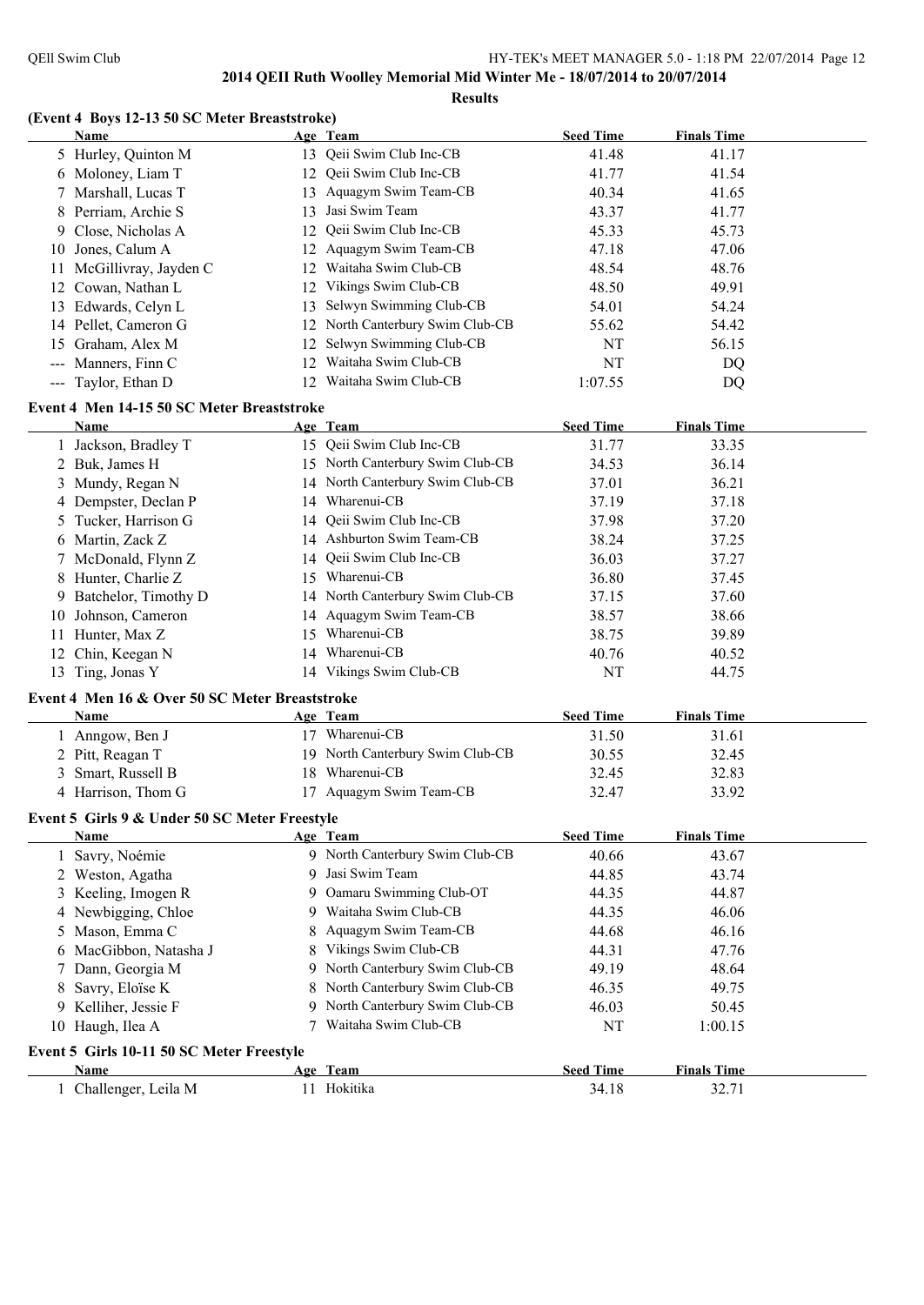#### **Results**

#### **(Event 5 Girls 10-11 50 SC Meter Freestyle)**

|    | <b>Name</b>            |    | Age Team                      | <b>Seed Time</b> | <b>Finals Time</b> |  |
|----|------------------------|----|-------------------------------|------------------|--------------------|--|
|    | 2 Keeling, Penny K     | 11 | Oamaru Swimming Club-OT       | 33.67            | 34.01              |  |
| 3  | Wagenvoord, Bella R    | 11 | Aquagym Swim Team-CB          | 35.86            | 34.14              |  |
| 4  | Perry, Violette E      | 11 | Aquagym Swim Team-CB          | 34.09            | 35.09              |  |
| 5  | Mason, Abby L          | 10 | Aquagym Swim Team-CB          | 34.58            | 35.33              |  |
| 6  | Middlleton, Bree C     | 11 | Ashburton Swim Team-CB        | 35.99            | 35.84              |  |
| 7  | Masangkay, Jermaine    | 11 | Aquagym Swim Team-CB          | 35.00            | 35.93              |  |
| 8  | Persico, Josephine R   | 11 | Jasi Swim Team                | 35.89            | 36.04              |  |
| 9. | Troiani, Chiara A      | 11 | Aquagym Swim Team-CB          | 37.56            | 36.44              |  |
| 10 | Mathie, Kate R         | 11 | Qeii Swim Club Inc-CB         | 35.42            | 36.89              |  |
| 11 | Ferguson, Hannah M     | 10 | Wharenui-CB                   | 35.83            | 37.03              |  |
| 12 | Close, Caitlin A       | 10 | Qeii Swim Club Inc-CB         | 36.39            | 37.17              |  |
| 13 | Butler, Manaia         | 11 | Aquagym Swim Team-CB          | 37.32            | 38.21              |  |
| 14 | Smith, Rose A          | 10 | North Canterbury Swim Club-CB | 39.69            | 38.68              |  |
| 15 | Spurway, Charlotte R   | 11 | Vikings Swim Club-CB          | 39.09            | 38.72              |  |
| 16 | Lockhart, Holly D      | 11 | Vikings Swim Club-CB          | 37.84            | 39.00              |  |
| 17 | Perriam, Maisy D       | 10 | Jasi Swim Team                | 38.92            | 39.39              |  |
| 18 | Herman, Kate T         | 10 | Waitaha Swim Club-CB          | 40.51            | 40.45              |  |
| 19 | Scrymgeour, Isabelle P | 10 | Aquagym Swim Team-CB          | 44.23            | 40.50              |  |
| 20 | Whiting, Ruby H        | 10 | Vikings Swim Club-CB          | 41.40            | 40.74              |  |
| 21 | Day, Caitlyn G         | 10 | Waitaha Swim Club-CB          | 43.45            | 41.45              |  |
| 22 | McGuinness, Alannah M  | 10 | Wharenui-CB                   | 42.58            | 41.84              |  |
| 23 | Lowe, Hanna J          | 10 | Vikings Swim Club-CB          | 47.44            | 42.26              |  |
| 24 | Sanders, Jordan C      | 11 | Vikings Swim Club-CB          | NT               | 42.52              |  |
| 25 | Mooar, Molly E         | 11 | Vikings Swim Club-CB          | 42.88            | 43.09              |  |
| 26 | Hammond, Erin Z        | 10 | Wharenui-CB                   | 40.25            | 43.40              |  |
| 27 | Restieaux, Charlotte D | 11 | Vikings Swim Club-CB          | 43.87            | 44.76              |  |
| 28 | Scott, Mikayla A       | 10 | Vikings Swim Club-CB          | 50.38            | 45.34              |  |
| 29 | Kamminga, Jasmin N     | 10 | Jasi Swim Team                | 40.86            | 45.48              |  |

#### **Event 5 Girls 12-13 50 SC Meter Freestyle**

|    | Name                        |    | Age Team                      | <b>Seed Time</b> | <b>Finals Time</b> |  |
|----|-----------------------------|----|-------------------------------|------------------|--------------------|--|
|    | 1 Jackson, Lucy R           | 13 | Qeii Swim Club Inc-CB         | 27.97            | 28.60              |  |
|    | 2 In, Eugene                | 13 | Aquagym Swim Team-CB          | 29.26            | 29.01              |  |
| 3  | Meyn, Dasha Z               | 13 | Qeii Swim Club Inc-CB         | 29.08            | 29.98              |  |
|    | Jackson, Kaylee G           | 13 | Qeii Swim Club Inc-CB         | 29.07            | 30.54              |  |
|    | Johnson, Natasha            | 12 | Aquagym Swim Team-CB          | 30.07            | 30.76              |  |
| 6  | Tait, Bailey                | 13 | Ashburton Swim Team-CB        | 31.33            | 30.96              |  |
|    | 7 Dreaver, Jasmin M         | 13 | Jasi Swim Team                | 30.16            | 31.02              |  |
|    | Wagenvoord, Ruby J          | 13 | Aquagym Swim Team-CB          | 30.50            | 31.14              |  |
| 9. | In, Sujean                  | 12 | Aquagym Swim Team-CB          | 30.59            | 31.19              |  |
| 10 | Close, Samantha A           | 13 | Qeii Swim Club Inc-CB         | 30.78            | 31.56              |  |
|    | Maikuku, Tayla              | 13 | Jasi Swim Team                | 31.83            | 32.10              |  |
|    | Troiani, Eliana M           | 13 | Aquagym Swim Team-CB          | 31.01            | 32.60              |  |
| 13 | Berquist, Leah G            | 13 | Wharenui-CB                   | 32.18            | 32.63              |  |
| 14 | Roberts, Catylin E          | 13 | Wharenui-CB                   | 32.64            | 32.80              |  |
| 15 | Hunter, Sarah J             | 13 | Vikings Swim Club-CB          | 32.70            | 33.08              |  |
| 16 | Whiting, Maggie A           | 12 | Vikings Swim Club-CB          | 33.12            | 33.12              |  |
|    | Whittington-Clent, Samara C | 12 | Wharenui-CB                   | 32.12            | 33.50              |  |
| 18 | Roche, Jess M               | 12 | North Canterbury Swim Club-CB | 31.71            | 33.72              |  |
| 19 | Hartwell, Sinead M          | 13 | Aquagym Swim Team-CB          | 34.33            | 33.75              |  |
|    | 20 MacDonald, Amelia M      | 13 | Aquagym Swim Team-CB          | 32.70            | 33.93              |  |
|    | 21 Murray, Amber M          | 12 | Wharenui-CB                   | 34.94            | 34.02              |  |
|    |                             |    |                               |                  |                    |  |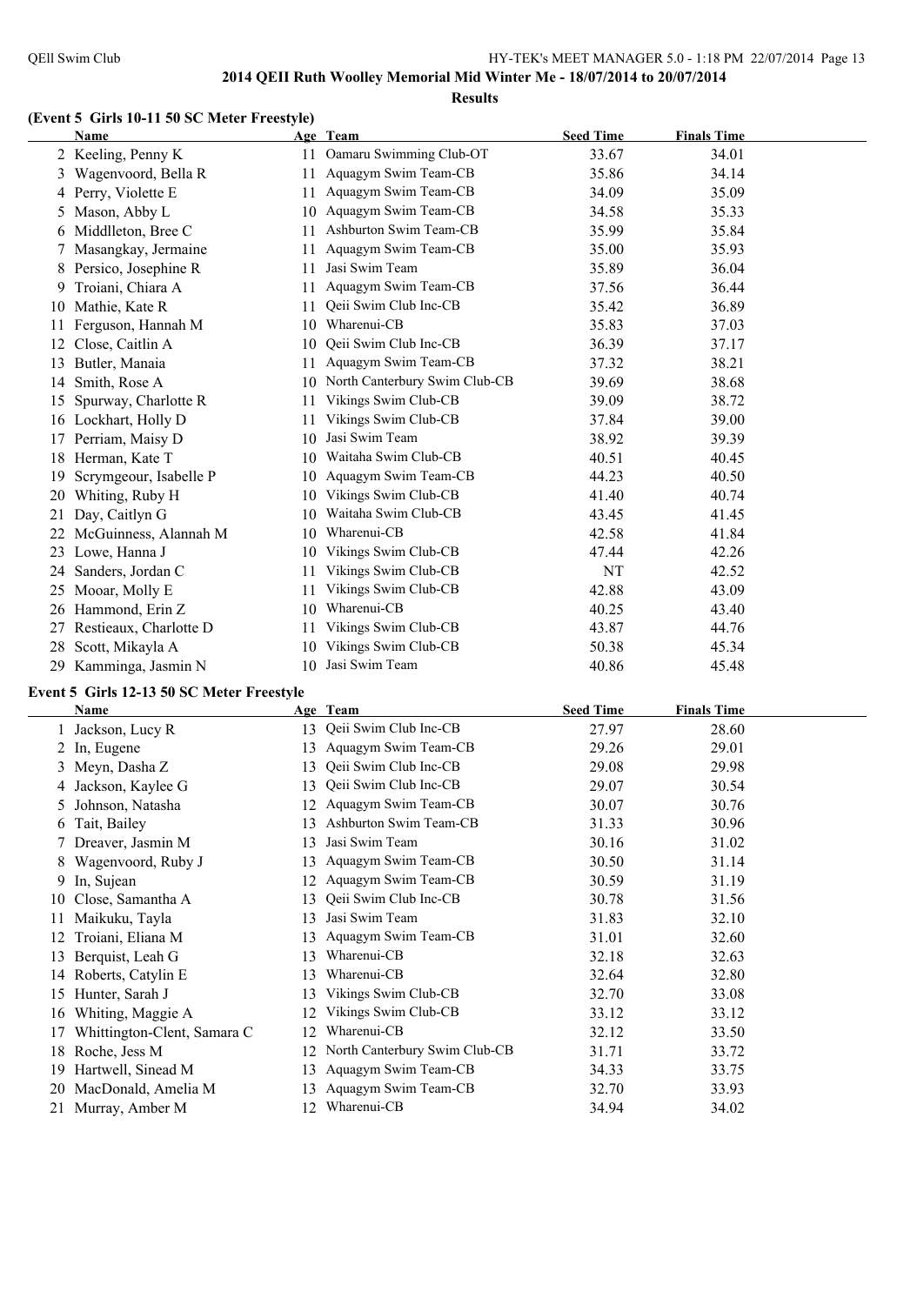#### **(Event 5 Girls 12-13 50 SC Meter Freestyle)**

|    | Name                                          |    | Age Team                         | <b>Seed Time</b> | <b>Finals Time</b> |  |
|----|-----------------------------------------------|----|----------------------------------|------------------|--------------------|--|
|    | 22 Noye, Annamiek                             |    | 12 North Canterbury Swim Club-CB | 32.81            | 34.26              |  |
|    | 23 Riley-Biddle, Arina A                      |    | 13 Qeii Swim Club Inc-CB         | 34.75            | 34.79              |  |
|    | 24 Ford, Kendra K                             |    | 12 Vikings Swim Club-CB          | 34.69            | 35.01              |  |
|    | 25 Hammond, Amber J                           |    | 12 Wharenui-CB                   | 33.82            | 35.20              |  |
|    | 26 McKenzie, Caitlin G                        |    | 13 Vikings Swim Club-CB          | 37.92            | 35.32              |  |
| 27 | Day, Tayla L                                  |    | 12 Waitaha Swim Club-CB          | 35.20            | 35.48              |  |
| 28 | Tiltman, Miki S                               |    | 12 Selwyn Swimming Club-CB       | 35.17            | 35.54              |  |
|    | 29 Van Keulen, Lilly M                        | 13 | Aquagym Swim Team-CB             | 35.62            | 35.73              |  |
|    | 30 Keeling, Isabelle M                        |    | 13 Oamaru Swimming Club-OT       | 34.66            | 35.84              |  |
|    | 31 Cardona Hay, Maya L                        | 12 | Selwyn Swimming Club-CB          | 35.35            | 36.05              |  |
|    | 32 Averill, Rose J                            |    | 12 Wharenui-CB                   | 35.13            | 36.25              |  |
|    | 33 O'Sullivan, Baileigh S                     | 12 | Jasi Swim Team                   | 36.29            | 37.10              |  |
|    | 34 Allan, Mackenzie                           |    | 12 North Canterbury Swim Club-CB | NT               | 37.30              |  |
|    | *35 Constable, Paige Z                        | 13 | Waitaha Swim Club-CB             | 35.63            | 37.43              |  |
|    | *35 Carolan, Jessica E                        |    | 12 Vikings Swim Club-CB          | NT               | 37.43              |  |
|    | 37 Smith, Abi M                               | 13 | Selwyn Swimming Club-CB          | 35.62            | 37.73              |  |
|    | 38 Heaton, Tilly                              | 13 | Selwyn Swimming Club-CB          | NT               | 38.02              |  |
|    | 39 Hunter, Meg C                              |    | 12 Wharenui-CB                   | 36.25            | 38.57              |  |
|    | 40 Kikstra, Olivia R                          | 12 | Waitaha Swim Club-CB             | 39.45            | 39.48              |  |
|    | 41 Herman, Mandy E                            |    | 12 Waitaha Swim Club-CB          | 40.12            | 40.66              |  |
|    | 42 Day, Alyx R                                |    | 12 Waitaha Swim Club-CB          | 40.62            | 40.82              |  |
|    |                                               |    |                                  |                  |                    |  |
|    | Event 5 Women 14-15 50 SC Meter Freestyle     |    |                                  |                  |                    |  |
|    | <b>Name</b>                                   |    | Age Team                         | <b>Seed Time</b> | <b>Finals Time</b> |  |
|    | 1 Bates, Hannah F                             |    | 14 Selwyn Swimming Club-CB       | 27.06            | 27.87              |  |
|    | 2 Lowen, Felicity C                           |    | 15 Aquagym Swim Team-CB          | 27.15            | 28.16              |  |
|    | 3 Clough, Lucy K                              |    | 15 Ashburton Swim Team-CB        | 29.18            | 30.07              |  |
|    | 4 Owen, Justine N                             |    | 14 Wharenui-CB                   | 29.95            | 30.16              |  |
| 5  | Cliffe, Jessica R                             | 14 | Wharenui-CB                      | 30.42            | 30.44              |  |
| 6  | Wilson, Alexandra L                           | 15 | Jasi Swim Team                   | 30.70            | 30.67              |  |
| 7  | Davies, Amelia F                              |    | 14 Jasi Swim Team                | 30.46            | 31.02              |  |
|    | 8 Charlton, Alanah                            |    | 15 Vikings Swim Club-CB          | 31.52            | 31.37              |  |
|    | 9 Davidson, Meg E                             | 14 | Wharenui-CB                      | 31.06            | 31.41              |  |
|    | 10 Damiano, Olivia M                          |    | 14 Aquagym Swim Team-CB          | 31.67            | 32.19              |  |
|    | 11 Martens, Inge L                            |    | 15 Selwyn Swimming Club-CB       | 35.08            | 32.37              |  |
|    | 12 Hegarty, Elsa M                            |    | 15 Qeii Swim Club Inc-CB         | 31.83            | 32.70              |  |
|    | 13 Hogg, Katelyn M                            |    | 15 Ashburton Swim Team-CB        |                  |                    |  |
|    |                                               |    |                                  | 32.36            | 33.22              |  |
|    | 14 Ufton-Tangaroa, Aarleah J                  | 15 | Qeii Swim Club Inc-CB            | 32.51            | 33.54              |  |
|    | 15 Rutter, Georgia L                          |    | 15 Aquagym Swim Team-CB          | 33.57            | 34.10              |  |
|    | 16 Scott, Nicole H                            |    | 14 Aquagym Swim Team-CB          | NT               | 34.26              |  |
|    | *17 Godsell, Beth R                           |    | 14 Vikings Swim Club-CB          | 34.95            | 34.35              |  |
|    | *17 Tongue, Anna M                            |    | 15 North Canterbury Swim Club-CB | 32.80            | 34.35              |  |
|    | 19 Le Poidevin, Jessica A                     |    | 14 Jasi Swim Team                | 33.38            | 35.28              |  |
|    | Event 5 Women 16 & Over 50 SC Meter Freestyle |    |                                  |                  |                    |  |
|    | Name                                          |    | Age Team                         | <b>Seed Time</b> | <b>Finals Time</b> |  |
|    | 1 Winward, Sammy J                            |    | 19 Aquagym Swim Team-CB          | 27.00            | 28.12              |  |
|    | 2 Lloyd, Natasha A                            |    | 18 North Canterbury Swim Club-CB | 26.12            | 28.17              |  |
|    | 3 Tucker, Brittany M                          | 17 | Qeii Swim Club Inc-CB            | 26.28            | 28.18              |  |
|    | 4 Wright, Cassandra J                         | 16 | Qeii Swim Club Inc-CB            | 26.86            | 28.90              |  |

Hendren, Caitlin A 16 Jasi Swim Team 30.68 31.53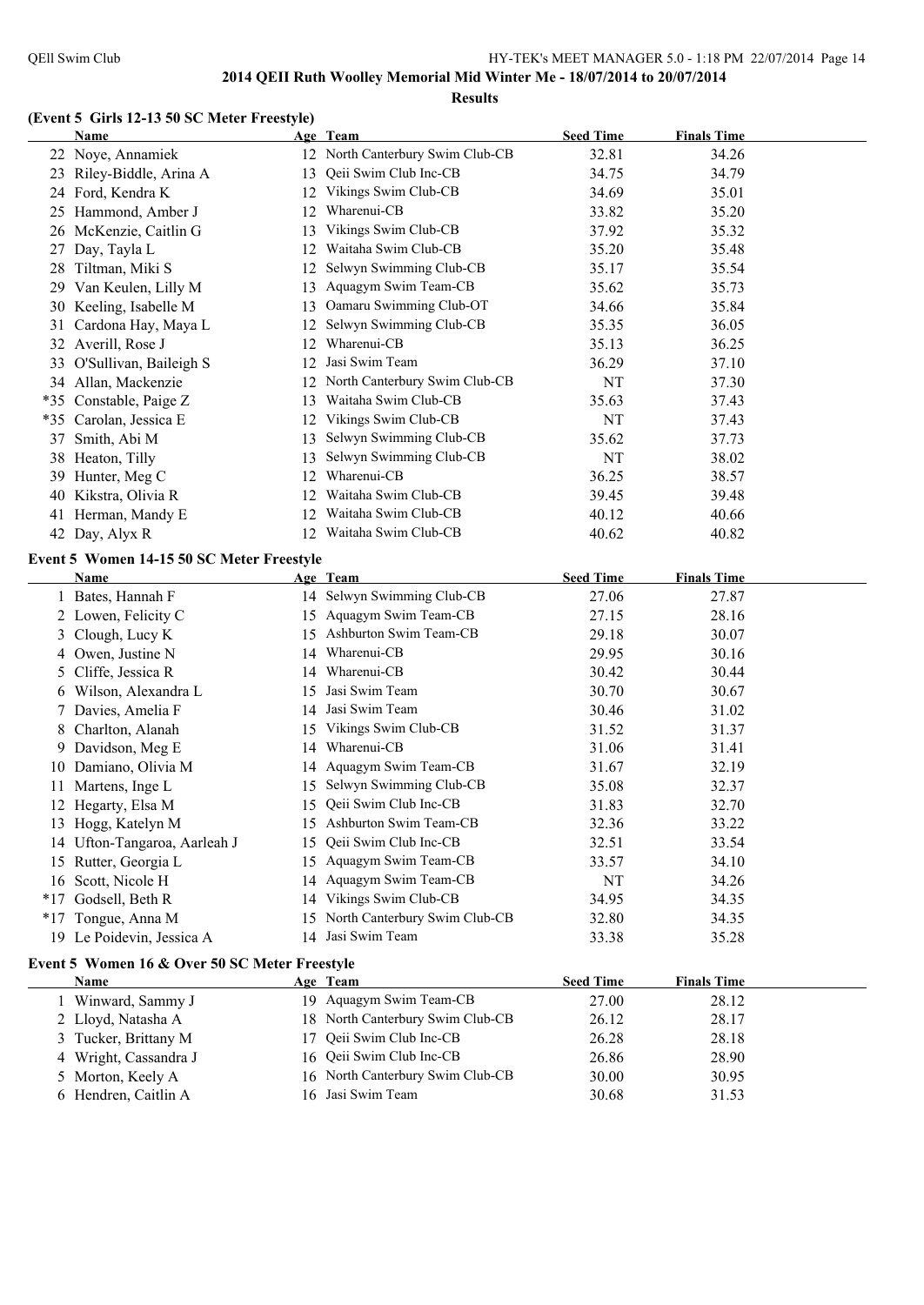|    | (Event 5 Women 16 & Over 50 SC Meter Freestyle)<br><b>Name</b> |          | Age Team                                        | <b>Seed Time</b> | <b>Finals Time</b> |  |
|----|----------------------------------------------------------------|----------|-------------------------------------------------|------------------|--------------------|--|
|    | 7 McKee, Toni I                                                |          | 16 Waitaha Swim Club-CB                         | 32.84            | 33.81              |  |
|    | 8 Findlay, Sarah                                               | 17       | Jasi Swim Team                                  | 37.00            | 37.67              |  |
|    | 9 Wilkes, Jenny                                                |          | 33 North Canterbury Swim Club-CB                | 45.56            | 44.27              |  |
|    | 10 Ruth, Jacquie C                                             |          | 17 Qeii Swim Club Inc-CB                        | 51.03            | 54.18              |  |
|    |                                                                |          |                                                 |                  |                    |  |
|    | Event 5 Boys 9 & Under 50 SC Meter Freestyle                   |          | Age Team                                        | <b>Seed Time</b> | <b>Finals Time</b> |  |
|    | Name                                                           |          | 9 Vikings Swim Club-CB                          | 40.65            | 38.99              |  |
|    | 1 Lockhart, Callum J                                           |          | Aquagym Swim Team-CB                            |                  |                    |  |
|    | 2 Reid, Zander M                                               | 9        | Aquagym Swim Team-CB                            | NT               | 44.07              |  |
|    | 3 Aikawa, Oliver H                                             | 9        |                                                 | 45.51            | 46.74              |  |
|    | 4 Patterson, Matthew C                                         | 9        | Vikings Swim Club-CB                            | 49.35            | 49.70              |  |
|    | 5 Renata-Henare, George z                                      | 8        | Waitaha Swim Club-CB                            | 51.13            | 50.68              |  |
|    | 6 Persico, Joshua M                                            | 9        | Jasi Swim Team                                  | 47.30            | 50.91              |  |
|    | Smith, Benjamin J                                              | 9        | Waitaha Swim Club-CB                            | 55.09            | 54.88              |  |
| 8  | Savry, Yohann B                                                |          | 7 North Canterbury Swim Club-CB                 | 55.88            | 59.17              |  |
|    | Event 5 Boys 10-11 50 SC Meter Freestyle                       |          |                                                 |                  |                    |  |
|    | Name                                                           |          | Age Team                                        | <b>Seed Time</b> | <b>Finals Time</b> |  |
|    | 1 Baker, Zac Z                                                 |          | 11 Wharenui-CB                                  | 31.04            | 31.06              |  |
|    | 2 Torepe-Ormsby, Taiko H                                       | 10       | Wharenui-CB                                     | 31.74            | 31.76              |  |
| 3  | Tait, Kalen                                                    | 11       | Ashburton Swim Team-CB                          | 31.14            | 32.00              |  |
|    | 4 Dalley, Ezra A                                               | 11       | Jasi Swim Team                                  | 32.81            | 32.35              |  |
| 5. | MacGibbon, Thomas J                                            | 11       | Vikings Swim Club-CB                            | 32.82            | 33.35              |  |
| 6  | Crump, Henry M                                                 | 11       | Aquagym Swim Team-CB                            | 35.34            | 33.90              |  |
|    | 7 Reid, Cody Z                                                 | 10       | Jasi Swim Team                                  | 32.53            | 34.59              |  |
| 8  | Chamberlain, Taylor B                                          | 11       | Aquagym Swim Team-CB                            | 35.06            | 34.89              |  |
| 9  | Treacy, Marvin L                                               | 11       | Jasi Swim Team                                  | 34.41            | 35.34              |  |
|    | 10 Morrow, Gus H                                               | 11       | Qeii Swim Club Inc-CB                           | 37.99            | 36.40              |  |
| 11 | Barr, Connor                                                   |          | 10 Aquagym Swim Team-CB                         | 39.81            | 38.60              |  |
|    | 12 Reid, Clay W                                                | 11       | Aquagym Swim Team-CB                            | NT               | 40.25              |  |
|    | 13 Stark, Jacob S                                              |          | 11 Waitaha Swim Club-CB                         | 42.53            | 42.02              |  |
|    | 14 Edwards, Ieaun W                                            | 11       | Selwyn Swimming Club-CB                         | NT               | 46.62              |  |
|    | --- Stewart, Caleb L                                           |          | 10 North Canterbury Swim Club-CB                | 49.10            | DQ                 |  |
|    | --- McKenzie, Lochlan J                                        | 11       | Vikings Swim Club-CB                            | 34.36            | DQ                 |  |
|    | Event 5 Boys 12-13 50 SC Meter Freestyle                       |          |                                                 |                  |                    |  |
|    | <u>Name</u>                                                    |          | Age Team                                        | <b>Seed Time</b> | <b>Finals Time</b> |  |
|    | 1 Smith, Ben T                                                 |          | 13 Wharenui-CB                                  | 28.57            | 29.68              |  |
|    | 2 Hurley, Quinton M                                            | 13       | Qeii Swim Club Inc-CB                           | 29.60            | 30.51              |  |
|    | 3 Perriam, Archie S                                            | 13       | Jasi Swim Team                                  | 29.78            | 30.57              |  |
|    | *4 Marshall, Lucas T                                           | 13       | Aquagym Swim Team-CB                            | 31.04            | 31.63              |  |
|    | *4 Kelliher, Angus W                                           |          | 12 North Canterbury Swim Club-CB                | 30.43            | 31.63              |  |
| 6  | Moloney, Liam T                                                | 12       | Qeii Swim Club Inc-CB                           | 31.84            | 31.82              |  |
| 7  | Johnston, Matt O                                               | 13       | Qeii Swim Club Inc-CB                           | 31.13            | 31.94              |  |
| 8  | Close, Nicholas A                                              | 12       | Qeii Swim Club Inc-CB                           | 30.66            | 31.95              |  |
| 9  | Martin, Jay D                                                  | 12       | Ashburton Swim Team-CB                          | 34.16            | 32.82              |  |
| 10 | Dann, Isaac M                                                  | 13       | North Canterbury Swim Club-CB                   | 32.73            | 33.20              |  |
| 11 | Penrose, Nathan C                                              | 12       | Vikings Swim Club-CB                            | 33.50            | 34.06              |  |
|    | Jones, Calum A                                                 | 12       | Aquagym Swim Team-CB                            | 33.77            | 34.90              |  |
|    |                                                                |          |                                                 | 34.87            |                    |  |
| 12 |                                                                |          |                                                 |                  |                    |  |
| 13 | Pellet, Cameron G<br>14 Le Poidevin, Joshua J                  | 12<br>12 | North Canterbury Swim Club-CB<br>Jasi Swim Team | 34.99            | 35.81<br>35.92     |  |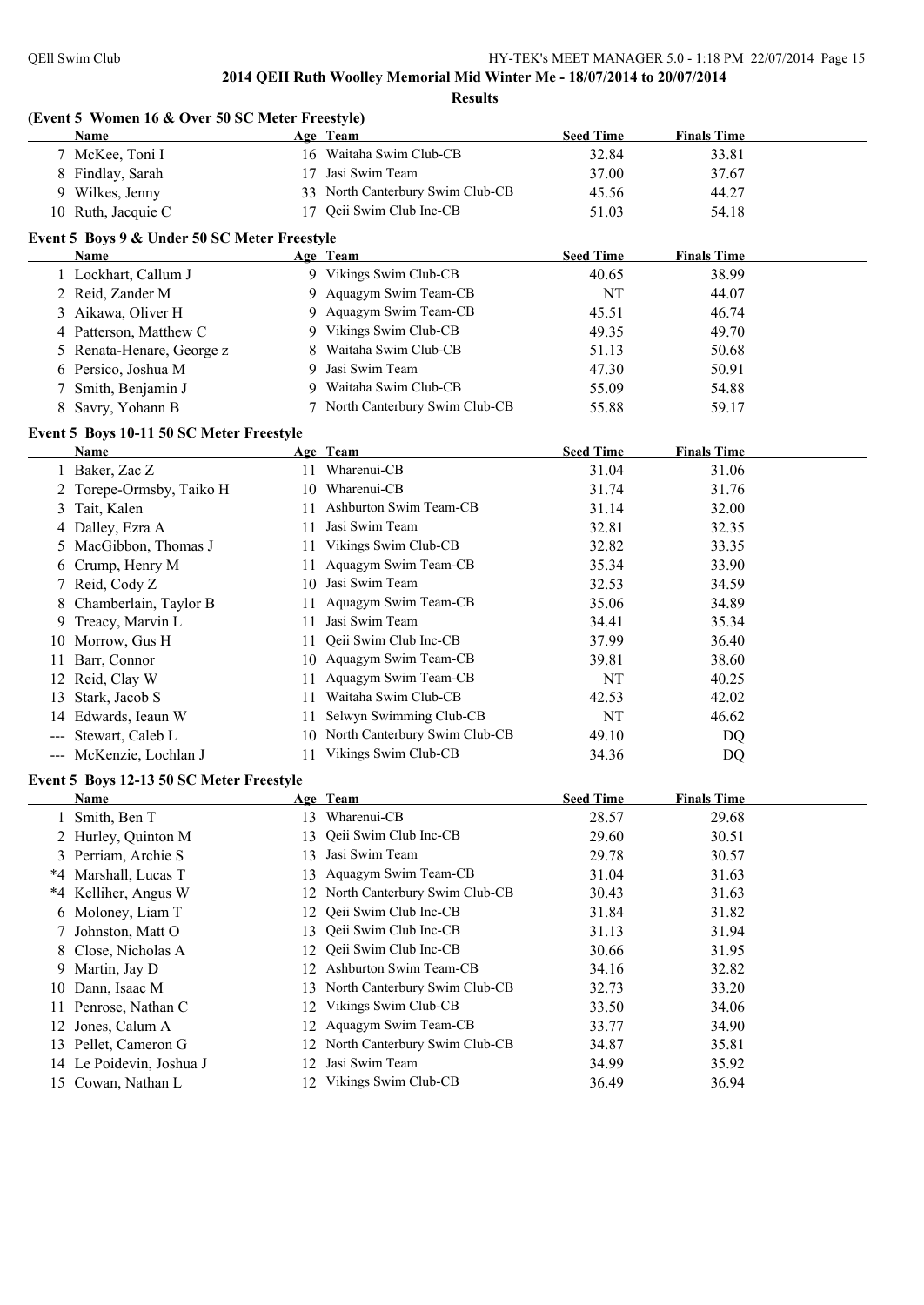| (Event 5 Boys 12-13 50 SC Meter Freestyle)  |    |                                  |                  |                    |
|---------------------------------------------|----|----------------------------------|------------------|--------------------|
| Name                                        |    | Age Team                         | <b>Seed Time</b> | <b>Finals Time</b> |
| 16 Morton, Nick P                           |    | 13 North Canterbury Swim Club-CB | 41.62            | 37.17              |
| 17 McGillivray, Jayden C                    |    | 12 Waitaha Swim Club-CB          | 38.27            | 38.81              |
| Taylor, Ethan D<br>18                       |    | 12 Waitaha Swim Club-CB          | 42.83            | 40.70              |
| 19 Edwards, Celyn L                         |    | 13 Selwyn Swimming Club-CB       | NT               | 40.75              |
| 20 Graham, Alex M                           |    | 12 Selwyn Swimming Club-CB       | 42.31            | 41.17              |
| 21 Manners, Finn C                          |    | 12 Waitaha Swim Club-CB          | 42.52            | 41.99              |
| --- Nicholls, Joel W                        |    | 12 Jasi Swim Team                | 31.89            | DQ                 |
| Event 5 Men 14-15 50 SC Meter Freestyle     |    |                                  |                  |                    |
| Name                                        |    | Age Team                         | <b>Seed Time</b> | <b>Finals Time</b> |
| 1 Syme, Angus W                             |    | 14 North Canterbury Swim Club-CB | 26.85            | 27.07              |
| 2 Taylor, Zachary J                         |    | 14 Jasi Swim Team                | 27.05            | 27.09              |
| Atkin, Bryn M<br>3                          |    | 15 North Canterbury Swim Club-CB | 25.53            | 27.23              |
| Boyle, Alex J<br>4                          | 15 | Jasi Swim Team                   | 27.10            | 27.30              |
| Perriam, Bailey O<br>5                      |    | 15 Jasi Swim Team                | 27.49            | 27.42              |
| 6 Buk, James H                              |    | 15 North Canterbury Swim Club-CB | 26.77            | 27.47              |
| 7 Phillips, Tim H                           | 15 | Wharenui-CB                      | 26.95            | 27.53              |
| 8 Dempster, Declan P                        |    | 14 Wharenui-CB                   | 28.60            | 28.27              |
| Hunter, Charlie Z<br>9                      |    | 15 Wharenui-CB                   | 27.83            | 28.41              |
| 10 Hall, Joe                                |    | 14 Aquagym Swim Team-CB          | 29.95            | 29.37              |
| 11 Tucker, Harrison G                       |    | 14 Qeii Swim Club Inc-CB         | 29.30            | 29.85              |
| *12 Batchelor, Timothy D                    |    | 14 North Canterbury Swim Club-CB | 28.92            | 30.12              |
| *12 Hunter, Max Z                           |    | 15 Wharenui-CB                   | 29.43            | 30.12              |
| 14 McDonald, Flynn Z                        |    | 14 Qeii Swim Club Inc-CB         | 29.94            | 30.79              |
| 15 Chin, Keegan N                           |    | 14 Wharenui-CB                   | 33.71            | 33.04              |
| 16 Ryan, Chris J                            |    | 14 Aquagym Swim Team-CB          | 33.81            | 34.53              |
| 17 Ting, Jonas Y                            |    | 14 Vikings Swim Club-CB          | 34.05            | 35.89              |
| Event 5 Men 16 & Over 50 SC Meter Freestyle |    |                                  |                  |                    |
| Name                                        |    | Age Team                         | <b>Seed Time</b> | <b>Finals Time</b> |
| 1 Eglesfield, George T                      |    | 20 North Canterbury Swim Club-CB | 25.02            | 24.38              |
| 2 Anngow, Ben J                             |    | 17 Wharenui-CB                   | 24.42            | 24.93              |
| 3 Muskee, Henry J                           |    | 17 Aquagym Swim Team-CB          | 25.43            | 25.83              |
| 4 Hadden, Ben E                             |    | 17 Jasi Swim Team                | 25.38            | 25.87              |
| Smart, Russell B<br>5                       |    | 18 Wharenui-CB                   | 25.27            | 26.17              |
| 6 Hallaway, Scott M                         |    | 17 Wharenui-CB                   | 25.43            | 26.42              |
| Masters, Blair J<br>7                       |    | 16 Wharenui-CB                   | 26.53            | 27.24              |
| 8 Berry, Joseph J                           |    | 16 Vikings Swim Club-CB          | 30.56            | 30.23              |
| 9 Preddy, Sean M                            |    | 17 Jasi Swim Team                | 31.45            | 31.23              |
|                                             |    |                                  |                  |                    |
| Event 6 Girls 10-11 400 SC Meter Freestyle  |    |                                  |                  |                    |
| Name                                        |    | Age Team                         | <b>Seed Time</b> | <b>Finals Time</b> |
| 1 Challenger, Leila M                       |    | 11 Hokitika                      | 5:53.29          | 5:47.04            |
| 2 Middlleton, Bree C                        |    | 11 Ashburton Swim Team-CB        | NT               | 5:56.88            |
| 3 Ferguson, Hannah M                        |    | 10 Wharenui-CB                   | NT               | 6:05.55            |
| 4 McGuinness, Alannah M                     |    | 10 Wharenui-CB                   | NT               | 7:19.38            |
| Event 6 Girls 12-13 400 SC Meter Freestyle  |    |                                  |                  |                    |
| Name                                        |    | Age Team                         | <b>Seed Time</b> | <b>Finals Time</b> |
| 1 Jackson, Lucy R                           |    | 13 Qeii Swim Club Inc-CB         | 4:51.67          | 4:56.04            |
| 2 Meyn, Dasha Z                             |    | 13 Qeii Swim Club Inc-CB         | 4:56.76          | 4:58.03            |
| 3 Hunter, Sarah J                           |    | 13 Vikings Swim Club-CB          | 5:36.59          | 5:33.51            |
| MacDonald, Amelia M<br>4                    |    | 13 Aquagym Swim Team-CB          | NT               | 5:44.15            |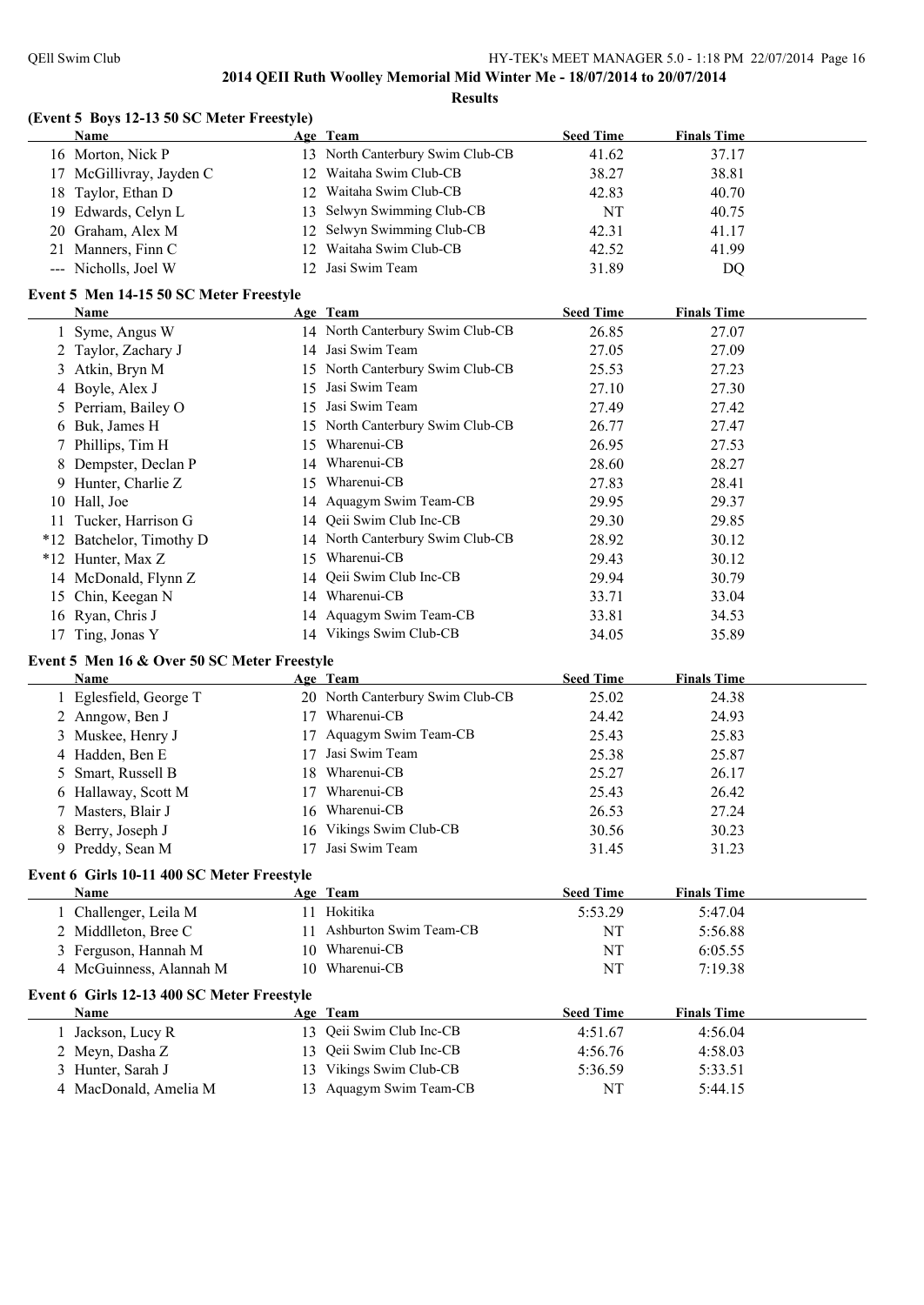|    | (Event 6 Girls 12-13 400 SC Meter Freestyle)   |          |                                  |                  |                    |  |
|----|------------------------------------------------|----------|----------------------------------|------------------|--------------------|--|
|    | Name                                           |          | Age Team                         | <b>Seed Time</b> | <b>Finals Time</b> |  |
|    | 5 Smith, Abi M                                 |          | 13 Selwyn Swimming Club-CB       | NT               | 5:55.92            |  |
|    | 6 Hortin, Abigail L                            | 12       | Wharenui-CB                      | NT               | 6:14.36            |  |
|    | 7 Day, Alyx R                                  |          | 12 Waitaha Swim Club-CB          | 6:45.84          | 6:45.37            |  |
|    | Event 6 Girls 14-15 400 SC Meter Freestyle     |          |                                  |                  |                    |  |
|    | Name                                           |          | Age Team                         | <b>Seed Time</b> | <b>Finals Time</b> |  |
|    | 1 Forrest, Kyra E                              |          | 14 Wharenui-CB                   | 4:29.27          | 4:25.61            |  |
|    | 2 Clough, Lucy K                               |          | 15 Ashburton Swim Team-CB        | 4:27.09          | 4:38.74            |  |
|    | 3 Veremyuk, Anna A                             |          | 15 Wharenui-CB                   | 4:50.57          | 4:56.66            |  |
|    | 4 Owen, Justine N                              |          | 14 Wharenui-CB                   | 5:09.88          | 5:01.16            |  |
|    | 5 Davies, Amelia F                             |          | 14 Jasi Swim Team                | 5:02.88          | 5:01.90            |  |
|    | 6 Cliffe, Jessica R                            |          | 14 Wharenui-CB                   | 5:12.17          | 5:07.17            |  |
|    | 7 Tongue, Anna M                               |          | 15 North Canterbury Swim Club-CB | 5:22.05          | 5:24.21            |  |
|    | 8 Sullivan, Maeve Z                            |          | 14 Wharenui-CB                   | 5:33.28          | 5:25.61            |  |
|    | 9 Hegarty, Elsa M                              |          | 15 Qeii Swim Club Inc-CB         | 5:34.62          | 5:30.69            |  |
|    | Event 6 Girls 16 & Over 400 SC Meter Freestyle |          |                                  |                  |                    |  |
|    | <b>Name</b>                                    |          | Age Team                         | <b>Seed Time</b> | <b>Finals Time</b> |  |
|    | 1 Winward, Sammy J                             |          | 19 Aquagym Swim Team-CB          | 4:19.32          | 4:26.61            |  |
|    | 2 Roberts, Gendi L                             |          | 17 North Canterbury Swim Club-CB | 4:24.21          | 4:30.20            |  |
|    | 3 Sugrue, Laura S                              | 18       | Jasi Swim Team                   | 4:51.22          | 4:45.81            |  |
|    | 4 Rennell, Emily A                             |          | 16 Jasi Swim Team                | 4:45.05          | 4:47.53            |  |
|    | 5 Findlay, Sarah                               |          | 17 Jasi Swim Team                | 6:14.82          | 6:11.97            |  |
|    | 6 Ruth, Jacquie C                              |          | 17 Qeii Swim Club Inc-CB         | 7:50.47          | 8:03.74            |  |
|    | Event 7 Boys 10-11 400 SC Meter Freestyle      |          |                                  |                  |                    |  |
|    | Name                                           |          | Age Team                         | <b>Seed Time</b> | <b>Finals Time</b> |  |
|    | 1 Dalley, Ezra A                               |          | 11 Jasi Swim Team                | 5:40.02          | 5:17.66            |  |
|    | 2 Crump, Henry M                               |          | 11 Aquagym Swim Team-CB          | 5:48.59          | 5:37.97            |  |
|    | Event 7 Boys 12-13 400 SC Meter Freestyle      |          |                                  |                  |                    |  |
|    | Name                                           |          | Age Team                         | <b>Seed Time</b> | <b>Finals Time</b> |  |
|    | 1 Clough, Matthew A                            |          | 13 Ashburton Swim Team-CB        | 4:34.66          | 4:35.40            |  |
|    | 2 Hurley, Quinton M                            |          | 13 Qeii Swim Club Inc-CB         | 4:36.84          | 4:40.35            |  |
|    | 3 Kamminga, Brayan N                           |          | 13 Jasi Swim Team                | 5:16.75          | 4:51.25            |  |
|    | 4 Close, Nicholas A                            |          | 12 Qeii Swim Club Inc-CB         | 5:08.27          | 5:10.14            |  |
|    | 5 Martin, Jay D                                |          | 12 Ashburton Swim Team-CB        | 5:06.11          | 5:10.47            |  |
|    | 6 Moloney, Liam T                              |          | 12 Qeii Swim Club Inc-CB         | 5:22.71          | 5:14.51            |  |
|    | 7 Penrose, Nathan C                            |          | 12 Vikings Swim Club-CB          | 5:31.08          | 5:30.58            |  |
|    | Event 7 Boys 14-15 400 SC Meter Freestyle      |          |                                  |                  |                    |  |
|    | <b>Name</b>                                    |          | Age Team                         | <b>Seed Time</b> | <b>Finals Time</b> |  |
|    | 1 Dobbie, Satori J                             |          | 14 Qeii Swim Club Inc-CB         | 4:11.47          | 4:16.82            |  |
|    | 2 Syme, Angus W                                |          | 14 North Canterbury Swim Club-CB | 4:12.51          | 4:18.12            |  |
|    | 3 Taylor, Zachary J                            |          | 14 Jasi Swim Team                | 4:36.15          | 4:27.56            |  |
|    | 4 Roberts, William E                           | 15       | North Canterbury Swim Club-CB    | 4:30.92          | 4:29.79            |  |
|    | 5 Hunter, Charlie Z                            | 15       | Wharenui-CB                      | 4:34.98          | 4:34.71            |  |
|    | 6 Buk, James H                                 | 15       | North Canterbury Swim Club-CB    | 4:40.84          | 4:37.57            |  |
|    |                                                |          | North Canterbury Swim Club-CB    | 4:41.03          |                    |  |
|    | 7 Mundy, Regan N                               | 14<br>15 | Jasi Swim Team                   |                  | 4:38.33            |  |
|    | 8 Perriam, Bailey O                            |          |                                  | 4:33.24          | 4:40.63            |  |
|    | 9 Martin, Zack Z                               | 14       | Ashburton Swim Team-CB           | 4:51.62          | 4:52.60            |  |
|    | 10 Li, Jack                                    | 14       | Qeii Swim Club Inc-CB            | 5:15.75          | 5:06.57            |  |
| 11 | Marshall-Lee, Ben P                            |          | 14 Qeii Swim Club Inc-CB         | 5:23.25          | 5:24.60            |  |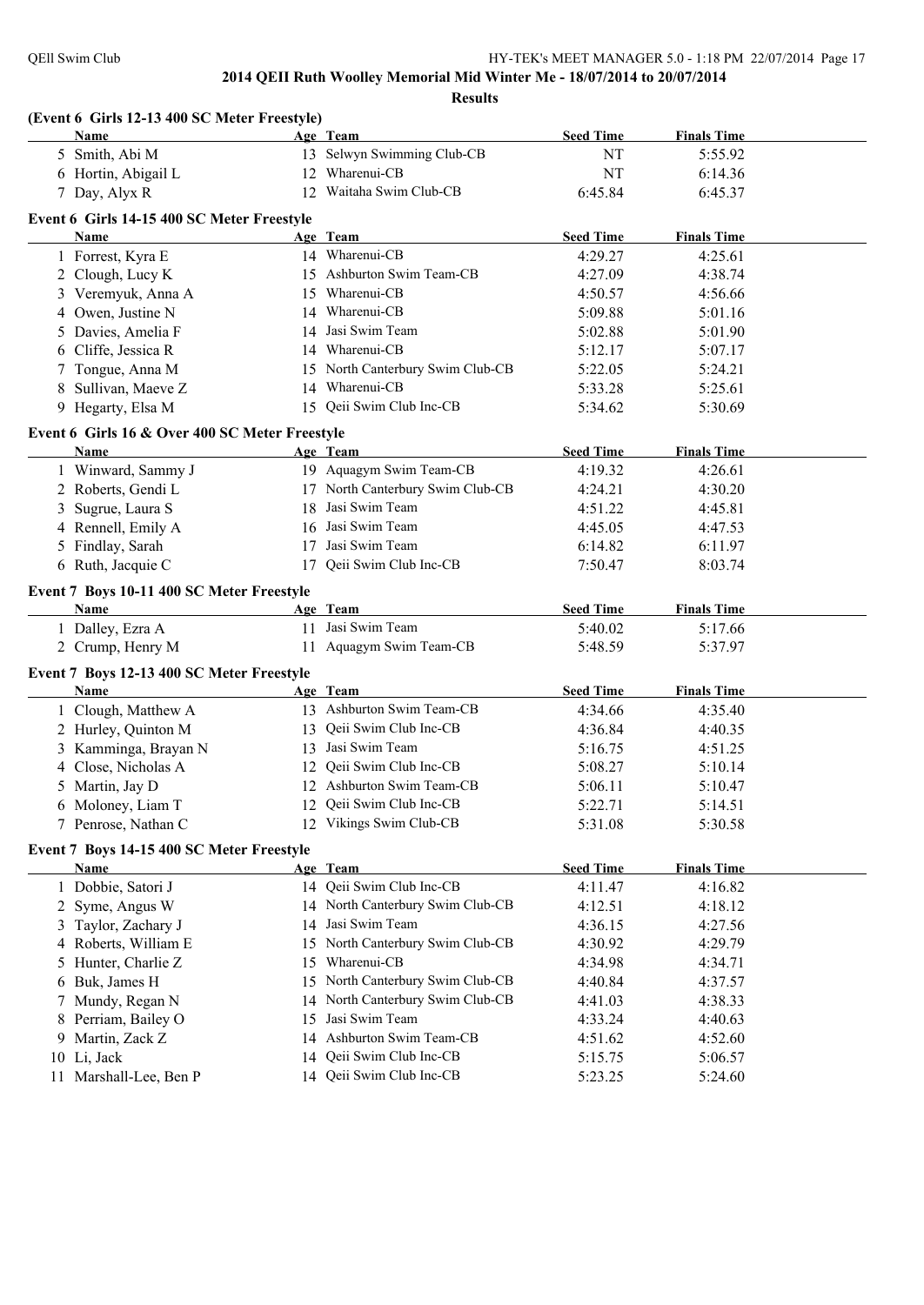**(Event 7 Boys 14-15 400 SC Meter Freestyle) Age Team Seed Time Finals Time** 12 Hortin, Cameron I 14 Wharenui-CB NT 5:24.87 **Event 7 Boys 16 & Over 400 SC Meter Freestyle Age Team Age Team Seed Time Finals Time** 1 McFadden, Chris J 20 Aquagym Swim Team-CB 3:59.74 4:06.06 2 Muskee, Henry J 17 Aquagym Swim Team-CB 4:07.32 4:08.54 3 Jeffery, Cameron R 17 Aquagym Swim Team-CB 4:27.27 4:24.23 **Event 8 Girls 9 & Under 100 SC Meter Backstroke Age Team Seed Time Finals Time** 1 Savry, Noémie 9 North Canterbury Swim Club-CB 1:43.02 1:43.68 2 Smith, Bonnie R 9 North Canterbury Swim Club-CB 1:54.76 1:50.98 --- Haugh, Ilea A 7 Waitaha Swim Club-CB NT DO --- MacGibbon, Natasha J 8 Vikings Swim Club-CB 1:50.44 DQ **Event 8 Girls 10-11 100 SC Meter Backstroke Age Team Seed Time Finals Time** 1 Perry, Violette E 11 Aquagym Swim Team-CB 1:28.73 1:24.01 2 Masangkay, Jermaine 11 Aquagym Swim Team-CB 1:22.11 1:24.11 3 Damiano, Francesca L 11 Aquagym Swim Team-CB 1:28.01 1:25.46 4 Persico, Josephine R 11 Jasi Swim Team 1:29.28 1:29.34 5 Volkov, Oksana L 11 Swim Timaru Inc-CB 1:29.01 1:29.54 6 Rhodes, Leila 10 Aquagym Swim Team-CB 1:33.68 1:29.82 7 Challenger, Leila M 11 Hokitika 1:37.20 1:31.82 8 Troiani, Chiara A 11 Aquagym Swim Team-CB 1:32.33 1:32.26 9 Hackett, Tayla B 11 North Canterbury Swim Club-CB 1:39.69 1:33.20 10 Schroder, Emma K 11 North Canterbury Swim Club-CB 1:37.73 1:33.69 11 Scrymgeour, Isabelle P 10 Aquagym Swim Team-CB 1:41.40 1:36.09 12 Butler, Manaia 11 Aquagym Swim Team-CB NT 1:37.59 13 Mooar, Molly E 11 Vikings Swim Club-CB 1:50.36 1:40.89 14 Smith, Rose A 10 North Canterbury Swim Club-CB 1:43.95 1:41.36 15 Day, Caitlyn G 10 Waitaha Swim Club-CB 1:56.99 1:43.95 16 Kamminga, Jasmin N 10 Jasi Swim Team 1:52.48 1:47.86 --- Lockhart, Holly D 11 Vikings Swim Club-CB 1:41.06 DQ **Event 8 Girls 12-13 100 SC Meter Backstroke Age Team Age Team Seed Time Finals Time** 1 Jackson, Lucy R 13 Qeii Swim Club Inc-CB 1:11.32 1:11.29 2 Nel, Mine z 12 Qeii Swim Club Inc-CB 1:16.78 1:11.84 3 Meyn, Dasha Z 13 Qeii Swim Club Inc-CB 1:13.96 1:12.44 4 Troiani, Eliana M 13 Aquagym Swim Team-CB 1:11.12 1:12.72 5 Close, Samantha A 13 Qeii Swim Club Inc-CB 1:13.89 1:14.82 6 Jackson, Kaylee G 13 Qeii Swim Club Inc-CB 1:11.83 1:15.95 7 Barron, Emily L 13 Aquagym Swim Team-CB 1:13.54 1:16.08 8 Davies, Maddison R 12 Jasi Swim Team 1:16.60 1:16.70 9 In, Sujean 12 Aquagym Swim Team-CB 1:17.36 1:16.85 10 Maikuku, Tayla 13 Jasi Swim Team 1:22.74 1:18.94 11 Whittington-Clent, Samara C 12 Wharenui-CB 1:21.94 1:20.45 12 Johnson, Natasha 12 Aquagym Swim Team-CB 1:21.08 1:21.09 13 Anderson, Olivia G 13 Vikings Swim Club-CB 1:25.97 1:24.69 14 Day, Tayla L 12 Waitaha Swim Club-CB 1:26.78 1:27.40 15 Hammond, Amber J 12 Wharenui-CB NT 1:31.75 16 Constable, Paige Z 13 Waitaha Swim Club-CB 1:34.57 1:33.22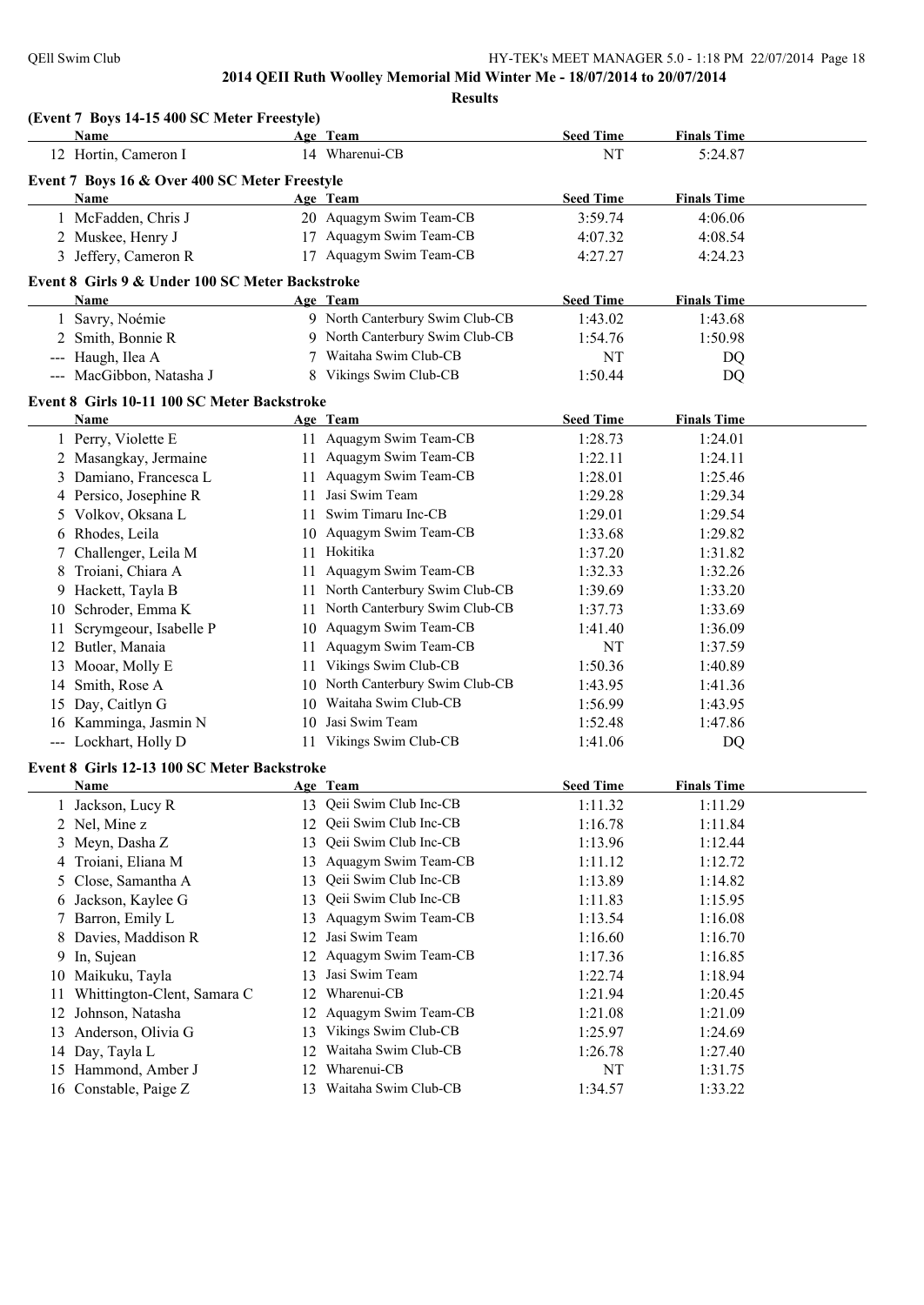|     | (Event 8 Girls 12-13 100 SC Meter Backstroke)   |    |                                  |                  |                    |  |
|-----|-------------------------------------------------|----|----------------------------------|------------------|--------------------|--|
|     | Name                                            |    | Age Team                         | <b>Seed Time</b> | <b>Finals Time</b> |  |
|     | 17 O'Sullivan, Baileigh S                       |    | 12 Jasi Swim Team                | 1:32.42          | 1:35.29            |  |
|     | 18 Day, Alyx R                                  |    | 12 Waitaha Swim Club-CB          | 1:37.01          | 1:37.31            |  |
|     | 19 Averill, Rose J                              |    | 12 Wharenui-CB                   | 1:36.07          | 1:38.41            |  |
|     | 20 Hunter, Meg C                                |    | 12 Wharenui-CB                   | 1:45.56          | 1:42.95            |  |
|     | --- Tiltman, Miki S                             |    | 12 Selwyn Swimming Club-CB       | NT               | DQ                 |  |
|     | --- Haugh, Serena H                             |    | 12 Jasi Swim Team                | 1:42.60          | DQ                 |  |
|     | Event 8 Girls 14-15 100 SC Meter Backstroke     |    |                                  |                  |                    |  |
|     | Name                                            |    | Age Team                         | <b>Seed Time</b> | <b>Finals Time</b> |  |
|     | 1 Bates, Hannah F                               |    | 14 Selwyn Swimming Club-CB       | 1:05.68          | 1:06.35            |  |
|     | 2 Haughin, Laura J                              |    | 15 North Canterbury Swim Club-CB | 1:07.79          | 1:08.72            |  |
|     | 3 Damiano, Olivia M                             |    | 14 Aquagym Swim Team-CB          | 1:15.35          | 1:15.07            |  |
|     | 4 Buckley, Hayley A                             |    | 14 Aquagym Swim Team-CB          | 1:18.19          | 1:16.16            |  |
| 5   | Smith, Emma C                                   |    | 14 Jasi Swim Team                | 1:20.76          | 1:17.89            |  |
| 6   | Hogg, Katelyn M                                 |    | 15 Ashburton Swim Team-CB        | 1:17.16          | 1:17.97            |  |
|     | 7 Tongue, Anna M                                |    | 15 North Canterbury Swim Club-CB | 1:21.42          | 1:20.95            |  |
| 8   | Sullivan, Maeve Z                               |    | 14 Wharenui-CB                   | NT               | 1:23.80            |  |
|     | 9 Le Poidevin, Jessica A                        |    | 14 Jasi Swim Team                | 1:26.88          | 1:30.58            |  |
|     | Event 8 Girls 16 & Over 100 SC Meter Backstroke |    |                                  |                  |                    |  |
|     | Name                                            |    | Age Team                         | <b>Seed Time</b> | <b>Finals Time</b> |  |
|     | 1 Maikuku, Ebony A                              |    | 19 Jasi Swim Team                | 1:02.39          | 1:04.00            |  |
|     | 2 Hulley, Pia E                                 |    | 18 Wharenui-CB                   | 1:02.92          | 1:05.51            |  |
|     | 3 Tucker, Brittany M                            | 17 | Qeii Swim Club Inc-CB            | 1:04.32          | 1:09.37            |  |
|     | 4 Wright, Cassandra J                           |    | 16 Qeii Swim Club Inc-CB         | 1:03.77          | 1:10.49            |  |
|     | 5 Davenport, Bronte F                           |    | 17 Swim Timaru Inc-CB            | 1:09.16          | 1:12.14            |  |
|     | 6 Hendren, Caitlin A                            |    | 16 Jasi Swim Team                | 1:12.03          | 1:16.06            |  |
|     | 7 Findlay, Sarah                                |    | 17 Jasi Swim Team                | 1:30.01          | 1:30.95            |  |
|     | 8 Ruth, Jacquie C                               |    | 17 Qeii Swim Club Inc-CB         | 2:00.87          | 2:06.08            |  |
|     | Event 9 Boys 9 & Under 100 SC Meter Backstroke  |    |                                  |                  |                    |  |
|     | Name                                            |    | Age Team                         | <b>Seed Time</b> | <b>Finals Time</b> |  |
|     | 1 Lockhart, Callum J                            |    | 9 Vikings Swim Club-CB           | 1:45.00          | 1:38.13            |  |
|     | 2 Persico, Joshua M                             |    | 9 Jasi Swim Team                 | 2:04.82          | 2:00.33            |  |
|     | Event 9 Boys 10-11 100 SC Meter Backstroke      |    |                                  |                  |                    |  |
|     | <u>Name</u>                                     |    | Age Team                         | <b>Seed Time</b> | <b>Finals Time</b> |  |
|     | 1 Dalley, Ezra A                                |    | 11 Jasi Swim Team                | 1:17.37          | 1:19.65            |  |
|     | 2 McKenzie, Lochlan J                           | 11 | Vikings Swim Club-CB             | 1:23.94          | 1:20.76            |  |
| 3   | Baker, Zac Z                                    | 11 | Wharenui-CB                      | 1:20.48          | 1:20.85            |  |
| 4   | Moore, Matthew J                                | 11 | Swim Timaru Inc-CB               | 1:24.45          | 1:22.65            |  |
| 5   | Crump, Henry M                                  | 11 | Aquagym Swim Team-CB             | NT               | 1:24.39            |  |
| 6   | MacGibbon, Thomas J                             | 11 | Vikings Swim Club-CB             | 1:25.16          | 1:24.77            |  |
|     | 7 Reid, Cody Z                                  | 10 | Jasi Swim Team                   | 1:34.29          | 1:26.01            |  |
| 8   | Setu, Marshall U                                | 11 | Vikings Swim Club-CB             | 1:29.02          | 1:26.15            |  |
| 9   | Treacy, Marvin L                                | 11 | Jasi Swim Team                   | 1:29.60          | 1:28.84            |  |
| 10  | Bremner, Joel A                                 | 10 | Jasi Swim Team                   | 1:41.75          | 1:35.17            |  |
| 11  | Heaton, Oli                                     | 10 | Selwyn Swimming Club-CB          | 1:34.56          | 1:35.42            |  |
| 12  | Jefferies, Cameron R                            | 11 | Neptune Swim Club-OT             | 1:38.13          | 1:38.74            |  |
| 13  | Stark, Jacob S                                  | 11 | Waitaha Swim Club-CB             | NT               | 1:42.42            |  |
|     |                                                 |    | Aquagym Swim Team-CB             |                  |                    |  |
| --- | Chamberlain, Taylor B                           | 11 |                                  | 1:34.28          | DQ                 |  |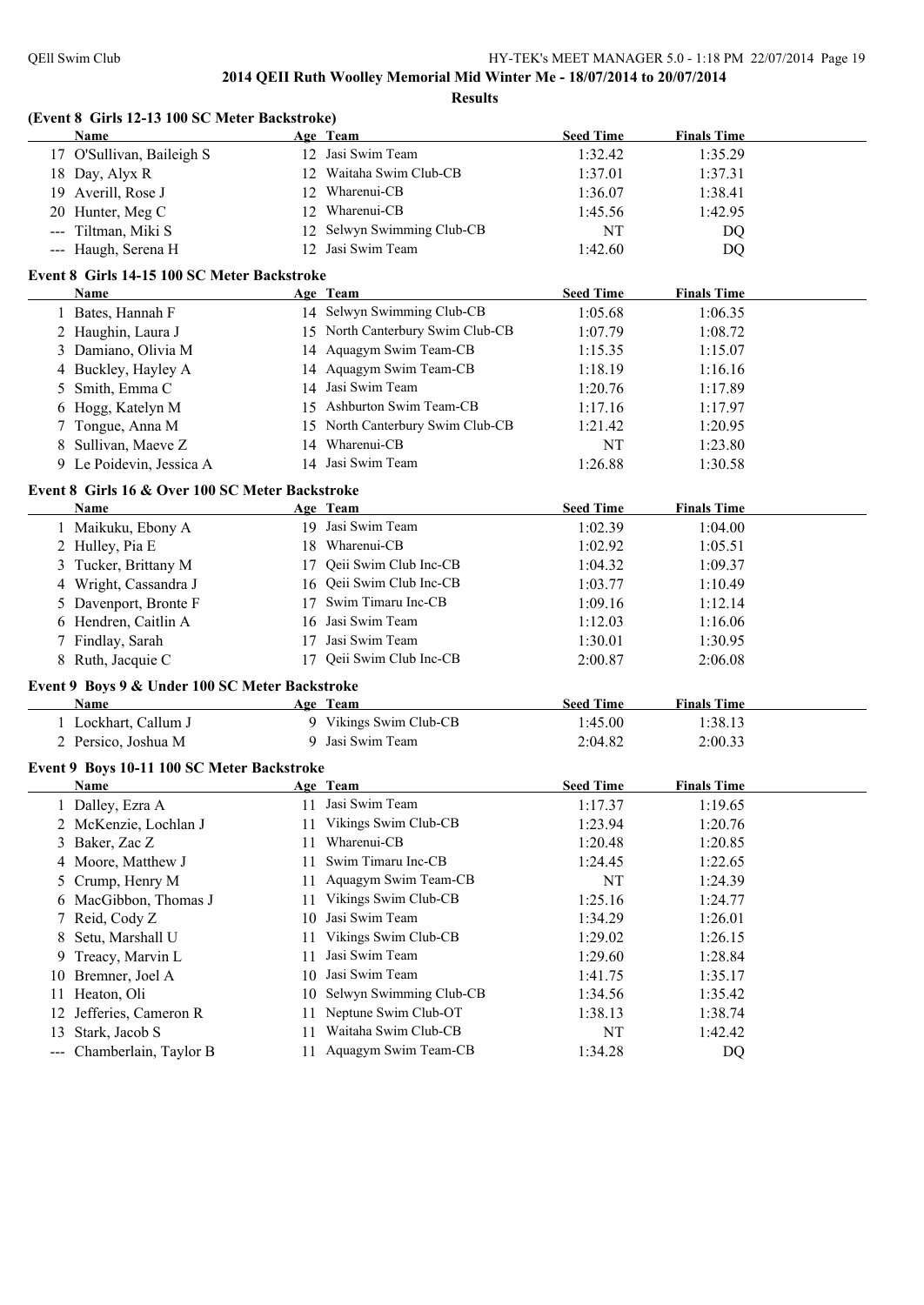**Event 9 Boys 12-13 100 SC Meter Backstroke**

|    | <u>Name</u>                                        |    | Age Team                         | <b>Seed Time</b> | <b>Finals Time</b> |  |
|----|----------------------------------------------------|----|----------------------------------|------------------|--------------------|--|
|    | Smith, Ben T                                       |    | 13 Wharenui-CB                   | 1:18.15          | 1:12.90            |  |
|    | 2 Kamminga, Brayan N                               |    | 13 Jasi Swim Team                | 1:14.68          | 1:14.99            |  |
|    | 3 Perriam, Archie S                                | 13 | Jasi Swim Team                   | 1:22.17          | 1:18.75            |  |
|    | 4 Nicholls, Joel W                                 |    | 12 Jasi Swim Team                | 1:20.62          | 1:20.29            |  |
| 5  | Dann, Isaac M                                      |    | 13 North Canterbury Swim Club-CB | 1:27.68          | 1:26.30            |  |
| 6  | Clarke, Hamish E                                   |    | 12 Jasi Swim Team                | 1:31.95          | 1:29.30            |  |
|    | 7 Le Poidevin, Joshua J                            |    | 12 Jasi Swim Team                | 1:31.61          | 1:32.12            |  |
| 8  | Morton, Nick P                                     |    | 13 North Canterbury Swim Club-CB | 1:49.12          | 1:35.93            |  |
| 9  | Manners, Finn C                                    |    | 12 Waitaha Swim Club-CB          | NT               | 1:40.91            |  |
| 10 | Graham, Alex M                                     |    | 12 Selwyn Swimming Club-CB       | 1:46.05          | 1:43.09            |  |
|    | --- Johnston, Matt O                               |    | 13 Qeii Swim Club Inc-CB         | 1:16.69          | DQ                 |  |
|    | Event 9 Boys 14-15 100 SC Meter Backstroke         |    |                                  |                  |                    |  |
|    | Name                                               |    | Age Team                         | <b>Seed Time</b> | <b>Finals Time</b> |  |
|    | 1 Jackson, Bradley T                               |    | 15 Qeii Swim Club Inc-CB         | 1:04.04          | 1:04.53            |  |
|    | 2 Atkin, Bryn M                                    |    | 15 North Canterbury Swim Club-CB | 1:05.98          | 1:07.93            |  |
| 3  | Mundy, Regan N                                     |    | 14 North Canterbury Swim Club-CB | 1:10.84          | 1:10.24            |  |
|    | 4 Hall, Joe                                        |    | 14 Aquagym Swim Team-CB          | 1:17.88          | 1:13.35            |  |
| 5  | McDonald, Flynn Z                                  |    | 14 Qeii Swim Club Inc-CB         | 1:17.93          | 1:14.67            |  |
| 6  | Hunter, Max Z                                      |    | 15 Wharenui-CB                   | 1:15.97          | 1:16.84            |  |
|    | 7 Ryan, Chris J                                    |    | 14 Aquagym Swim Team-CB          | 1:24.85          | 1:20.95            |  |
|    |                                                    |    |                                  |                  |                    |  |
|    | Event 9 Boys 16 & Over 100 SC Meter Backstroke     |    |                                  |                  |                    |  |
|    | Name                                               |    | Age Team                         | <b>Seed Time</b> | <b>Finals Time</b> |  |
|    | 1 Eglesfield, George T                             |    | 20 North Canterbury Swim Club-CB | 58.19            | 57.52              |  |
|    | 2 Porter, Charles M                                |    | 21 Aquagym Swim Team-CB          | 57.45            | 58.80              |  |
|    | 3 Harrison, Thom G                                 |    | 17 Aquagym Swim Team-CB          | 1:01.12          | 1:01.31            |  |
|    | 4 Muskee, Henry J                                  |    | 17 Aquagym Swim Team-CB          | 1:01.03          | 1:02.04            |  |
|    | 5 Hartgers, Sean R                                 |    | 16 Aquagym Swim Team-CB          | 1:01.68          | 1:03.25            |  |
| 6  | Hallaway, Scott M                                  |    | 17 Wharenui-CB                   | 1:04.57          | 1:05.28            |  |
| 7  | Smart, Russell B                                   |    | 18 Wharenui-CB                   | 1:07.52          | 1:05.74            |  |
| 8  | Masters, Blair J                                   |    | 16 Wharenui-CB                   | 1:05.40          | 1:07.60            |  |
|    | 9 Preddy, Sean M                                   |    | 17 Jasi Swim Team                | 1:21.27          | 1:20.30            |  |
|    | Event 10 Girls 9 & Under 200 SC Meter Breaststroke |    |                                  |                  |                    |  |
|    | Name                                               |    | Age Team                         | <b>Seed Time</b> | <b>Finals Time</b> |  |
|    | 1 Savry, Noémie                                    |    | 9 North Canterbury Swim Club-CB  | 4:03.85          | 4:01.99            |  |
|    | 2 Weston, Agatha                                   |    | 9 Jasi Swim Team                 | 4:29.69          | 4:10.79            |  |
|    | 3 Smith, Bonnie R                                  |    | 9 North Canterbury Swim Club-CB  | 4:21.34          | 4:24.40            |  |
|    | 4 Savry, Eloïse K                                  |    | 8 North Canterbury Swim Club-CB  | NT               | 4:25.33            |  |
|    | Event 10 Girls 10-11 200 SC Meter Breaststroke     |    |                                  |                  |                    |  |
|    | Name                                               |    | Age Team                         | <b>Seed Time</b> | <b>Finals Time</b> |  |
|    | 1 Wagenvoord, Bella R                              |    | 11 Aquagym Swim Team-CB          | NT               | 3:23.37            |  |
|    | 2 Keeling, Penny K                                 |    | 11 Oamaru Swimming Club-OT       | 3:31.01          | 3:23.92            |  |
| 3  | Weston, Eve                                        |    | 11 Jasi Swim Team                | NT               | 3:33.40            |  |
|    | 4 Middlleton, Bree C                               | 11 | Ashburton Swim Team-CB           | 3:36.24          | 3:34.82            |  |
| 5  | Close, Caitlin A                                   |    | 10 Qeii Swim Club Inc-CB         | 3:41.58          | 3:39.72            |  |
| 6  | Farrant, Katelyn M                                 |    | 11 Aquagym Swim Team-CB          | 3:48.99          | 3:42.91            |  |
| 7  | Damiano, Francesca L                               | 11 | Aquagym Swim Team-CB             | 3:42.18          | 3:43.59            |  |
| 8  | Ferguson, Hannah M                                 |    | 10 Wharenui-CB                   | 3:37.44          | 3:44.37            |  |
| 9  | Hackett, Tayla B                                   |    | 11 North Canterbury Swim Club-CB | NT               | 4:00.40            |  |
|    |                                                    |    |                                  |                  |                    |  |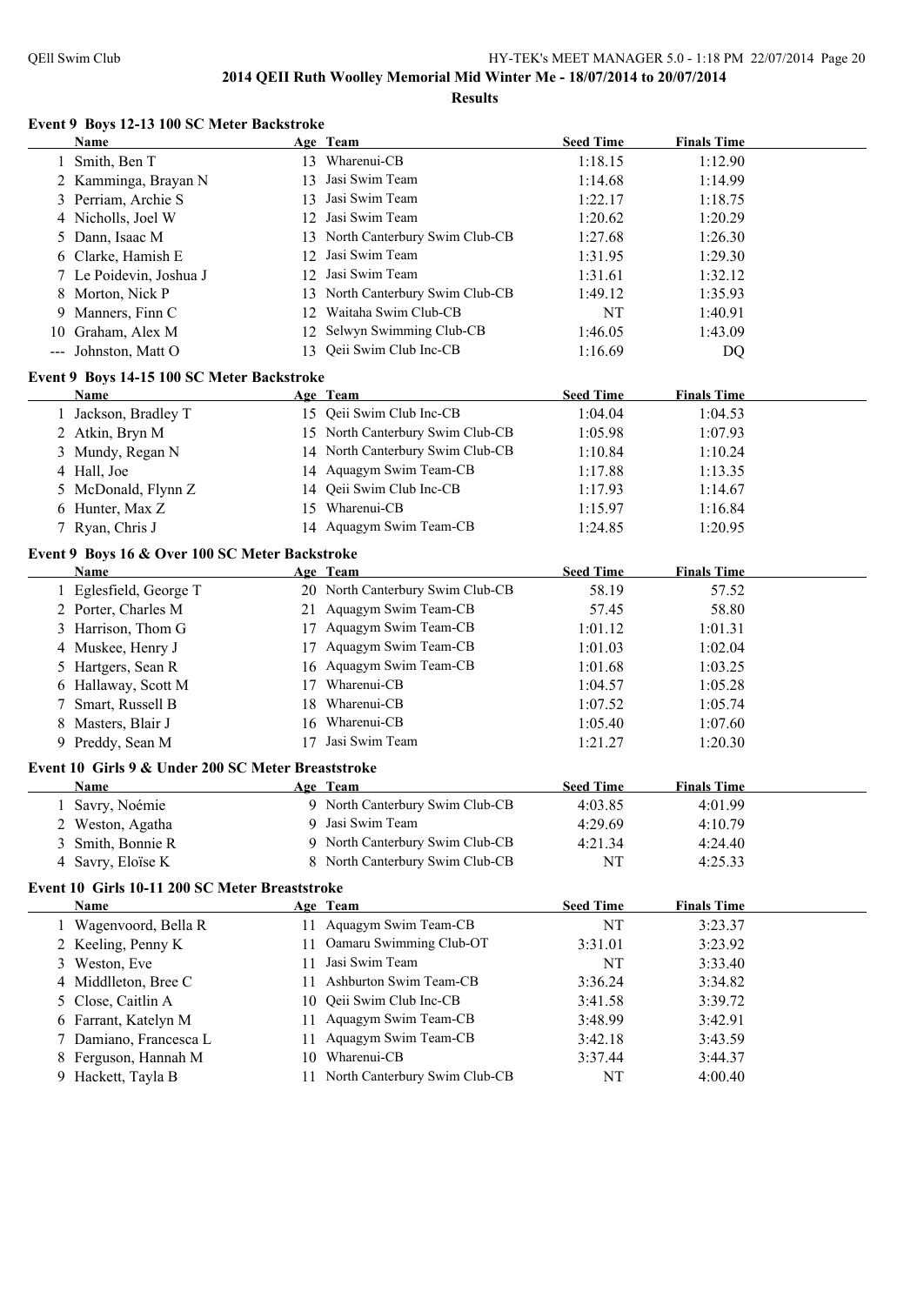|    | (Event 10 Girls 10-11 200 SC Meter Breaststroke)   |    |                                  |                  |                    |  |
|----|----------------------------------------------------|----|----------------------------------|------------------|--------------------|--|
|    | Name                                               |    | Age Team                         | <b>Seed Time</b> | <b>Finals Time</b> |  |
|    | 10 Coward, Ayla K                                  |    | 11 Vikings Swim Club-CB          | 4:00.45          | 4:01.06            |  |
|    | 11 Perriam, Maisy D                                |    | 10 Jasi Swim Team                | 4:12.71          | 4:04.72            |  |
|    | 12 Smith, Rose A                                   |    | 10 North Canterbury Swim Club-CB | 4:09.80          | 4:05.45            |  |
|    | --- Schroder, Emma K                               | 11 | North Canterbury Swim Club-CB    | 3:59.00          | DQ                 |  |
|    | --- Challenger, Leila M                            |    | 11 Hokitika                      | 4:05.84          | DQ                 |  |
|    | Event 10 Girls 12-13 200 SC Meter Breaststroke     |    |                                  |                  |                    |  |
|    | Name                                               |    | Age Team                         | <b>Seed Time</b> | <b>Finals Time</b> |  |
|    | 1 Jackson, Kaylee G                                |    | 13 Qeii Swim Club Inc-CB         | 2:42.67          | 2:49.69            |  |
|    | 2 Wagenvoord, Ruby J                               |    | 13 Aquagym Swim Team-CB          | 2:50.56          | 2:52.48            |  |
|    | 3 Dreaver, Jasmin M                                |    | 13 Jasi Swim Team                | 2:53.80          | 2:52.91            |  |
|    | 4 Berquist, Leah G                                 |    | 13 Wharenui-CB                   | 3:10.42          | 3:02.56            |  |
| 5  | Jackson, Lucy R                                    |    | 13 Qeii Swim Club Inc-CB         | 3:32.16          | 3:08.73            |  |
| 6  | Johnson, Natasha                                   |    | 12 Aquagym Swim Team-CB          | NT               | 3:14.98            |  |
|    | 7 McKenzie, Caitlin G                              |    | 13 Vikings Swim Club-CB          | 3:21.15          | 3:16.13            |  |
|    | 8 Davies, Maddison R                               |    | 12 Jasi Swim Team                | 3:11.70          | 3:17.25            |  |
|    | 9 Whittington-Clent, Samara C                      |    | 12 Wharenui-CB                   | 3:28.53          | 3:24.99            |  |
| 10 | Anderson, Olivia G                                 |    | 13 Vikings Swim Club-CB          | 3:26.98          | 3:25.23            |  |
| 11 | Thyne, Ella G                                      |    | 12 Vikings Swim Club-CB          | 3:37.65          | 3:34.90            |  |
|    | 12 Keeling, Isabelle M                             |    | 13 Oamaru Swimming Club-OT       | 3:36.64          | 3:36.15            |  |
|    | Event 10 Girls 14-15 200 SC Meter Breaststroke     |    |                                  |                  |                    |  |
|    | Name                                               |    | Age Team                         | <b>Seed Time</b> | <b>Finals Time</b> |  |
|    | 1 Gordon, Lucy J                                   |    | 14 Aquagym Swim Team-CB          | 2:42.54          | 2:48.78            |  |
|    | 2 Davies, Amelia F                                 |    | 14 Jasi Swim Team                | 2:50.94          | 2:49.99            |  |
|    | 3 Veremyuk, Anna A                                 |    | 15 Wharenui-CB                   | 3:01.84          | 3:00.22            |  |
|    | 4 Cliffe, Jessica R                                |    | 14 Wharenui-CB                   | 3:12.65          | 3:14.82            |  |
|    |                                                    |    |                                  |                  |                    |  |
|    | Event 10 Girls 16 & Over 200 SC Meter Breaststroke |    |                                  |                  |                    |  |
|    | Name                                               |    | Age Team                         | <b>Seed Time</b> | <b>Finals Time</b> |  |
|    | 1 Rennell, Caitlin J                               |    | 18 Jasi Swim Team                | 2:47.89          | 2:50.97            |  |
|    | Event 11 Boys 9 & Under 200 SC Meter Breaststroke  |    |                                  |                  |                    |  |
|    | Name                                               |    | Age Team                         | <b>Seed Time</b> | <b>Finals Time</b> |  |
|    | 1 Lockhart, Callum J                               |    | 9 Vikings Swim Club-CB           | 4:00.15          | 4:05.33            |  |
|    | Event 11 Boys 10-11 200 SC Meter Breaststroke      |    |                                  |                  |                    |  |
|    | Name                                               |    | Age Team                         | <b>Seed Time</b> | <b>Finals Time</b> |  |
|    | 1 Morrow, Gus H                                    | 11 | Qeii Swim Club Inc-CB            | 3:28.14          | 3:15.14            |  |
|    | 2 Moore, Matthew J                                 | 11 | Swim Timaru Inc-CB               | 3:50.96          | 3:31.27            |  |
|    | Event 11 Boys 12-13 200 SC Meter Breaststroke      |    |                                  |                  |                    |  |
|    | <b>Name</b>                                        |    | Age Team                         | <b>Seed Time</b> | <b>Finals Time</b> |  |
|    | 1 Kamminga, Brayan N                               |    | 13 Jasi Swim Team                | 2:58.18          | 2:57.56            |  |
|    | 2 Dreaver, Tom D                                   |    | 12 Jasi Swim Team                | 3:03.40          | 2:58.73            |  |
|    |                                                    |    | 13 North Canterbury Swim Club-CB |                  |                    |  |
| 3  | Dann, Isaac M                                      |    | Qeii Swim Club Inc-CB            | 3:09.05          | 3:04.08            |  |
|    | 4 Hurley, Quinton M                                | 13 | 12 Ashburton Swim Team-CB        | 3:04.04          | 3:04.35            |  |
| 5  | Martin, Jay D                                      |    |                                  | 3:27.76          | 3:15.52            |  |
|    | 6 Marshall, Lucas T                                |    | 13 Aquagym Swim Team-CB          | 3:20.87          | 3:19.66            |  |
| 7  | Cowan, Nathan L                                    |    | 12 Vikings Swim Club-CB          | 3:56.27          | 3:44.86            |  |
|    | Event 11 Boys 14-15 200 SC Meter Breaststroke      |    |                                  |                  |                    |  |
|    | <b>Name</b>                                        |    | Age Team                         | <b>Seed Time</b> | <b>Finals Time</b> |  |
|    | 1 Jackson, Bradley T                               |    | 15 Qeii Swim Club Inc-CB         | 2:34.19          | 2:42.88            |  |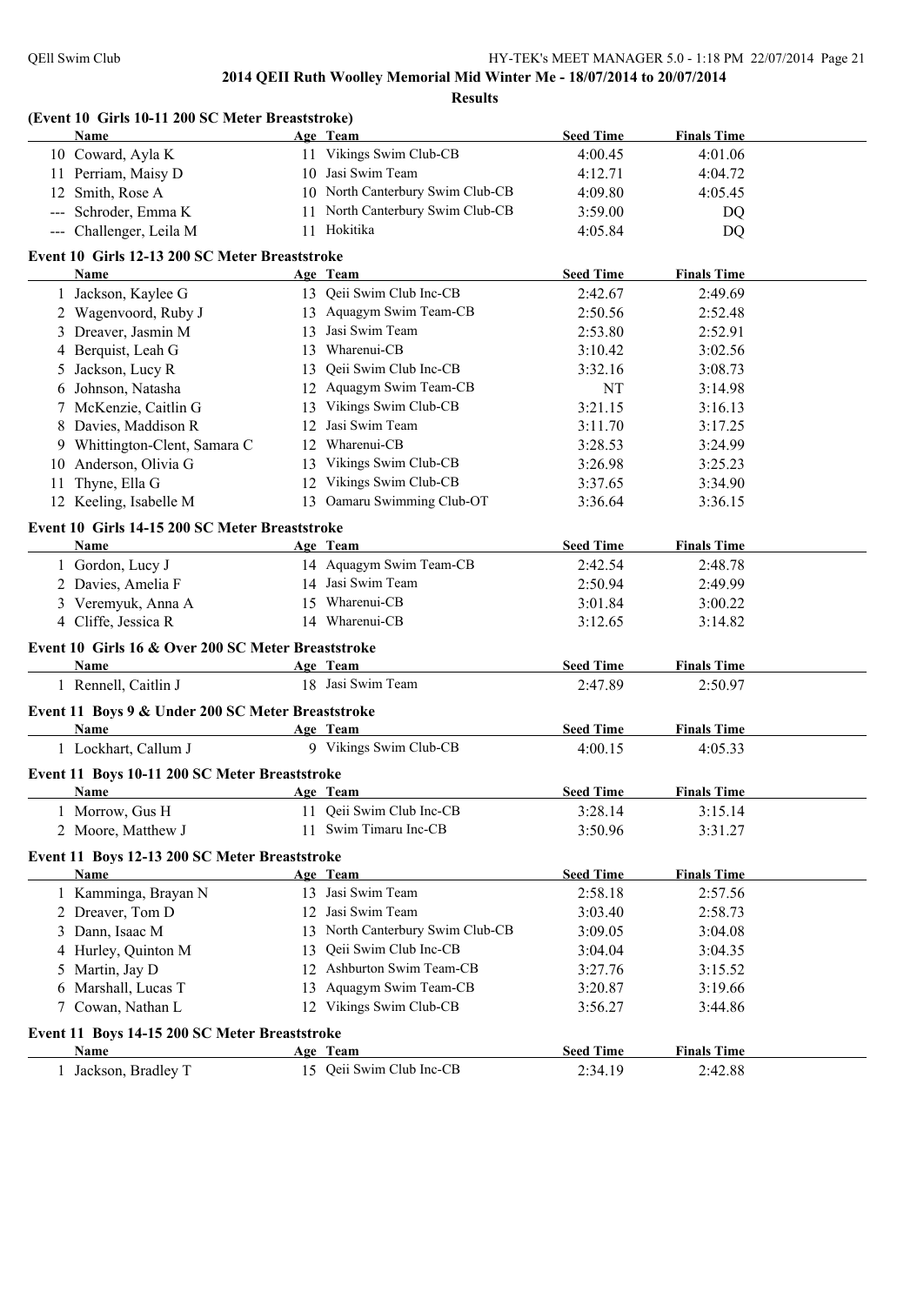**(Event 11 Boys 14-15 200 SC Meter Breaststroke)**

**2014 QEII Ruth Woolley Memorial Mid Winter Me - 18/07/2014 to 20/07/2014**

**Results**

|    | Name                                              |    | Age Team                         | <b>Seed Time</b> | <b>Finals Time</b> |  |
|----|---------------------------------------------------|----|----------------------------------|------------------|--------------------|--|
|    | 2 Dempster, Declan P                              |    | 14 Wharenui-CB                   | 2:52.25          | 2:52.78            |  |
|    | 3 Hunter, Charlie Z                               |    | 15 Wharenui-CB                   | 2:54.01          | 2:58.06            |  |
| 4  | Haughin, Callum R                                 |    | 14 North Canterbury Swim Club-CB | 2:57.35          | 2:58.12            |  |
| 5  | Batchelor, Timothy D                              |    | 14 North Canterbury Swim Club-CB | 2:56.23          | 2:59.14            |  |
| 6  | Martin, Zack Z                                    |    | 14 Ashburton Swim Team-CB        | 2:58.81          | 3:02.36            |  |
|    | Hunter, Max Z                                     |    | 15 Wharenui-CB                   | 3:02.24          | 3:04.85            |  |
| 8  | Chin, Keegan N                                    |    | 14 Wharenui-CB                   | 3:28.95          | 3:14.96            |  |
| 9  | Ryan, Chris J                                     |    | 14 Aquagym Swim Team-CB          | 3:27.03          | 3:19.77            |  |
|    | --- Johnson, Cameron                              |    | 14 Aquagym Swim Team-CB          | 3:05.85          | DQ                 |  |
|    |                                                   |    |                                  |                  |                    |  |
|    | Event 11 Boys 16 & Over 200 SC Meter Breaststroke |    |                                  |                  |                    |  |
|    | Name                                              |    | Age Team                         | <b>Seed Time</b> | <b>Finals Time</b> |  |
|    | 1 Harrison, Thom G                                |    | 17 Aquagym Swim Team-CB          | 2:33.32          | 2:36.53            |  |
|    | 2 Pitt, Michael J                                 |    | 16 North Canterbury Swim Club-CB | 2:38.04          | 2:40.98            |  |
|    | Event 12 Girls 9 & Under 100 SC Meter Freestyle   |    |                                  |                  |                    |  |
|    | Name                                              |    | Age Team                         | <b>Seed Time</b> | <b>Finals Time</b> |  |
|    | 1 Savry, Noémie                                   |    | 9 North Canterbury Swim Club-CB  | 1:37.64          | 1:34.50            |  |
|    | 2 Keeling, Imogen R                               |    | 9 Oamaru Swimming Club-OT        | 1:34.96          | 1:37.35            |  |
| 3  | Weston, Agatha                                    | 9  | Jasi Swim Team                   | 1:41.82          | 1:41.13            |  |
|    |                                                   | 8  | Vikings Swim Club-CB             | 1:38.48          |                    |  |
| 4  | MacGibbon, Natasha J                              |    | 9 North Canterbury Swim Club-CB  |                  | 1:42.82            |  |
| 5  | Smith, Bonnie R                                   |    |                                  | 1:46.59          | 1:47.28            |  |
| 6  | Savry, Eloïse K                                   | 8  | North Canterbury Swim Club-CB    | 1:41.82          | 1:52.21            |  |
|    | 7 Haugh, Ilea A                                   |    | 7 Waitaha Swim Club-CB           | 2:12.75          | 2:13.59            |  |
|    | Event 12 Girls 10-11 100 SC Meter Freestyle       |    |                                  |                  |                    |  |
|    | Name                                              |    | Age Team                         | <b>Seed Time</b> | <b>Finals Time</b> |  |
|    | 1 Challenger, Leila M                             |    | 11 Hokitika                      | 1:12.04          | 1:12.21            |  |
|    | 2 Keeling, Penny K                                |    | 11 Oamaru Swimming Club-OT       | 1:16.85          | 1:13.92            |  |
|    | 3 Mathie, Kate R                                  |    | 11 Qeii Swim Club Inc-CB         | 1:16.02          | 1:15.13            |  |
| 4  | Wagenvoord, Bella R                               |    | 11 Aquagym Swim Team-CB          | 1:19.10          | 1:17.06            |  |
| 5  | Middlleton, Bree C                                |    | 11 Ashburton Swim Team-CB        | 1:18.13          | 1:18.02            |  |
| 6  | Masangkay, Jermaine                               |    | 11 Aquagym Swim Team-CB          | 1:19.07          | 1:19.35            |  |
|    | Perry, Violette E                                 |    | 11 Aquagym Swim Team-CB          | 1:17.87          | 1:19.81            |  |
| 8  | Weston, Eve                                       | 11 | Jasi Swim Team                   | 1:28.63          | 1:20.33            |  |
| 9  | Volkov, Oksana L                                  | 11 | Swim Timaru Inc-CB               | 1:18.62          | 1:21.72            |  |
|    | 10 Close, Caitlin A                               |    | 10 Qeii Swim Club Inc-CB         | 1:21.78          | 1:22.65            |  |
| 11 | Troiani, Chiara A                                 |    | 11 Aquagym Swim Team-CB          | 1:23.49          | 1:22.87            |  |
|    | 12 Rhodes, Leila                                  |    | 10 Aquagym Swim Team-CB          |                  |                    |  |
|    |                                                   |    | 10 Wharenui-CB                   | 1:22.88          | 1:24.55            |  |
| 13 | Ferguson, Hannah M                                |    |                                  | 1:23.43          | 1:25.22            |  |
| 14 | Farrant, Katelyn M                                | 11 | Aquagym Swim Team-CB             | 1:25.11          | 1:25.99            |  |
| 15 | Lockhart, Holly D                                 | 11 | Vikings Swim Club-CB             | 1:25.63          | 1:26.12            |  |
| 16 | Cliffe, Hayley z                                  | 11 | Wharenui-CB                      | 1:29.70          | 1:27.16            |  |
| 17 | Hackett, Tayla B                                  | 11 | North Canterbury Swim Club-CB    | 1:33.85          | 1:28.53            |  |
| 18 | Schroder, Emma K                                  | 11 | North Canterbury Swim Club-CB    | 1:34.80          | 1:29.33            |  |
| 19 | Scrymgeour, Isabelle P                            | 10 | Aquagym Swim Team-CB             | 1:35.12          | 1:31.14            |  |
| 20 | Smith, Rose A                                     | 10 | North Canterbury Swim Club-CB    | 1:34.74          | 1:32.36            |  |
| 21 | McGuinness, Alannah M                             | 10 | Wharenui-CB                      | 1:36.53          | 1:34.57            |  |
| 22 | Day, Caitlyn G                                    | 10 | Waitaha Swim Club-CB             | 1:36.88          | 1:34.77            |  |
| 23 | Mooar, Molly E                                    | 11 | Vikings Swim Club-CB             | 1:34.01          | 1:36.52            |  |
| 24 | Kamminga, Jasmin N                                | 10 | Jasi Swim Team                   | 1:34.15          | 1:39.80            |  |
| 25 | Sanders, Jordan C                                 |    | 11 Vikings Swim Club-CB          | NT               | 1:39.97            |  |
|    |                                                   |    |                                  |                  |                    |  |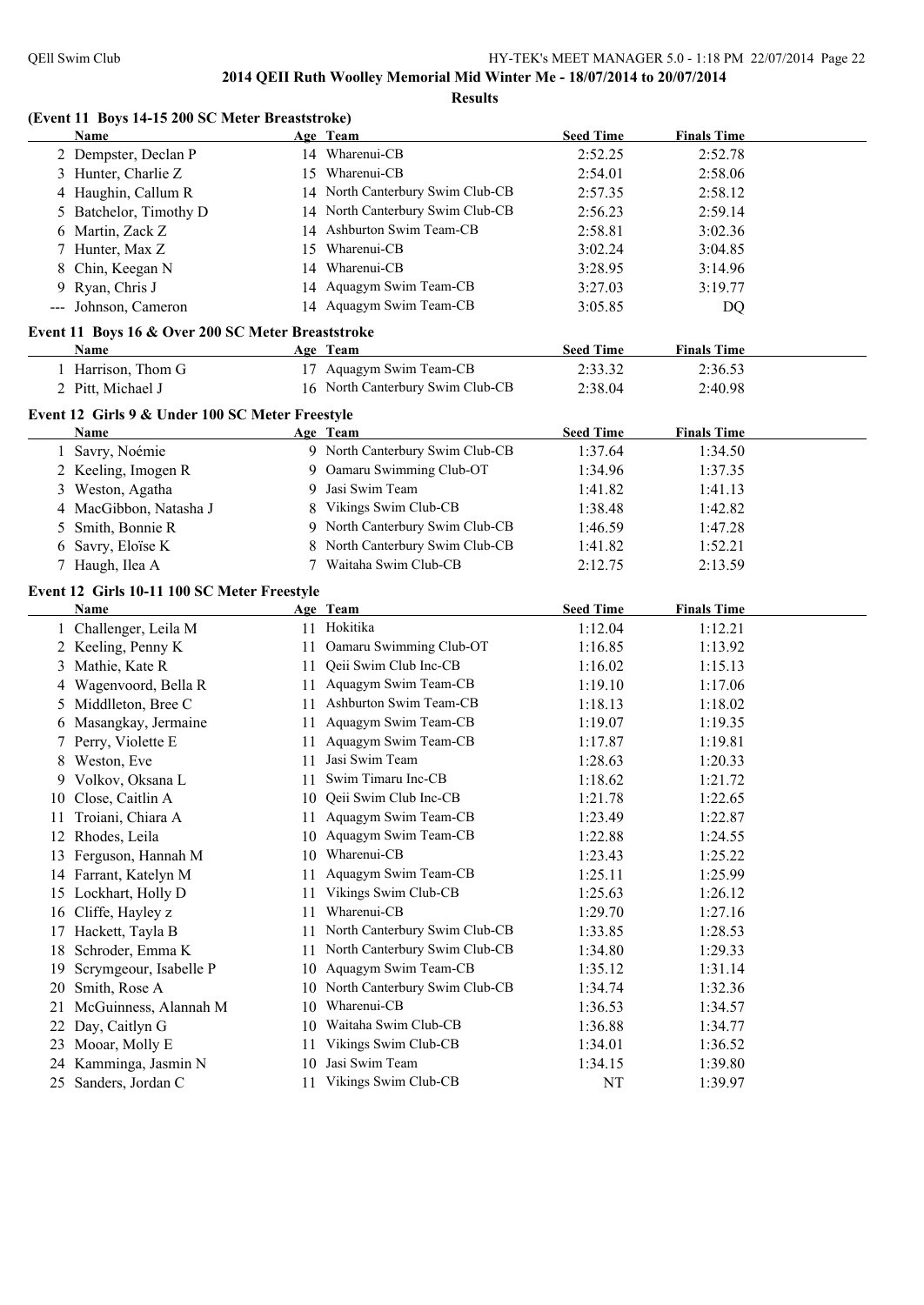#### **Event 12 Girls 12-13 100 SC Meter Freestyle**

|    | Name                                            |    | Age Team                         | <b>Seed Time</b> | <b>Finals Time</b> |  |
|----|-------------------------------------------------|----|----------------------------------|------------------|--------------------|--|
|    | 1 Jackson, Lucy R                               |    | 13 Qeii Swim Club Inc-CB         | 1:01.90          | 1:02.58            |  |
|    | 2 In, Eugene                                    |    | 13 Aquagym Swim Team-CB          | 1:03.46          | 1:02.91            |  |
|    | 3 Meyn, Dasha Z                                 | 13 | Qeii Swim Club Inc-CB            | 1:04.79          | 1:03.96            |  |
|    | 4 Nel, Mine z                                   | 12 | Qeii Swim Club Inc-CB            | 1:04.71          | 1:05.98            |  |
|    | 5 In, Sujean                                    |    | 12 Aquagym Swim Team-CB          | 1:05.93          | 1:07.08            |  |
|    | 6 Dreaver, Jasmin M                             | 13 | Jasi Swim Team                   | 1:06.49          | 1:07.83            |  |
|    | 7 Berquist, Leah G                              |    | 13 Wharenui-CB                   | 1:08.78          | 1:08.04            |  |
|    | 8 Troiani, Eliana M                             |    | 13 Aquagym Swim Team-CB          | 1:05.84          | 1:08.30            |  |
| 9  | Barron, Emily L                                 |    | 13 Aquagym Swim Team-CB          | 1:07.08          | 1:08.83            |  |
| 10 | Close, Samantha A                               | 13 | Qeii Swim Club Inc-CB            | 1:06.91          | 1:08.98            |  |
|    | 11 Johnson, Natasha                             |    | 12 Aquagym Swim Team-CB          | 1:10.80          | 1:10.20            |  |
|    | 12 Whittington-Clent, Samara C                  |    | 12 Wharenui-CB                   | 1:11.01          | 1:11.52            |  |
|    | 13 Maikuku, Tayla                               |    | 13 Jasi Swim Team                | 1:12.27          | 1:11.77            |  |
|    | 14 Hunter, Sarah J                              |    | 13 Vikings Swim Club-CB          | 1:14.11          | 1:12.57            |  |
|    | 15 Hammond, Amber J                             |    | 12 Wharenui-CB                   | 1:14.71          | 1:15.70            |  |
|    | 16 Ford, Kendra K                               |    | 12 Vikings Swim Club-CB          | 1:18.16          | 1:17.36            |  |
|    | 17 Keeling, Isabelle M                          |    | 13 Oamaru Swimming Club-OT       | 1:38.32          | 1:20.16            |  |
|    | *18 Tiltman, Miki S                             |    | 12 Selwyn Swimming Club-CB       | 1:19.23          | 1:20.95            |  |
|    | *18 Day, Tayla L                                |    | 12 Waitaha Swim Club-CB          | 1:20.52          | 1:20.95            |  |
|    | 20 Constable, Paige Z                           |    | 13 Waitaha Swim Club-CB          | 1:21.56          | 1:22.31            |  |
|    | 21 Hortin, Abigail L                            |    | 12 Wharenui-CB                   | 1:20.03          | 1:22.80            |  |
|    | 22 Hunter, Meg C                                |    | 12 Wharenui-CB                   | 1:22.15          | 1:22.83            |  |
|    | 23 O'Sullivan, Baileigh S                       |    | 12 Jasi Swim Team                | 1:18.80          | 1:23.44            |  |
|    | 24 Haugh, Serena H                              |    | 12 Jasi Swim Team                | 1:34.45          | 1:27.62            |  |
|    | 25 Day, Alyx R                                  |    | 12 Waitaha Swim Club-CB          | 1:32.85          | 1:31.09            |  |
|    | --- Averill, Rose J                             |    | 12 Wharenui-CB                   | 1:18.09          | DQ                 |  |
|    |                                                 |    |                                  |                  |                    |  |
|    | Event 12 Girls 14-15 100 SC Meter Freestyle     |    |                                  |                  |                    |  |
|    | Name                                            |    | Age Team                         | <b>Seed Time</b> | <b>Finals Time</b> |  |
|    | 1 Bates, Hannah F                               |    | 14 Selwyn Swimming Club-CB       | 58.32            | 59.17              |  |
|    | 2 Lowen, Felicity C                             |    | 15 Aquagym Swim Team-CB          | 58.76            | 59.86              |  |
|    | 3 Veremyuk, Anna A                              |    | 15 Wharenui-CB                   | 1:03.52          | 1:05.68            |  |
|    | 4 Smith, Emma C                                 |    | 14 Jasi Swim Team                | 1:04.65          | 1:07.69            |  |
|    | 5 Damiano, Olivia M                             |    | 14 Aquagym Swim Team-CB          | 1:08.01          | 1:08.09            |  |
|    | 6 Buckley, Hayley A                             |    | 14 Aquagym Swim Team-CB          | 1:10.42          | 1:08.77            |  |
|    | 7 Sullivan, Maeve Z                             |    | 14 Wharenui-CB                   | 1:10.71          | 1:08.78            |  |
|    | 8 Hartwell, Amy C                               |    | 15 Aquagym Swim Team-CB          | 1:09.93          | 1:10.55            |  |
|    | 9 Hogg, Katelyn M                               |    | 15 Ashburton Swim Team-CB        | 1:10.09          | 1:11.37            |  |
|    | 10 Godsell, Beth R                              |    | 14 Vikings Swim Club-CB          | 1:14.99          | 1:14.22            |  |
|    | 11 Le Poidevin, Jessica A                       |    | 14 Jasi Swim Team                | 1:15.71          | 1:18.02            |  |
|    | Event 12 Girls 16 & Over 100 SC Meter Freestyle |    |                                  |                  |                    |  |
|    | Name                                            |    | Age Team                         | <b>Seed Time</b> | <b>Finals Time</b> |  |
|    | 1 Lloyd, Natasha A                              |    | 18 North Canterbury Swim Club-CB | 56.83            | 59.60              |  |
|    | 2 Tucker, Brittany M                            | 17 | Qeii Swim Club Inc-CB            | 57.12            | 1:00.42            |  |
|    | 3 Davenport, Bronte F                           | 17 | Swim Timaru Inc-CB               | 1:03.37          | 1:05.04            |  |
|    | 4 Findlay, Sarah                                |    | 17 Jasi Swim Team                | 1:21.35          | 1:23.22            |  |
|    | Event 13 Boys 9 & Under 100 SC Meter Freestyle  |    |                                  |                  |                    |  |

| <b>Name</b>        | Age Team               | <b>Seed Time</b> | <b>Finals Time</b> |  |
|--------------------|------------------------|------------------|--------------------|--|
| Lockhart, Callum J | 9 Vikings Swim Club-CB | 1:29.79          | 1:29.41            |  |
| 2 Reid, Zander M   | 9 Aquagym Swim Team-CB |                  | 1:42.86            |  |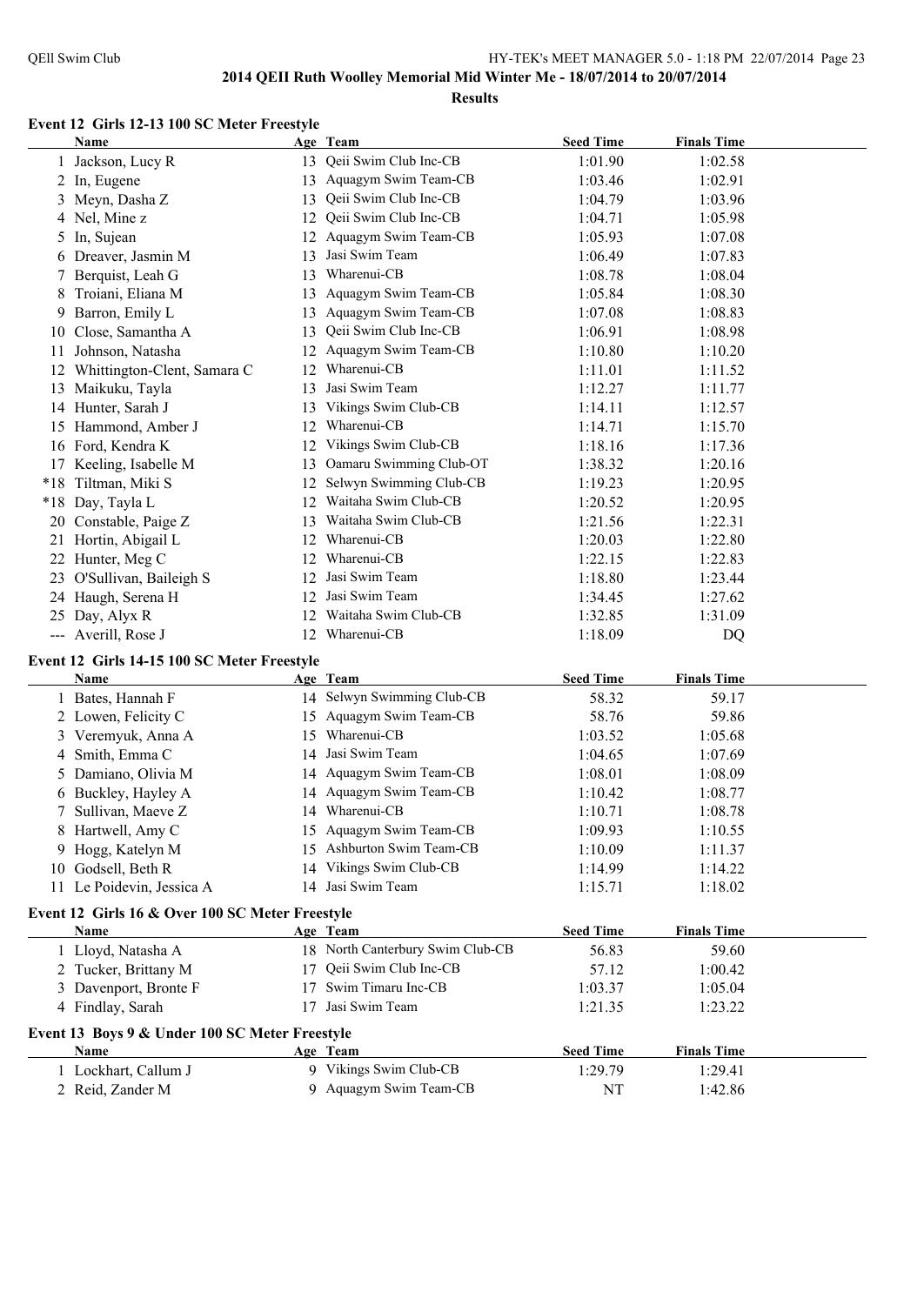**Results**

#### **(Event 13 Boys 9 & Under 100 SC Meter Freestyle)**

|    | Name                                       |    | Age Team                         | <b>Seed Time</b> | <b>Finals Time</b> |  |
|----|--------------------------------------------|----|----------------------------------|------------------|--------------------|--|
|    | 3 Persico, Joshua M                        |    | 9 Jasi Swim Team                 | 1:53.30          | 1:57.15            |  |
|    | Event 13 Boys 10-11 100 SC Meter Freestyle |    |                                  |                  |                    |  |
|    | Name                                       |    | Age Team                         | <b>Seed Time</b> | <b>Finals Time</b> |  |
|    | 1 Baker, Zac Z                             |    | 11 Wharenui-CB                   | 1:08.58          | 1:09.77            |  |
|    | 2 MacGibbon, Thomas J                      |    | 11 Vikings Swim Club-CB          | 1:15.97          | 1:10.56            |  |
| 3  | Torepe-Ormsby, Taiko H                     |    | 10 Wharenui-CB                   | 1:10.64          | 1:11.65            |  |
|    | 4 Crump, Henry M                           | 11 | Aquagym Swim Team-CB             | 1:12.66          | 1:12.96            |  |
| 5  | McKenzie, Lochlan J                        |    | 11 Vikings Swim Club-CB          | 1:15.38          | 1:15.17            |  |
| 6  | Setu, Marshall U                           | 11 | Vikings Swim Club-CB             | 1:15.18          | 1:15.83            |  |
|    | 7 Reid, Cody Z                             |    | 10 Jasi Swim Team                | 1:14.93          | 1:17.58            |  |
| *8 | Chamberlain, Taylor B                      | 11 | Aquagym Swim Team-CB             | 1:20.96          | 1:19.34            |  |
|    | *8 Treacy, Marvin L                        | 11 | Jasi Swim Team                   | 1:18.59          | 1:19.34            |  |
|    | 10 Jefferies, Cameron R                    | 11 | Neptune Swim Club-OT             | 1:26.75          | 1:26.91            |  |
|    | 11 Heaton, Oli                             | 10 | Selwyn Swimming Club-CB          | 1:22.52          | 1:27.07            |  |
|    | 12 Bremner, Joel A                         | 10 | Jasi Swim Team                   | 1:38.34          | 1:27.71            |  |
|    | 13 Reid, Clay W                            | 11 | Aquagym Swim Team-CB             | NT               | 1:30.09            |  |
|    | 14 Stark, Jacob S                          | 11 | Waitaha Swim Club-CB             | NT               | 1:32.28            |  |
|    | Event 13 Boys 12-13 100 SC Meter Freestyle |    |                                  |                  |                    |  |
|    | Name                                       |    | Age Team                         | <b>Seed Time</b> | <b>Finals Time</b> |  |
|    | 1 Hurley, Quinton M                        |    | 13 Qeii Swim Club Inc-CB         | 1:02.91          | 1:04.35            |  |
|    | 2 Close, Nicholas A                        | 12 | Qeii Swim Club Inc-CB            | 1:07.27          | 1:06.07            |  |
| 3  | Moloney, Liam T                            | 12 | Qeii Swim Club Inc-CB            | 1:09.50          | 1:08.37            |  |
| 4  | Johnston, Matt O                           | 13 | Qeii Swim Club Inc-CB            | 1:09.06          | 1:09.58            |  |
|    | 5 Nicholls, Joel W                         | 12 | Jasi Swim Team                   | 1:09.31          | 1:11.02            |  |
|    | 6 Marshall, Lucas T                        | 13 | Aquagym Swim Team-CB             | 1:10.43          | 1:11.15            |  |
|    | 7 Penrose, Nathan C                        |    | 12 Vikings Swim Club-CB          | 1:12.53          | 1:11.96            |  |
|    | 8 Dann, Isaac M                            | 13 | North Canterbury Swim Club-CB    | 1:11.10          | 1:13.17            |  |
|    | 9 Le Poidevin, Joshua J                    | 12 | Jasi Swim Team                   | 1:16.40          | 1:19.13            |  |
|    | 10 Morton, Nick P                          | 13 | North Canterbury Swim Club-CB    | 1:28.44          | 1:23.38            |  |
| 11 | Clarke, Hamish E                           | 12 | Jasi Swim Team                   | 1:23.99          | 1:25.48            |  |
| 12 | Cowan, Nathan L                            |    | 12 Vikings Swim Club-CB          | 1:22.36          | 1:28.05            |  |
| 13 | Graham, Alex M                             | 12 | Selwyn Swimming Club-CB          | 1:36.58          | 1:34.72            |  |
|    | --- Manners, Finn C                        |    | 12 Waitaha Swim Club-CB          | 1:34.20          | <b>DQ</b>          |  |
|    | Event 13 Boys 14-15 100 SC Meter Freestyle |    |                                  |                  |                    |  |
|    | Name                                       |    | Age Team                         | <b>Seed Time</b> | <b>Finals Time</b> |  |
|    | Buk, James H                               |    | 15 North Canterbury Swim Club-CB | 58.18            | 58.03              |  |
| 2  | Syme, Angus W                              | 14 | North Canterbury Swim Club-CB    | 55.71            | 58.05              |  |
|    | 3 Atkin, Bryn M                            | 15 | North Canterbury Swim Club-CB    | 56.11            | 58.31              |  |
|    | 4 Perriam, Bailey O                        | 15 | Jasi Swim Team                   | 58.13            | 58.96              |  |
|    | 5 Newbitt, Matt A                          | 14 | Aquagym Swim Team-CB             | 1:00.75          | 59.10              |  |
|    | 6 Hunter, Charlie Z                        | 15 | Wharenui-CB                      | 58.83            | 59.48              |  |
|    | 7 Dempster, Declan P                       | 14 | Wharenui-CB                      | 1:02.13          | 1:03.33            |  |
| 8  | Hall, Joe                                  | 14 | Aquagym Swim Team-CB             | 1:05.86          | 1:03.41            |  |
|    | 9 Haughin, Callum R                        | 14 | North Canterbury Swim Club-CB    | 1:01.23          | 1:04.17            |  |
|    | 10 Tucker, Harrison G                      | 14 | Qeii Swim Club Inc-CB            | 1:05.86          | 1:05.05            |  |
| 11 | Batchelor, Timothy D                       | 14 | North Canterbury Swim Club-CB    | 1:04.54          | 1:05.17            |  |
|    | 12 Hunter, Max Z                           | 15 | Wharenui-CB                      | 1:03.85          | 1:05.48            |  |
|    | 13 Li, Jack                                | 14 | Qeii Swim Club Inc-CB            | 1:08.26          | 1:06.02            |  |
|    | 14 McDonald, Flynn Z                       | 14 | Qeii Swim Club Inc-CB            | 1:06.16          | 1:08.35            |  |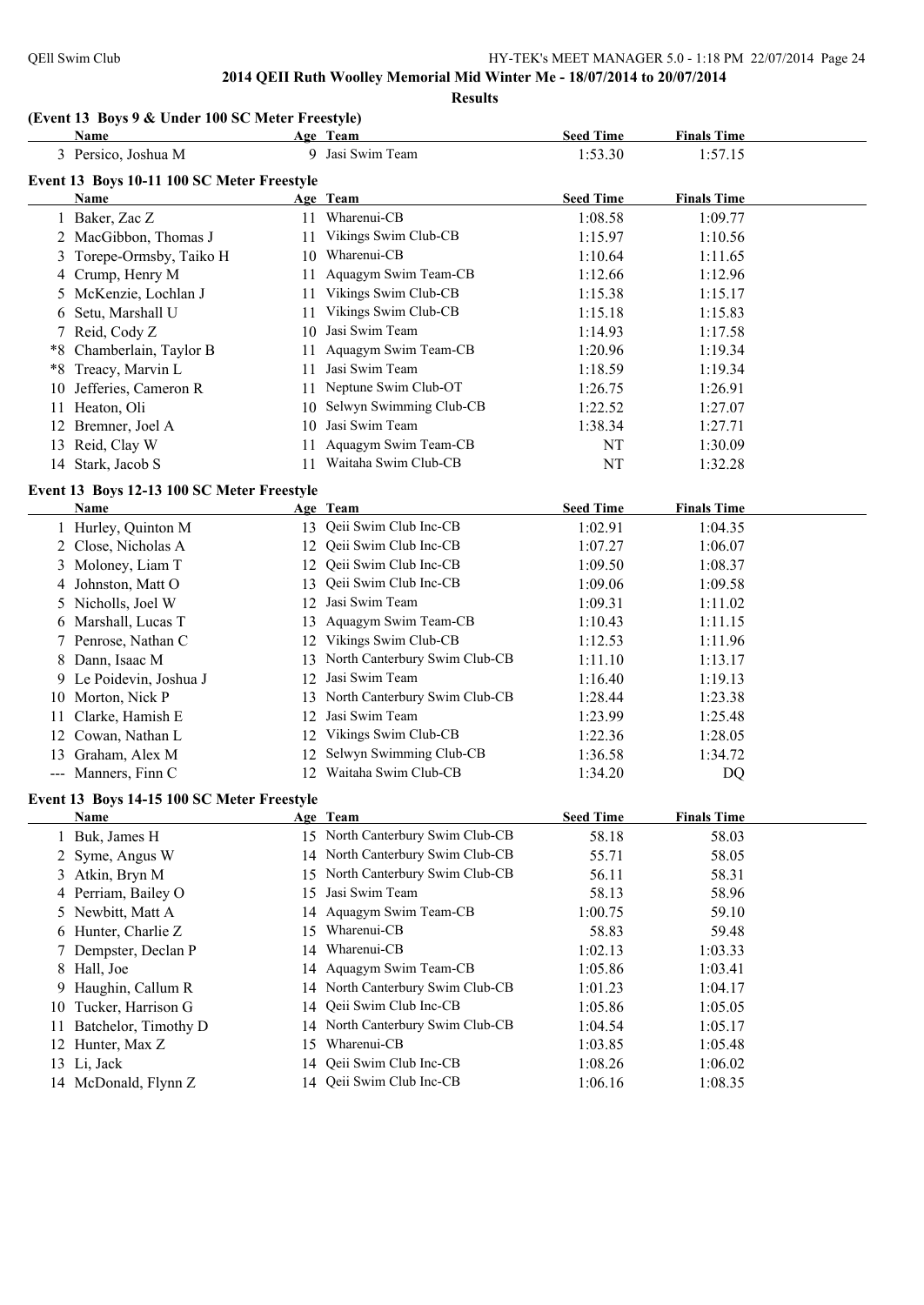|    | (Event 13 Boys 14-15 100 SC Meter Freestyle)   |    |                                  |                  |                    |  |
|----|------------------------------------------------|----|----------------------------------|------------------|--------------------|--|
|    | <b>Name</b>                                    |    | Age Team                         | <b>Seed Time</b> | <b>Finals Time</b> |  |
|    | 15 Johnson, Cameron                            |    | 14 Aquagym Swim Team-CB          | 1:09.73          | 1:09.31            |  |
|    | 16 Chin, Keegan N                              |    | 14 Wharenui-CB                   | 1:20.11          | 1:14.59            |  |
|    | 17 Ryan, Chris J                               |    | 14 Aquagym Swim Team-CB          | 1:15.46          | 1:15.27            |  |
|    | 18 Ting, Jonas Y                               |    | 14 Vikings Swim Club-CB          | 1:17.00          | 1:17.66            |  |
|    | Event 13 Boys 16 & Over 100 SC Meter Freestyle |    |                                  |                  |                    |  |
|    | Name                                           |    | Age Team                         | <b>Seed Time</b> | <b>Finals Time</b> |  |
|    | 1 Eglesfield, George T                         |    | 20 North Canterbury Swim Club-CB | 52.84            | 52.07              |  |
|    | 2 Porter, Charles M                            |    | 21 Aquagym Swim Team-CB          | 51.34            | 52.15              |  |
|    | 3 McFadden, Chris J                            |    | 20 Aquagym Swim Team-CB          | 52.09            | 54.77              |  |
| 4  | Smart, Russell B                               |    | 18 Wharenui-CB                   | 54.73            | 55.80              |  |
| 5. | Hadden, Ben E                                  | 17 | Jasi Swim Team                   | 56.96            | 57.76              |  |
|    | 6 Hallaway, Scott M                            | 17 | Wharenui-CB                      | 57.38            | 58.01              |  |
|    | 7 Masters, Blair J                             | 16 | Wharenui-CB                      | 57.46            | 58.46              |  |
| 8  | Pitt, Reagan T                                 |    | 19 North Canterbury Swim Club-CB | 59.40            | 58.99              |  |
|    | 9 Berry, Joseph J                              |    | 16 Vikings Swim Club-CB          | 1:06.97          | 1:05.93            |  |
|    | 10 Preddy, Sean M                              |    | 17 Jasi Swim Team                | 1:09.44          | 1:08.32            |  |
|    | Event 14 Girls 12-13 200 SC Meter Butterfly    |    |                                  |                  |                    |  |
|    | Name                                           |    | Age Team                         | <b>Seed Time</b> | <b>Finals Time</b> |  |
|    | 1 In, Eugene                                   |    | 13 Aquagym Swim Team-CB          | 2:44.51          | 2:36.97            |  |
|    | 2 Berquist, Leah G                             |    | 13 Wharenui-CB                   | 2:44.60          | 2:48.00            |  |
|    | Event 15 Boys 10-11 200 SC Meter Butterfly     |    |                                  |                  |                    |  |
|    | Name                                           |    | Age Team                         | <b>Seed Time</b> | <b>Finals Time</b> |  |
|    | 1 Moore, Matthew J                             |    | 11 Swim Timaru Inc-CB            | 3:27.75          | 3:23.87            |  |
|    | Event 15 Boys 12-13 200 SC Meter Butterfly     |    |                                  |                  |                    |  |
|    | Name                                           |    | Age Team                         | <b>Seed Time</b> | <b>Finals Time</b> |  |
|    | 1 Perriam, Archie S                            |    | 13 Jasi Swim Team                | 2:42.36          | 2:40.17            |  |
|    | --- Close, Nicholas A                          |    | 12 Qeii Swim Club Inc-CB         | 2:43.07          | DQ                 |  |
|    | Event 15 Boys 14-15 200 SC Meter Butterfly     |    |                                  |                  |                    |  |
|    | Name                                           |    | Age Team                         | <b>Seed Time</b> | <b>Finals Time</b> |  |
|    | 1 Dobbie, Satori J                             |    | 14 Qeii Swim Club Inc-CB         | 2:10.37          | 2:19.70            |  |
|    | Event 15 Boys 16 & Over 200 SC Meter Butterfly |    |                                  |                  |                    |  |
|    | Name                                           |    | Age Team                         | <b>Seed Time</b> | <b>Finals Time</b> |  |
|    | Hallaway, Scott M                              |    | 17 Wharenui-CB                   | 2:19.48          | 2:21.39            |  |
|    | 2 Garriock, Christopher G                      |    | 16 Wharenui-CB                   | 2:41.90          | 2:45.83            |  |
|    |                                                |    |                                  |                  |                    |  |
|    | Event 16 Girls 9 & Under 200 SC Meter IM       |    |                                  |                  |                    |  |
|    | Name                                           |    | Age Team                         | <b>Seed Time</b> | <b>Finals Time</b> |  |
|    | 1 Savry, Noémie                                |    | 9 North Canterbury Swim Club-CB  | 3:49.04          | 3:49.44            |  |
|    | Event 16 Girls 10-11 200 SC Meter IM           |    |                                  |                  |                    |  |
|    | <b>Name</b>                                    |    | Age Team                         | <b>Seed Time</b> | <b>Finals Time</b> |  |
|    | 1 Keeling, Penny K                             |    | 11 Oamaru Swimming Club-OT       | 3:33.78          | 3:03.90            |  |
|    | 2 Mathie, Kate R                               | 11 | Qeii Swim Club Inc-CB            | <b>NT</b>        | 3:11.68            |  |
| 3  | Persico, Josephine R                           | 11 | Jasi Swim Team                   | 3:16.82          | 3:13.69            |  |
| 4  | Close, Caitlin A                               | 10 | Qeii Swim Club Inc-CB            | 3:22.72          | 3:19.41            |  |
| 5  | Weston, Eve                                    | 11 | Jasi Swim Team                   | 3:13.72          | 3:19.44            |  |
| 6  | Volkov, Oksana L                               | 11 | Swim Timaru Inc-CB               | 3:19.53          | 3:19.78            |  |
|    | 7 Challenger, Leila M                          |    | 11 Hokitika                      | 3:13.37          | 3:20.71            |  |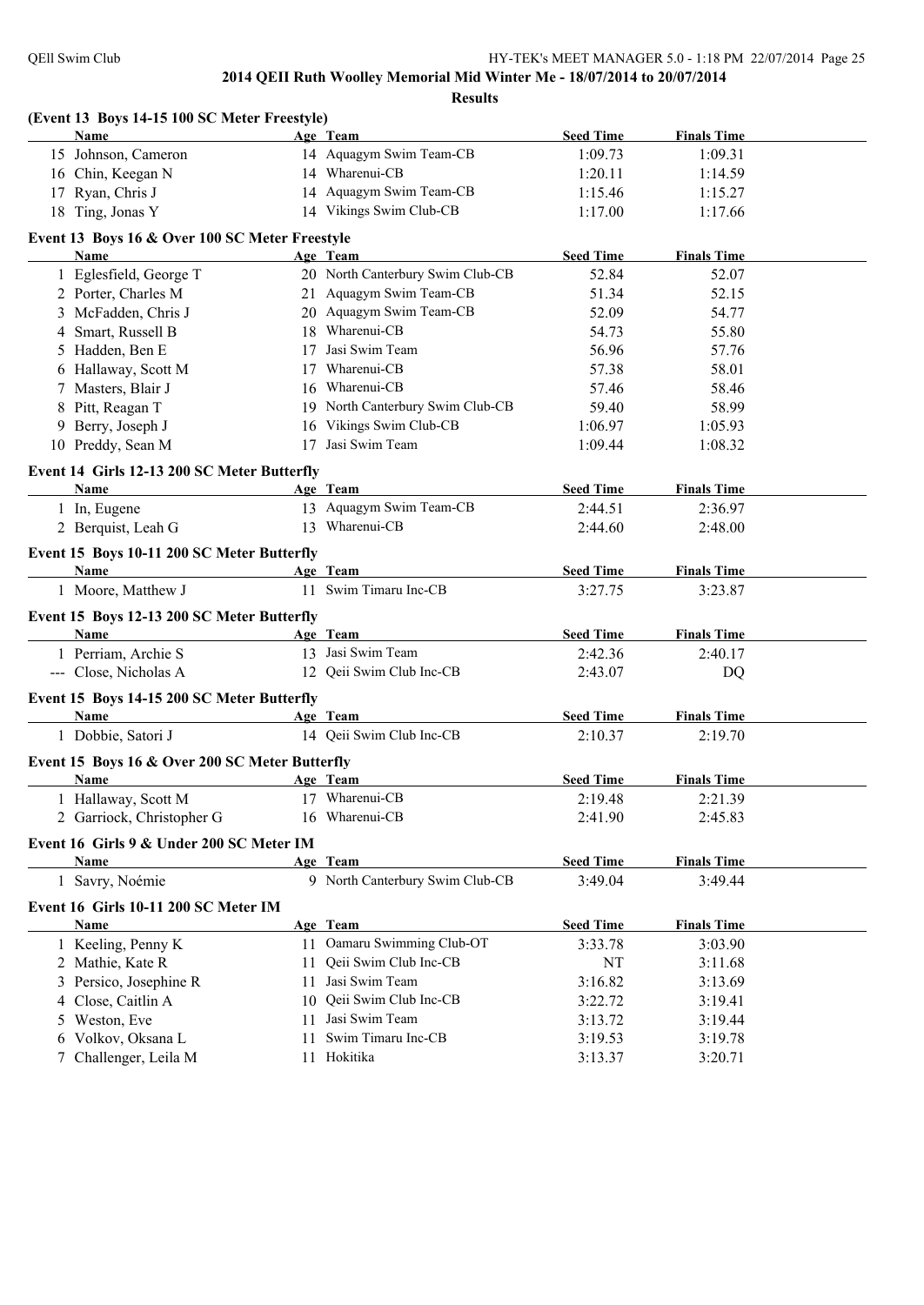**Results**

|   | (Event 16 Girls 10-11 200 SC Meter IM)<br>Name |    | Age Team                         | <b>Seed Time</b> | <b>Finals Time</b> |  |
|---|------------------------------------------------|----|----------------------------------|------------------|--------------------|--|
|   | 8 Ferguson, Hannah M                           |    | 10 Wharenui-CB                   | 3:49.42          | 3:24.88            |  |
|   | 9 Perriam, Maisy D                             |    | 10 Jasi Swim Team                | 3:31.70          | 3:36.24            |  |
|   | Event 16 Girls 12-13 200 SC Meter IM           |    |                                  |                  |                    |  |
|   | Name                                           |    | Age Team                         | <b>Seed Time</b> | <b>Finals Time</b> |  |
|   | 1 Jackson, Kaylee G                            |    | 13 Qeii Swim Club Inc-CB         | 2:34.62          | 2:38.35            |  |
|   | 2 Wagenvoord, Ruby J                           |    | 13 Aquagym Swim Team-CB          | 2:40.64          | 2:39.07            |  |
|   | 3 Jackson, Lucy R                              |    | 13 Qeii Swim Club Inc-CB         | 2:35.41          | 2:39.14            |  |
|   | 4 Nel, Mine z                                  |    | 12 Qeii Swim Club Inc-CB         | 2:44.48          | 2:41.74            |  |
|   | 5 Meyn, Dasha Z                                | 13 | Qeii Swim Club Inc-CB            | 2:41.71          | 2:42.73            |  |
|   | 6 Davies, Maddison R                           |    | 12 Jasi Swim Team                | 2:59.47          | 2:54.02            |  |
|   | 7 McKenzie, Caitlin G                          |    | 13 Vikings Swim Club-CB          | 3:07.36          | 3:03.91            |  |
|   | 8 Keeling, Isabelle M                          | 13 | Oamaru Swimming Club-OT          | 3:16.45          | 3:17.71            |  |
|   | --- Dreaver, Jasmin M                          |    | 13 Jasi Swim Team                | 2:38.22          |                    |  |
|   |                                                |    |                                  |                  | DQ                 |  |
|   | Event 16 Girls 14-15 200 SC Meter IM           |    |                                  |                  |                    |  |
|   | Name                                           |    | Age Team                         | <b>Seed Time</b> | <b>Finals Time</b> |  |
|   | 1 Bates, Hannah F                              |    | 14 Selwyn Swimming Club-CB       | 2:27.12          | 2:27.28            |  |
|   | 2 Lowen, Felicity C                            |    | 15 Aquagym Swim Team-CB          | 2:27.07          | 2:31.17            |  |
|   | 3 Haughin, Laura J                             |    | 15 North Canterbury Swim Club-CB | 2:33.80          | 2:34.63            |  |
|   | 4 Clough, Lucy K                               | 15 | Ashburton Swim Team-CB           | 2:31.96          | 2:35.99            |  |
|   | 5 Davies, Amelia F                             |    | 14 Jasi Swim Team                | 2:40.52          | 2:38.75            |  |
|   | 6 Gordon, Lucy J                               |    | 14 Aquagym Swim Team-CB          | 2:31.60          | 2:39.98            |  |
|   | 7 Damiano, Olivia M                            |    | 14 Aquagym Swim Team-CB          | 2:43.80          | 2:41.27            |  |
| 8 | Smith, Emma C                                  |    | 14 Jasi Swim Team                | 2:43.84          | 2:42.44            |  |
|   | --- Hartwell, Amy C                            | 15 | Aquagym Swim Team-CB             | NT               | DQ                 |  |
|   | --- Owen, Justine N                            |    | 14 Wharenui-CB                   | 2:44.92          | DQ                 |  |
|   | --- Hogg, Katelyn M                            |    | 15 Ashburton Swim Team-CB        | 2:50.89          | DQ                 |  |
|   | Event 16 Girls 16 & Over 200 SC Meter IM       |    |                                  |                  |                    |  |
|   | Name                                           |    | Age Team                         | <b>Seed Time</b> | <b>Finals Time</b> |  |
|   | 1 Rennell, Caitlin J                           |    | 18 Jasi Swim Team                | 2:21.99          | 2:23.89            |  |
|   | 2 Maikuku, Ebony A                             |    | 19 Jasi Swim Team                | 2:24.07          | 2:25.56            |  |
|   | 3 Winward, Sammy J                             |    | 19 Aquagym Swim Team-CB          | 2:26.52          | 2:26.65            |  |
|   | 4 Wright, Cassandra J                          |    | 16 Qeii Swim Club Inc-CB         | 2:22.36          | 2:28.60            |  |
|   | 5 Hulley, Pia E                                | 18 | Wharenui-CB                      | 2:23.69          | 2:30.13            |  |
|   | 6 Rennell, Emily A                             |    | 16 Jasi Swim Team                | 2:26.35          | 2:30.90            |  |
|   | 7 Tucker, Brittany M                           |    | 17 Qeii Swim Club Inc-CB         | 2:31.23          | 2:31.54            |  |
|   | 8 Roberts, Gendi L                             | 17 | North Canterbury Swim Club-CB    | 2:32.55          | 2:32.43            |  |
|   | 9 Davenport, Bronte F                          | 17 | Swim Timaru Inc-CB               | 2:31.37          | 2:37.60            |  |
|   | 10 Masters, Britt M                            | 18 | Wharenui-CB                      | 2:39.58          | 2:39.27            |  |
|   | 11 Hendren, Caitlin A                          |    | 16 Jasi Swim Team                | 2:47.52          | 2:52.53            |  |
|   | Event 17 Boys 9 & Under 200 SC Meter IM        |    |                                  |                  |                    |  |
|   | <b>Name</b>                                    |    | Age Team                         | <b>Seed Time</b> | <b>Finals Time</b> |  |
|   | 1 Lockhart, Callum J                           |    | 9 Vikings Swim Club-CB           | 3:39.95          | 3:34.58            |  |
|   | Event 17 Boys 10-11 200 SC Meter IM            |    |                                  |                  |                    |  |
|   | <b>Name</b>                                    |    | Age Team                         | <b>Seed Time</b> | <b>Finals Time</b> |  |
|   | 1 Dalley, Ezra A                               |    | 11 Jasi Swim Team                | 2:55.70          | 2:51.08            |  |
|   | 2 Baker, Zac Z                                 |    | 11 Wharenui-CB                   | 2:53.14          | 2:51.97            |  |
|   | 3 Reid, Cody Z                                 |    | 10 Jasi Swim Team                | 3:05.04          | 3:04.32            |  |
|   | 4 McKenzie, Lochlan J                          |    | 11 Vikings Swim Club-CB          | 3:07.19          | 3:05.20            |  |
|   |                                                |    |                                  |                  |                    |  |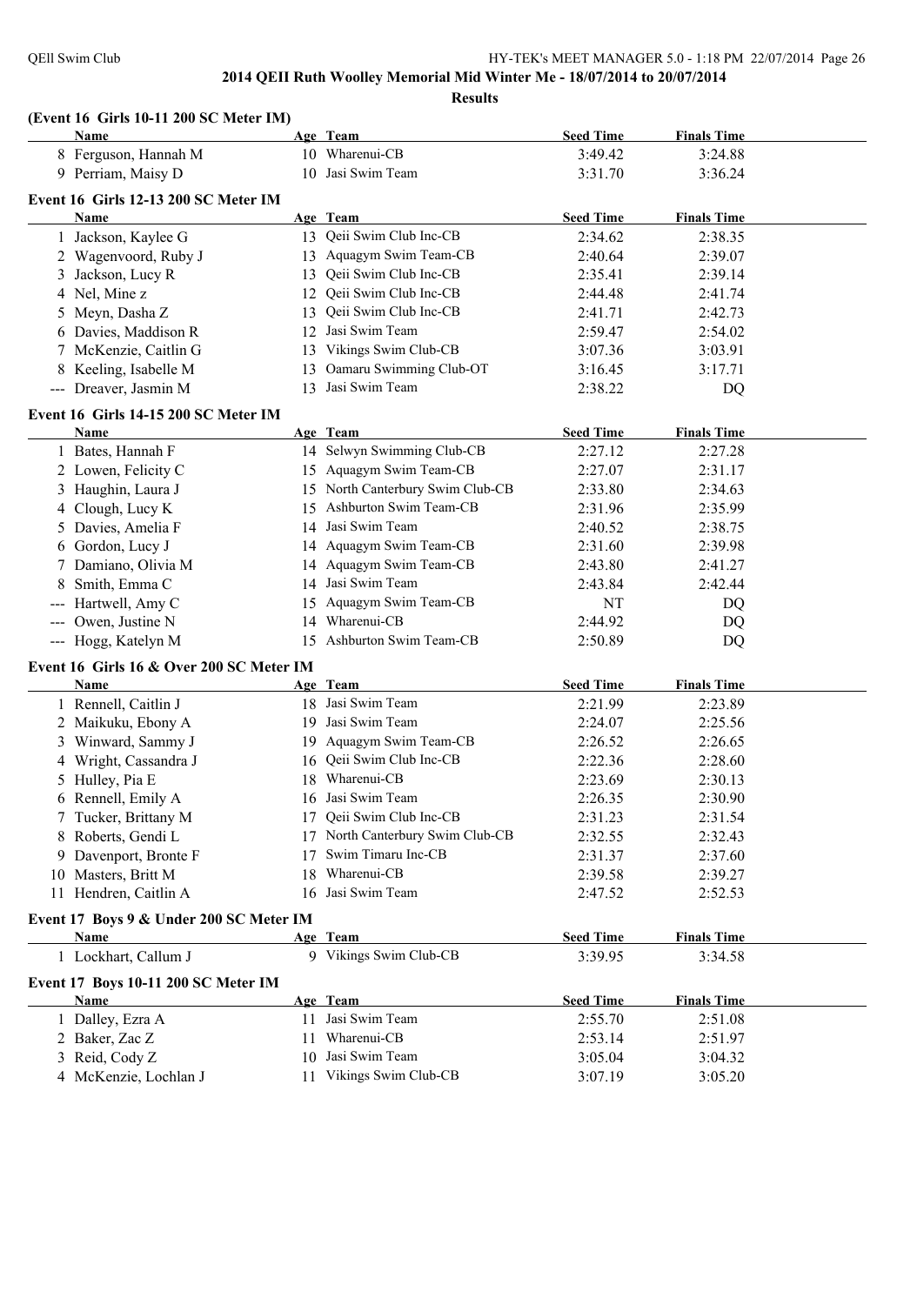#### **(Event 17 Boys 10-11 200 SC Meter IM)**

|                                          | $($ EVCHt 17 DOYS 10-11 200 5C MICIGI 1 $M$<br>Name |    | Age Team                              | <b>Seed Time</b>            | <b>Finals Time</b>            |  |
|------------------------------------------|-----------------------------------------------------|----|---------------------------------------|-----------------------------|-------------------------------|--|
|                                          | 5 MacGibbon, Thomas J                               |    | 11 Vikings Swim Club-CB               | 3:30.77                     | 3:09.84                       |  |
|                                          | 6 Treacy, Marvin L                                  |    | 11 Jasi Swim Team                     | 3:13.33                     | 3:14.45                       |  |
|                                          | --- Morrow, Gus H                                   |    | 11 Qeii Swim Club Inc-CB              | 3:27.10                     | DQ                            |  |
|                                          | --- Torepe-Ormsby, Taiko H                          |    | 10 Wharenui-CB                        | 3:02.95                     | DQ                            |  |
|                                          |                                                     |    |                                       |                             |                               |  |
|                                          | Event 17 Boys 12-13 200 SC Meter IM                 |    |                                       |                             |                               |  |
|                                          | Name                                                |    | Age Team<br>13 Ashburton Swim Team-CB | <b>Seed Time</b><br>2:28.54 | <b>Finals Time</b><br>2:28.05 |  |
|                                          | 1 Clough, Matthew A                                 |    | 13 Wharenui-CB                        |                             |                               |  |
|                                          | 2 Smith, Ben T                                      |    | Qeii Swim Club Inc-CB                 | 2:33.86                     | 2:34.40                       |  |
| 3                                        | Hurley, Quinton M                                   | 13 |                                       | 2:36.65                     | 2:38.41                       |  |
|                                          | 4 Kamminga, Brayan N                                |    | 13 Jasi Swim Team                     | 2:45.78                     | 2:40.79                       |  |
| 5                                        | Close, Nicholas A                                   |    | 12 Qeii Swim Club Inc-CB              | 2:52.07                     | 2:46.44                       |  |
|                                          | 6 Martin, Jay D                                     |    | 12 Ashburton Swim Team-CB             | 2:49.13                     | 2:47.44                       |  |
|                                          | 7 Nicholls, Joel W                                  | 12 | Jasi Swim Team                        | 2:54.14                     | 2:53.11                       |  |
| 8                                        | Marshall, Lucas T                                   | 13 | Aquagym Swim Team-CB                  | NT                          | 3:02.92                       |  |
|                                          | 9 Penrose, Nathan C                                 |    | 12 Vikings Swim Club-CB               | 3:06.66                     | 3:04.38                       |  |
|                                          | 10 Clarke, Hamish E                                 | 12 | Jasi Swim Team                        | 3:41.74                     | 3:33.02                       |  |
|                                          | --- Dreaver, Tom D                                  |    | 12 Jasi Swim Team                     | 2:41.33                     | <b>DQ</b>                     |  |
|                                          | Event 17 Boys 14-15 200 SC Meter IM                 |    |                                       |                             |                               |  |
|                                          | Name                                                |    | Age Team                              | <b>Seed Time</b>            | <b>Finals Time</b>            |  |
|                                          | 1 Dobbie, Satori J                                  |    | 14 Qeii Swim Club Inc-CB              | 2:16.18                     | 2:21.37                       |  |
|                                          | 2 Roberts, William E                                |    | 15 North Canterbury Swim Club-CB      | 2:18.91                     | 2:21.49                       |  |
| 3                                        | Syme, Angus W                                       |    | 14 North Canterbury Swim Club-CB      | 2:21.46                     | 2:24.16                       |  |
| 4                                        | Jackson, Bradley T                                  |    | 15 Qeii Swim Club Inc-CB              | 2:20.89                     | 2:27.40                       |  |
|                                          | 5 Atkin, Bryn M                                     |    | 15 North Canterbury Swim Club-CB      | 2:24.00                     | 2:31.38                       |  |
|                                          | 6 Mundy, Regan N                                    |    | 14 North Canterbury Swim Club-CB      | 2:34.68                     | 2:32.97                       |  |
|                                          | 7 Newbitt, Matt A                                   |    | 14 Aquagym Swim Team-CB               | 2:47.75                     | 2:36.61                       |  |
|                                          | 8 McDonald, Flynn Z                                 |    | 14 Qeii Swim Club Inc-CB              | 2:43.29                     | 2:37.49                       |  |
| 9.                                       | Batchelor, Timothy D                                |    | 14 North Canterbury Swim Club-CB      | 2:30.97                     | 2:38.47                       |  |
|                                          | 10 Tucker, Harrison G                               |    | 14 Qeii Swim Club Inc-CB              | 2:45.58                     | 2:40.62                       |  |
| 11                                       | Martin, Zack Z                                      |    | 14 Ashburton Swim Team-CB             | 2:49.37                     | 2:44.17                       |  |
|                                          | 12 Morgan, Saxon J                                  |    | 14 North Canterbury Swim Club-CB      | 2:42.68                     | 2:45.37                       |  |
|                                          | 13 Hortin, Cameron I                                |    | 14 Wharenui-CB                        | 3:29.06                     | 2:56.60                       |  |
|                                          | --- Ryan, Chris J                                   |    | 14 Aquagym Swim Team-CB               | 3:03.16                     | DQ                            |  |
|                                          | --- Dempster, Declan P                              |    | 14 Wharenui-CB                        | 2:36.43                     | DQ                            |  |
|                                          | Event 17 Boys 16 & Over 200 SC Meter IM             |    |                                       |                             |                               |  |
|                                          | Name                                                |    | Age Team                              | <b>Seed Time</b>            | <b>Finals Time</b>            |  |
|                                          | 1 Eglesfield, George T                              |    | 20 North Canterbury Swim Club-CB      | 2:15.29                     | 2:09.47                       |  |
|                                          | 2 Campbell, William J                               |    | 18 Wharenui-CB                        | 2:07.06                     | 2:14.32                       |  |
|                                          | 3 Pitt, Reagan T                                    | 19 | North Canterbury Swim Club-CB         | 2:16.90                     | 2:17.91                       |  |
|                                          | 4 Harrison, Thom G                                  | 17 | Aquagym Swim Team-CB                  | 2:18.22                     | 2:18.78                       |  |
| 5                                        | Pitt, Michael J                                     |    | 16 North Canterbury Swim Club-CB      | 2:14.54                     | 2:19.18                       |  |
| 6                                        | McFadden, Chris J                                   | 20 | Aquagym Swim Team-CB                  | 2:11.08                     | 2:20.11                       |  |
| 7                                        | Smart, Russell B                                    | 18 | Wharenui-CB                           | 2:18.60                     | 2:20.25                       |  |
| $\hspace{0.05cm} \ldots \hspace{0.05cm}$ | Hartgers, Sean R                                    |    | 16 Aquagym Swim Team-CB               | 2:21.12                     | DQ                            |  |
|                                          |                                                     |    |                                       |                             |                               |  |
|                                          | Event 18 Girls 12-13 400 SC Meter IM                |    |                                       |                             |                               |  |
|                                          | Name                                                |    | Age Team                              | <b>Seed Time</b>            | <b>Finals Time</b>            |  |
|                                          | 1 Jackson, Kaylee G                                 |    | 13 Qeii Swim Club Inc-CB              | NT                          | 5:32.22                       |  |
|                                          | 2 Meyn, Dasha Z                                     | 13 | Qeii Swim Club Inc-CB                 | 5:42.49                     | 5:42.61                       |  |
|                                          | 3 Berquist, Leah G                                  |    | 13 Wharenui-CB                        | 5:40.91                     | 5:52.25                       |  |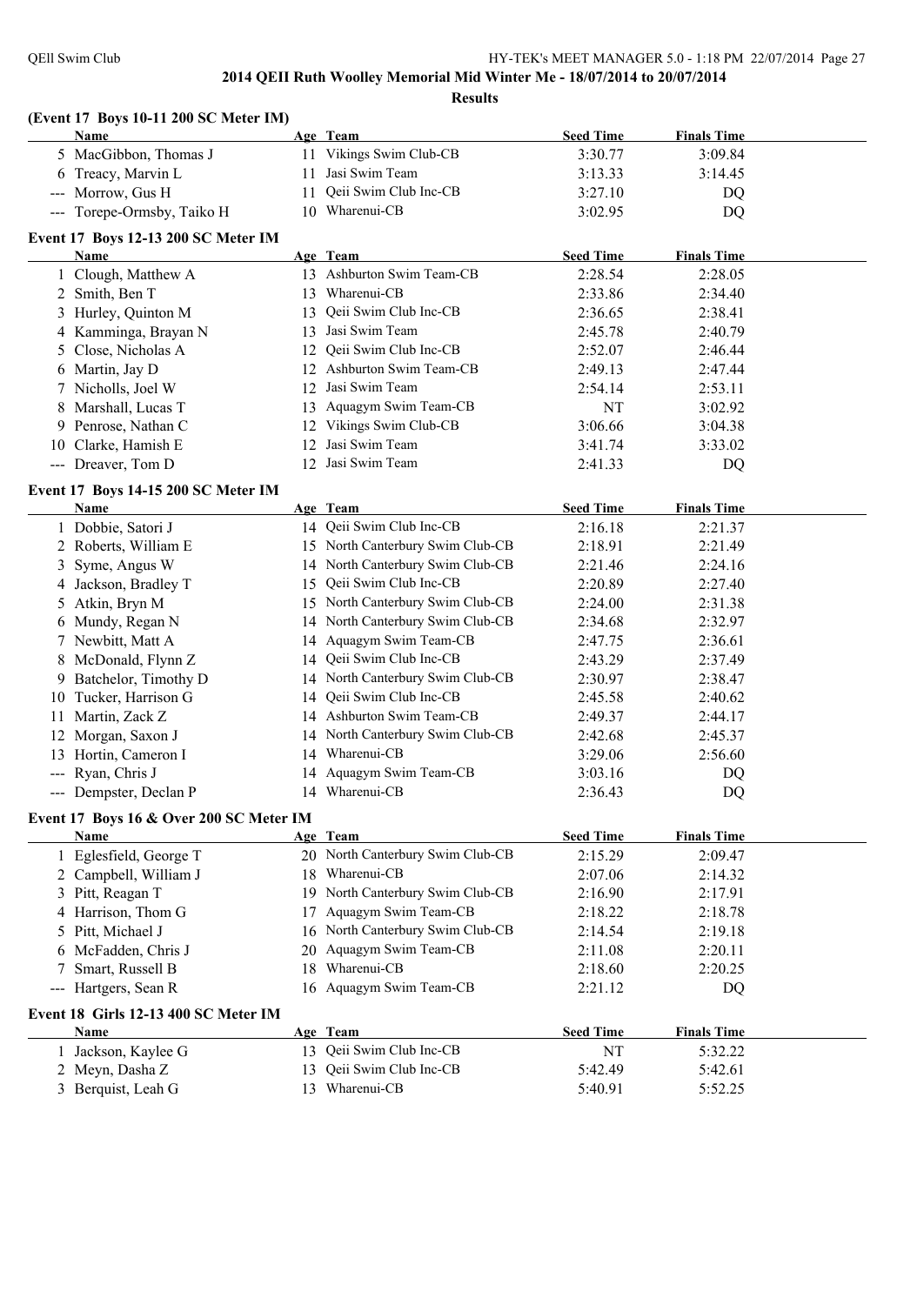#### **(Event 18 Girls 12-13 400 SC Meter IM) Age Team Seed Time Finals Time** 4 Tait, Bailey 13 Ashburton Swim Team-CB 5:56.78 5:56.88 5 McKenzie, Caitlin G 13 Vikings Swim Club-CB NT 6:17.67 6 Clayden, Cerys R 13 Vikings Swim Club-CB NT 6:26.93 **Event 18 Girls 14-15 400 SC Meter IM Age Team Seed Time Finals Time** 1 Lowen, Felicity C 15 Aquagym Swim Team-CB 5:36.61 5:19.17 2 Graham, Ari G 15 Qeii Swim Club Inc-CB 5:23.17 5:20.56 3 Clough, Lucy K 15 Ashburton Swim Team-CB 5:13.94 5:28.53 4 Elliott, Aimee T 14 Ashburton Swim Team-CB 5:44.20 5:46.01 5 Buckley, Hayley A 14 Aquagym Swim Team-CB NT 5:52.78 6 Hogg, Katelyn M 15 Ashburton Swim Team-CB 6:07.41 5:55.73 **Event 18 Girls 16 & Over 400 SC Meter IM Age Team Seed Time Finals Time** 1 Rennell, Caitlin J 18 Jasi Swim Team 4:56.52 5:01.24 2 Maikuku, Ebony A 19 Jasi Swim Team 5:18.88 5:09.43 3 Roberts, Gendi L 17 North Canterbury Swim Club-CB 5:10.02 5:20.11 4 Rennell, Emily A 16 Jasi Swim Team 5:21.87 5:24.48 5 Gurden, Tamara L 16 North Canterbury Swim Club-CB 5:45.92 5:41.07 **Event 19 Boys 12-13 400 SC Meter IM Age Team Seed Time Finals Time** 1 Smith, Ben T 13 Wharenui-CB 5:41.05 5:21.06 2 Perriam, Archie S 13 Jasi Swim Team 5:38.75 5:43.53 3 Dreaver, Tom D 12 Jasi Swim Team 5:46.99 5:45.37 4 Close, Nicholas A 12 Qeii Swim Club Inc-CB 6:15.48 5:52.59 5 Martin, Jay D 12 Ashburton Swim Team-CB 5:59.90 5:53.27 --- Hurley, Quinton M 13 Qeii Swim Club Inc-CB 5:22.83 DQ **Event 19 Boys 14-15 400 SC Meter IM Age Team Seed Time Finals Time** 1 Dobbie, Satori J 14 Qeii Swim Club Inc-CB 4:48.88 4:50.52 2 Syme, Angus W 14 North Canterbury Swim Club-CB 4:56.78 5:05.33 3 Taylor, Zachary J 14 Jasi Swim Team 5:17.10 5:09.17 4 Jackson, Bradley T 15 Qeii Swim Club Inc-CB 5:04.46 5:10.13 5 Batchelor, Timothy D 14 North Canterbury Swim Club-CB 5:31.64 5:25.00 6 Newbitt, Matt A 14 Aquagym Swim Team-CB NT 5:35.16 7 Morgan, Saxon J 14 North Canterbury Swim Club-CB 5:41.06 5:43.30 **Event 19 Boys 16 & Over 400 SC Meter IM Age Team Seed Time Finals Time** 1 Pitt, Michael J 16 North Canterbury Swim Club-CB 4:44.23 4:49.36 2 Jeffery, Cameron R 17 Aquagym Swim Team-CB 5:07.46 5:03.53 **Event 20 Girls 9 & Under 100 SC Meter Breaststroke Age Team Seed Time Finals Time** 1 Smith, Bonnie R 9 North Canterbury Swim Club-CB 2:04.88 2:01.43 2 Keeling, Imogen R 9 Oamaru Swimming Club-OT NT 2:03.58 3 MacGibbon, Natasha J 8 Vikings Swim Club-CB 2:16.26 2:08.09 --- Weston, Agatha 9 Jasi Swim Team 1:56.83 DQ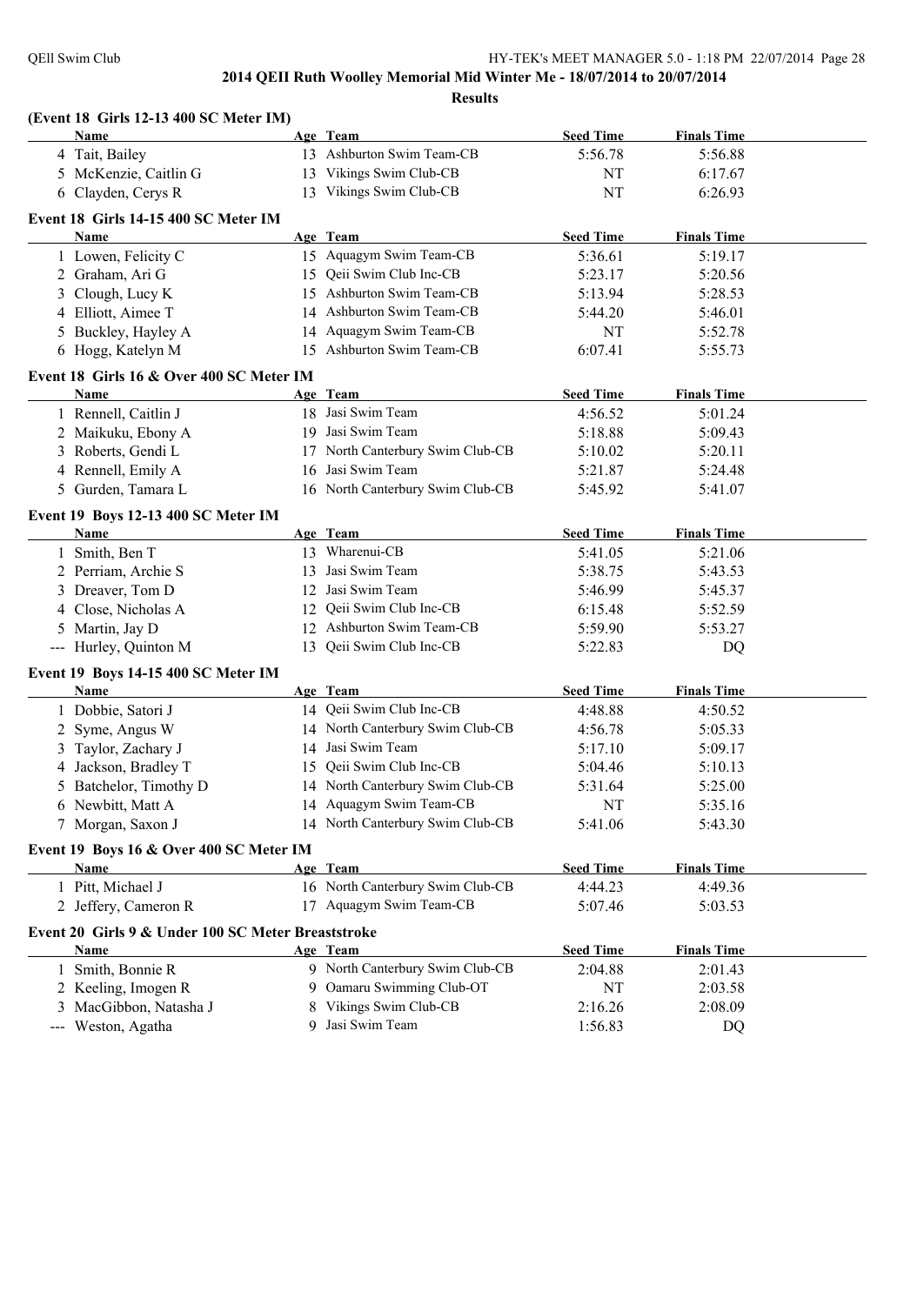#### **Event 20 Girls 10-11 100 SC Meter Breaststroke**

|                     | Name                                                                        |    | Age Team                      | <b>Seed Time</b> | <b>Finals Time</b> |  |
|---------------------|-----------------------------------------------------------------------------|----|-------------------------------|------------------|--------------------|--|
|                     | Wagenvoord, Bella R                                                         | 11 | Aquagym Swim Team-CB          | 1:39.66          | 1:36.76            |  |
|                     | 2 Keeling, Penny K                                                          | 11 | Oamaru Swimming Club-OT       | 1:39.46          | 1:37.53            |  |
| 3                   | Weston, Eve                                                                 | 11 | Jasi Swim Team                | 1:44.38          | 1:39.81            |  |
|                     | 4 Masangkay, Jermaine                                                       | 11 | Aquagym Swim Team-CB          | 1:47.52          | 1:40.74            |  |
| 5                   | Challenger, Leila M                                                         | 11 | Hokitika                      | 1:37.18          | 1:41.24            |  |
|                     | 6 Farrant, Katelyn M                                                        | 11 | Aquagym Swim Team-CB          | 1:43.11          | 1:42.48            |  |
|                     | Elliott, Courtney R                                                         | 11 | Ashburton Swim Team-CB        | 1:42.52          | 1:42.52            |  |
| 8                   | Close, Caitlin A                                                            | 10 | Qeii Swim Club Inc-CB         | 1:41.98          | 1:43.39            |  |
| 9                   | Perry, Violette E                                                           | 11 | Aquagym Swim Team-CB          | 1:40.42          | 1:44.44            |  |
| 10                  | Rhodes, Leila                                                               |    | 10 Aquagym Swim Team-CB       | 1:45.16          | 1:45.00            |  |
|                     | Ferguson, Hannah M                                                          | 10 | Wharenui-CB                   | 1:39.28          | 1:47.62            |  |
| 12                  | Mathie, Kate R                                                              | 11 | Qeii Swim Club Inc-CB         | 1:42.64          | 1:49.07            |  |
| 13                  | Schroder, Emma K                                                            | 11 | North Canterbury Swim Club-CB | 1:53.15          | 1:53.29            |  |
|                     | 14 Coward, Ayla K                                                           | 11 | Vikings Swim Club-CB          | 1:53.39          | 1:54.57            |  |
| 15                  | Cliffe, Hayley z                                                            | 11 | Wharenui-CB                   | NT               | 1:54.67            |  |
| 16                  | Smith, Rose A                                                               | 10 | North Canterbury Swim Club-CB | 1:49.45          | 1:54.96            |  |
| 17                  | Perriam, Maisy D                                                            | 10 | Jasi Swim Team                | 1:54.43          | 1:55.24            |  |
| 18                  | Mason, Abby L                                                               | 10 | Aquagym Swim Team-CB          | 2:00.54          | 1:58.28            |  |
| 19                  | Day, Caitlyn G                                                              | 10 | Waitaha Swim Club-CB          | 2:02.14          | 2:02.21            |  |
|                     | 20 Mooar, Molly E                                                           | 11 | Vikings Swim Club-CB          | NT               | 2:06.39            |  |
| 21                  | Whiting, Ruby H                                                             | 10 | Vikings Swim Club-CB          | NT               | 2:15.53            |  |
|                     | Kamminga, Jasmin N                                                          | 10 | Jasi Swim Team                | 2:00.86          | DQ                 |  |
| $\qquad \qquad - -$ | Restieaux, Charlotte D                                                      | 11 | Vikings Swim Club-CB          | NT               | DQ                 |  |
|                     | $E_{\text{scatt}}$ 20. $C_{\text{inle}}$ 12.12.100 $SC$ Motor Dreaststrake. |    |                               |                  |                    |  |

#### **Event 20 Girls 12-13 100 SC Meter Breaststroke**

|    | Name                        |    | Age Team                      | <b>Seed Time</b> | <b>Finals Time</b> |  |
|----|-----------------------------|----|-------------------------------|------------------|--------------------|--|
|    | Dreaver, Jasmin M           | 13 | Jasi Swim Team                | 1:18.81          | 1:20.37            |  |
|    | Wagenvoord, Ruby J          | 13 | Aquagym Swim Team-CB          | 1:18.48          | 1:21.58            |  |
| 3  | Johnson, Natasha            | 12 | Aquagym Swim Team-CB          | 1:26.42          | 1:24.54            |  |
| 4  | Nel, Mine z                 | 12 | Qeii Swim Club Inc-CB         | 1:27.99          | 1:26.00            |  |
| 5  | Jackson, Lucy R             | 13 | Qeii Swim Club Inc-CB         | 1:27.70          | 1:27.25            |  |
| 6  | In, Eugene                  | 13 | Aquagym Swim Team-CB          | 1:33.74          | 1:28.00            |  |
|    | Davies, Maddison R          | 12 | Jasi Swim Team                | 1:29.39          | 1:30.14            |  |
| 8  | Whittington-Clent, Samara C | 12 | Wharenui-CB                   | 1:40.81          | 1:32.69            |  |
| 9  | McKenzie, Caitlin G         | 13 | Vikings Swim Club-CB          | 1:33.32          | 1:33.92            |  |
| 10 | Graham, Mya R               | 13 | Qeii Swim Club Inc-CB         | 1:35.02          | 1:35.30            |  |
| 11 | Roche, Jess M               | 12 | North Canterbury Swim Club-CB | 1:37.87          | 1:37.23            |  |
| 12 | Thyne, Ella G               | 12 | Vikings Swim Club-CB          | 1:43.11          | 1:38.69            |  |
| 13 | Murray, Amber M             | 12 | Wharenui-CB                   | NT               | 1:39.11            |  |
| 14 | Keeling, Isabelle M         | 13 | Oamaru Swimming Club-OT       | 1:38.30          | 1:40.71            |  |
| 15 | Hammond, Amber J            | 12 | Wharenui-CB                   | 1:43.78          | 1:42.48            |  |
| 16 | Whiting, Maggie A           | 12 | Vikings Swim Club-CB          | 1:49.99          | 1:45.81            |  |
| 17 | Carolan, Jessica E          | 12 | Vikings Swim Club-CB          | NT               | 1:47.97            |  |
| 18 | Smith, Abi M                | 13 | Selwyn Swimming Club-CB       | 1:45.56          | 1:49.20            |  |
| 19 | O'Sullivan, Baileigh S      | 12 | Jasi Swim Team                | 1:48.85          | 1:51.55            |  |
| 20 | Bennett, Paris L            | 12 | Waitaha Swim Club-CB          | 1:51.61          | 1:53.65            |  |
| 21 | Haugh, Serena H             | 12 | Jasi Swim Team                | 1:59.28          | 1:55.46            |  |
| 22 | Herman, Mandy E             | 12 | Waitaha Swim Club-CB          | NT               | 2:01.31            |  |
| 23 | Hortin, Abigail L           | 12 | Wharenui-CB                   | 2:00.55          | 2:02.02            |  |
|    | Anderson, Olivia G          | 13 | Vikings Swim Club-CB          | 1:38.43          | DQ                 |  |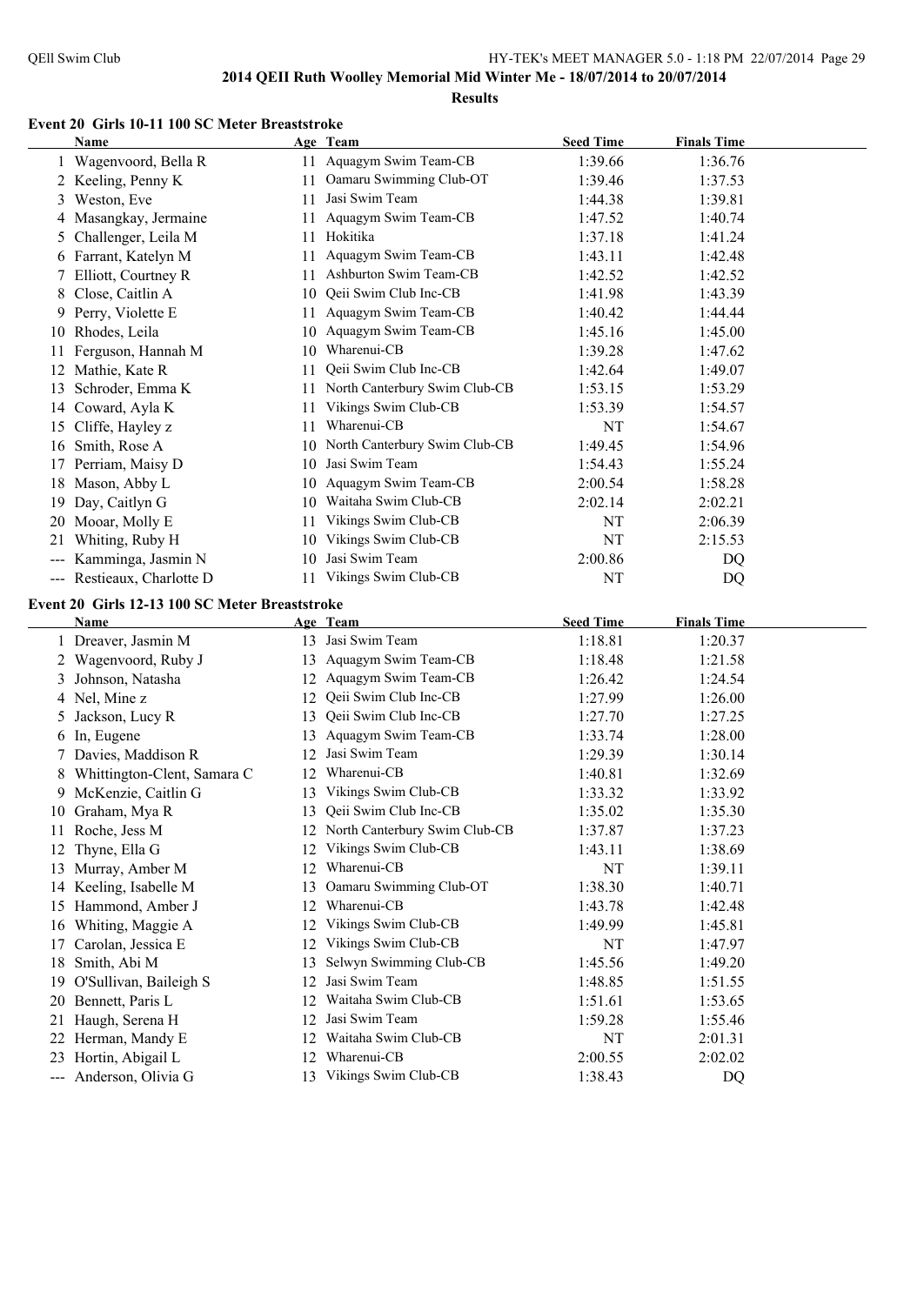| Event 20 Girls 14-15 100 SC Meter Breaststroke     |    |                                        | <b>Seed Time</b> |                    |
|----------------------------------------------------|----|----------------------------------------|------------------|--------------------|
| Name                                               |    | Age Team<br>14 Selwyn Swimming Club-CB | 1:22.18          | <b>Finals Time</b> |
| 1 Bates, Hannah F                                  |    |                                        |                  | 1:18.24            |
| 2 Gordon, Lucy J                                   |    | 14 Aquagym Swim Team-CB                | 1:14.85          | 1:19.55            |
| 3 Davies, Amelia F                                 |    | 14 Jasi Swim Team                      | 1:17.28          | 1:20.20            |
| 4 Cliffe, Jessica R                                |    | 14 Wharenui-CB                         | 1:28.56          | 1:27.51            |
| Sullivan, Maeve Z<br>5                             |    | 14 Wharenui-CB                         | 1:33.50          | 1:33.91            |
| 6 Godsell, Beth R                                  |    | 14 Vikings Swim Club-CB                | 1:38.14          | 1:41.94            |
| 7 Davidson, Meg E                                  |    | 14 Wharenui-CB                         | 1:40.82          | 1:42.73            |
| Event 20 Girls 16 & Over 100 SC Meter Breaststroke |    |                                        |                  |                    |
| Name                                               |    | Age Team                               | <b>Seed Time</b> | <b>Finals Time</b> |
| 1 Lloyd, Natasha A                                 |    | 18 North Canterbury Swim Club-CB       | 1:08.65          | 1:14.19            |
| 2 Wright, Cassandra J                              |    | 16 Qeii Swim Club Inc-CB               | 1:13.93          | 1:20.28            |
| 3 Masters, Britt M                                 |    | 18 Wharenui-CB                         | 1:38.20          | 1:30.55            |
| 4 Hendren, Caitlin A                               |    | 16 Jasi Swim Team                      | 1:32.86          | 1:37.13            |
| Event 21 Boys 9 & Under 100 SC Meter Breaststroke  |    |                                        |                  |                    |
| Name                                               |    | Age Team                               | <b>Seed Time</b> | <b>Finals Time</b> |
| 1 Lockhart, Callum J                               |    | 9 Vikings Swim Club-CB                 | 1:50.19          | 1:56.78            |
| Event 21 Boys 10-11 100 SC Meter Breaststroke      |    |                                        |                  |                    |
| Name                                               |    | Age Team                               | <b>Seed Time</b> | <b>Finals Time</b> |
| 1 Reid, Cody Z                                     |    | 10 Jasi Swim Team                      | 1:33.35          | 1:32.51            |
| 2 Torepe-Ormsby, Taiko H                           |    | 10 Wharenui-CB                         | 1:46.54          | 1:37.96            |
| Taylor, William J<br>3                             |    | 11 Jasi Swim Team                      | 1:38.68          | 1:40.15            |
| Treacy, Marvin L<br>4                              | 11 | Jasi Swim Team                         | 1:44.61          | 1:40.33            |
| McKenzie, Lochlan J                                |    | 11 Vikings Swim Club-CB                | 1:45.36          | 1:47.41            |
| Bremner, Joel A<br>6                               |    | 10 Jasi Swim Team                      | 1:52.49          | 1:48.12            |
| Barr, Connor                                       |    | 10 Aquagym Swim Team-CB                | 1:50.07          | 1:48.43            |
| Graham, Wills C<br>8                               |    | 10 North Canterbury Swim Club-CB       | 2:07.88          | 1:59.96            |
| Stewart, Caleb L<br>9                              |    | 10 North Canterbury Swim Club-CB       | 2:09.36          | 2:08.90            |
| Event 21 Boys 12-13 100 SC Meter Breaststroke      |    |                                        |                  |                    |
| Name                                               |    | Age Team                               | <b>Seed Time</b> | <b>Finals Time</b> |
| 1 Clough, Matthew A                                |    | 13 Ashburton Swim Team-CB              | 1:18.93          | 1:22.65            |
| 2 Kamminga, Brayan N                               |    | 13 Jasi Swim Team                      | 1:23.03          | 1:22.94            |
| Dann, Isaac M                                      |    | 13 North Canterbury Swim Club-CB       | 1:23.65          | 1:23.23            |
| 4 Johnston, Matt O                                 |    | 13 Qeii Swim Club Inc-CB               | 1:29.31          | 1:28.98            |
| 5 Dreaver, Tom D                                   |    | 12 Jasi Swim Team                      | 1:26.99          | 1:29.36            |
| 6 Marshall, Lucas T                                |    | 13 Aquagym Swim Team-CB                | 1:31.73          | 1:30.44            |
| 7 Moloney, Liam T                                  | 12 | Qeii Swim Club Inc-CB                  | 1:30.91          | 1:31.17            |
| Nicholls, Joel W<br>8                              |    | 12 Jasi Swim Team                      | 1:33.35          | 1:35.43            |
| Penrose, Nathan C<br>9                             |    | 12 Vikings Swim Club-CB                | 1:47.49          | 1:41.00            |
| McGillivray, Jayden C<br>10                        |    | 12 Waitaha Swim Club-CB                | 1:47.35          | 1:45.84            |
| Jones, Calum A<br>11                               |    | 12 Aquagym Swim Team-CB                | 1:45.02          | 1:46.51            |
|                                                    |    | 12 Vikings Swim Club-CB                |                  |                    |
| Cowan, Nathan L<br>12                              |    |                                        | 1:46.81          | 1:46.53            |
| Clarke, Hamish E<br>13                             | 12 | Jasi Swim Team                         | 1:57.89          | 1:49.66            |
| 14 Le Poidevin, Joshua J                           | 12 | Jasi Swim Team                         | 1:51.69          | 1:49.88            |
| --- Graham, Alex M                                 |    | 12 Selwyn Swimming Club-CB             | 2:00.00          | DQ                 |
| Event 21 Boys 14-15 100 SC Meter Breaststroke      |    |                                        |                  |                    |
| Name                                               |    | Age Team                               | <b>Seed Time</b> | <b>Finals Time</b> |
| 1 Jackson, Bradley T                               |    | 15 Qeii Swim Club Inc-CB               | 1:08.45          | 1:11.00            |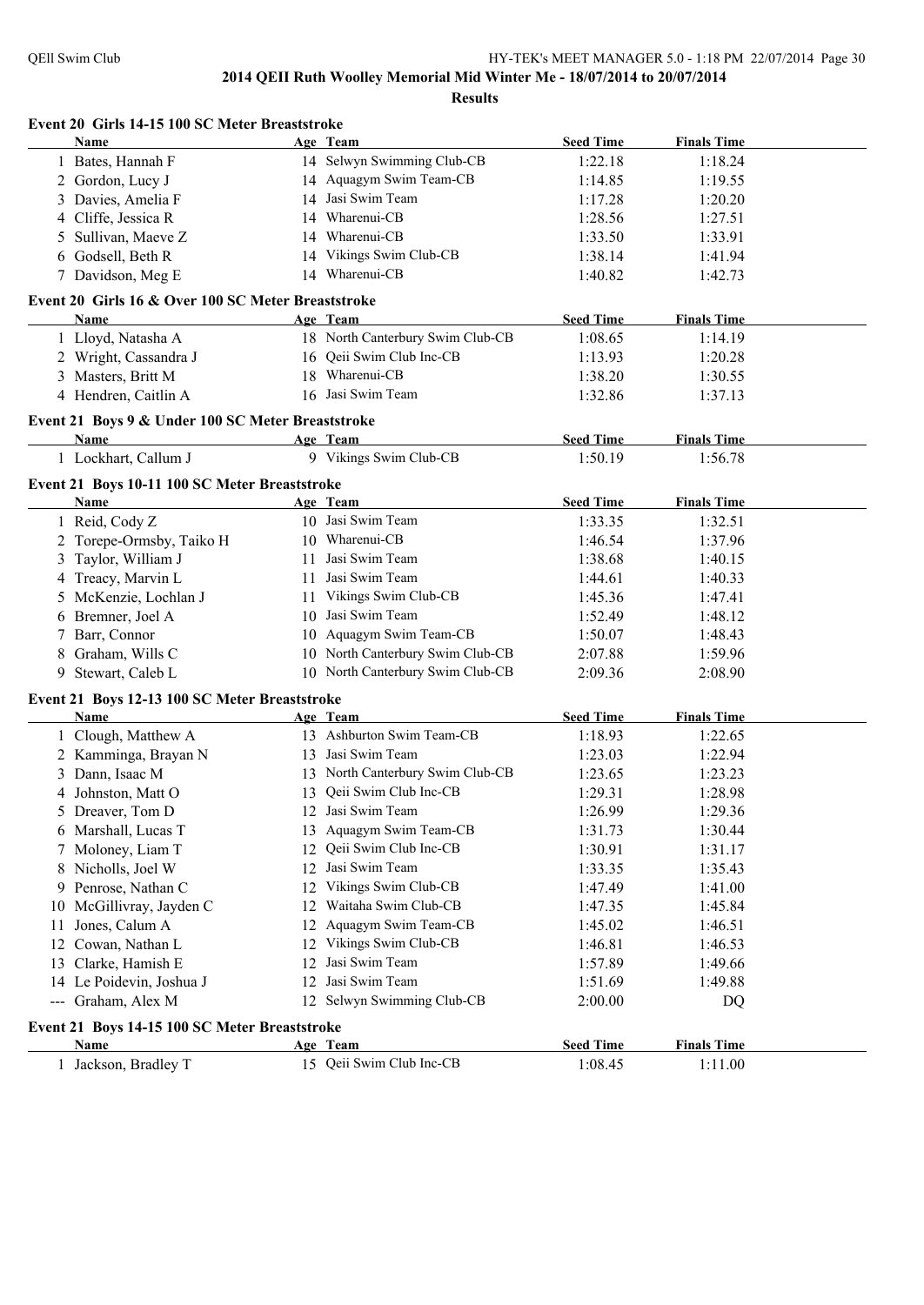#### **(Event 21 Boys 14-15 100 SC Meter Breaststroke)**

|    | Name                                              |    | Age Team                         | <b>Seed Time</b> | <b>Finals Time</b> |  |
|----|---------------------------------------------------|----|----------------------------------|------------------|--------------------|--|
|    | 2 Buk, James H                                    |    | 15 North Canterbury Swim Club-CB | 1:18.99          | 1:18.39            |  |
|    | 3 McDonald, Flynn Z                               | 14 | Qeii Swim Club Inc-CB            | 1:18.04          | 1:19.10            |  |
|    | 4 Mundy, Regan N                                  |    | 14 North Canterbury Swim Club-CB | 1:19.66          | 1:20.78            |  |
|    | 5 Tucker, Harrison G                              | 14 | Qeii Swim Club Inc-CB            | 1:24.01          | 1:20.97            |  |
|    | 6 Dempster, Declan P                              | 14 | Wharenui-CB                      | 1:19.99          | 1:22.13            |  |
|    | 7 Martin, Zack Z                                  | 14 | Ashburton Swim Team-CB           | 1:24.57          | 1:23.12            |  |
|    | 8 Johnson, Cameron                                | 14 | Aquagym Swim Team-CB             | 1:23.89          | 1:23.44            |  |
|    | 9 Perriam, Bailey O                               | 15 | Jasi Swim Team                   | 1:29.39          | 1:24.51            |  |
| 10 | Chin, Keegan N                                    | 14 | Wharenui-CB                      | 1:33.65          | 1:33.31            |  |
| 11 | Ryan, Chris J                                     | 14 | Aquagym Swim Team-CB             | 1:38.23          | 1:35.90            |  |
|    | 12 Ting, Jonas Y                                  |    | 14 Vikings Swim Club-CB          | NT               | 1:39.75            |  |
|    |                                                   |    |                                  |                  |                    |  |
|    | Event 21 Boys 16 & Over 100 SC Meter Breaststroke |    |                                  |                  |                    |  |
|    | Name                                              |    | Age Team                         | <b>Seed Time</b> | <b>Finals Time</b> |  |
|    | 1 Smart, Russell B                                |    | 18 Wharenui-CB                   | 1:10.81          | 1:11.44            |  |
|    | 2 Harrison, Thom G                                |    | 17 Aquagym Swim Team-CB          | 1:10.07          | 1:15.58            |  |
|    | 3 Masters, Blair J                                |    | 16 Wharenui-CB                   | 1:41.18          | 1:24.48            |  |
|    | Event 22 Girls 10-11 200 SC Meter Backstroke      |    |                                  |                  |                    |  |
|    | Name                                              |    | Age Team                         | <b>Seed Time</b> | <b>Finals Time</b> |  |
|    | 1 Masangkay, Jermaine                             |    | 11 Aquagym Swim Team-CB          | NT               | 2:57.77            |  |
|    | 2 Damiano, Francesca L                            |    | 11 Aquagym Swim Team-CB          | 3:09.64          | 2:58.38            |  |
|    | 3 Persico, Josephine R                            | 11 | Jasi Swim Team                   | 3:10.03          | 3:08.62            |  |
|    | 4 Mason, Abby L                                   | 10 | Aquagym Swim Team-CB             | 3:10.70          | 3:13.60            |  |
|    | 5 Challenger, Leila M                             | 11 | Hokitika                         | NT               | 3:38.44            |  |
|    | --- Mathie, Kate R                                | 11 | Qeii Swim Club Inc-CB            | 3:39.02          | DQ                 |  |
|    | --- Schroder, Emma K                              |    | 11 North Canterbury Swim Club-CB | NT               | DQ                 |  |
|    | Event 22 Girls 12-13 200 SC Meter Backstroke      |    |                                  |                  |                    |  |
|    | <b>Name</b>                                       |    | Age Team                         | <b>Seed Time</b> | <b>Finals Time</b> |  |
|    |                                                   |    | 13 Qeii Swim Club Inc-CB         | 2:34.69          | 2:35.98            |  |
|    | 1 Jackson, Lucy R                                 |    | 13 Aquagym Swim Team-CB          |                  |                    |  |
|    | 2 Troiani, Eliana M                               |    | 13 Qeii Swim Club Inc-CB         | 2:33.19          | 2:36.30            |  |
|    | 3 Close, Samantha A                               |    |                                  | 2:38.44          | 2:41.41            |  |
|    | 4 Graham, Mya R                                   | 13 | Qeii Swim Club Inc-CB            | 2:39.39          | 2:42.50            |  |
|    | 5 Davies, Maddison R                              | 12 | Jasi Swim Team                   | 2:45.52          | 2:43.59            |  |
|    | 6 Barron, Emily L                                 | 13 | Aquagym Swim Team-CB             | 2:43.77          | 2:44.71            |  |
|    | 7 In, Sujean                                      |    | 12 Aquagym Swim Team-CB          | 2:43.95          | 2:44.91            |  |
|    | 8 McBride, Katie R                                |    | 12 Aquagym Swim Team-CB          | 2:50.22          | 2:49.30            |  |
|    | 9 Maikuku, Tayla                                  | 13 | Jasi Swim Team                   | 2:57.29          | 2:50.54            |  |
|    | 10 Tait, Bailey                                   | 13 | Ashburton Swim Team-CB           | 2:53.50          | 2:51.95            |  |
| 11 | MacDonald, Amelia M                               | 13 | Aquagym Swim Team-CB             | 2:51.05          | 2:59.27            |  |
| 12 | Anderson, Olivia G                                | 13 | Vikings Swim Club-CB             | 3:06.30          | 3:04.53            |  |
| 13 | Day, Tayla L                                      | 12 | Waitaha Swim Club-CB             | 3:12.06          | 3:05.70            |  |
| 14 | Smith, Abi M                                      | 13 | Selwyn Swimming Club-CB          | NT               | 3:14.41            |  |
| 15 | Kikstra, Olivia R                                 | 12 | Waitaha Swim Club-CB             | NT               | 3:21.42            |  |
|    | 16 Bennett, Paris L                               | 12 | Waitaha Swim Club-CB             | 3:35.94          | 3:45.48            |  |
|    | --- Day, Alyx R                                   |    | 12 Waitaha Swim Club-CB          | 3:34.39          | DQ                 |  |
|    | Event 22 Girls 14-15 200 SC Meter Backstroke      |    |                                  |                  |                    |  |
|    | Name                                              |    | Age Team                         | <b>Seed Time</b> | <b>Finals Time</b> |  |
|    | 1 Bates, Hannah F                                 |    | 14 Selwyn Swimming Club-CB       | 2:28.69          | 2:24.64            |  |
|    | 2 Graham, Ari G                                   |    | 15 Qeii Swim Club Inc-CB         | 2:32.01          | 2:29.86            |  |
|    | 3 Elliott, Aimee T                                |    | 14 Ashburton Swim Team-CB        | 2:40.50          | 2:37.60            |  |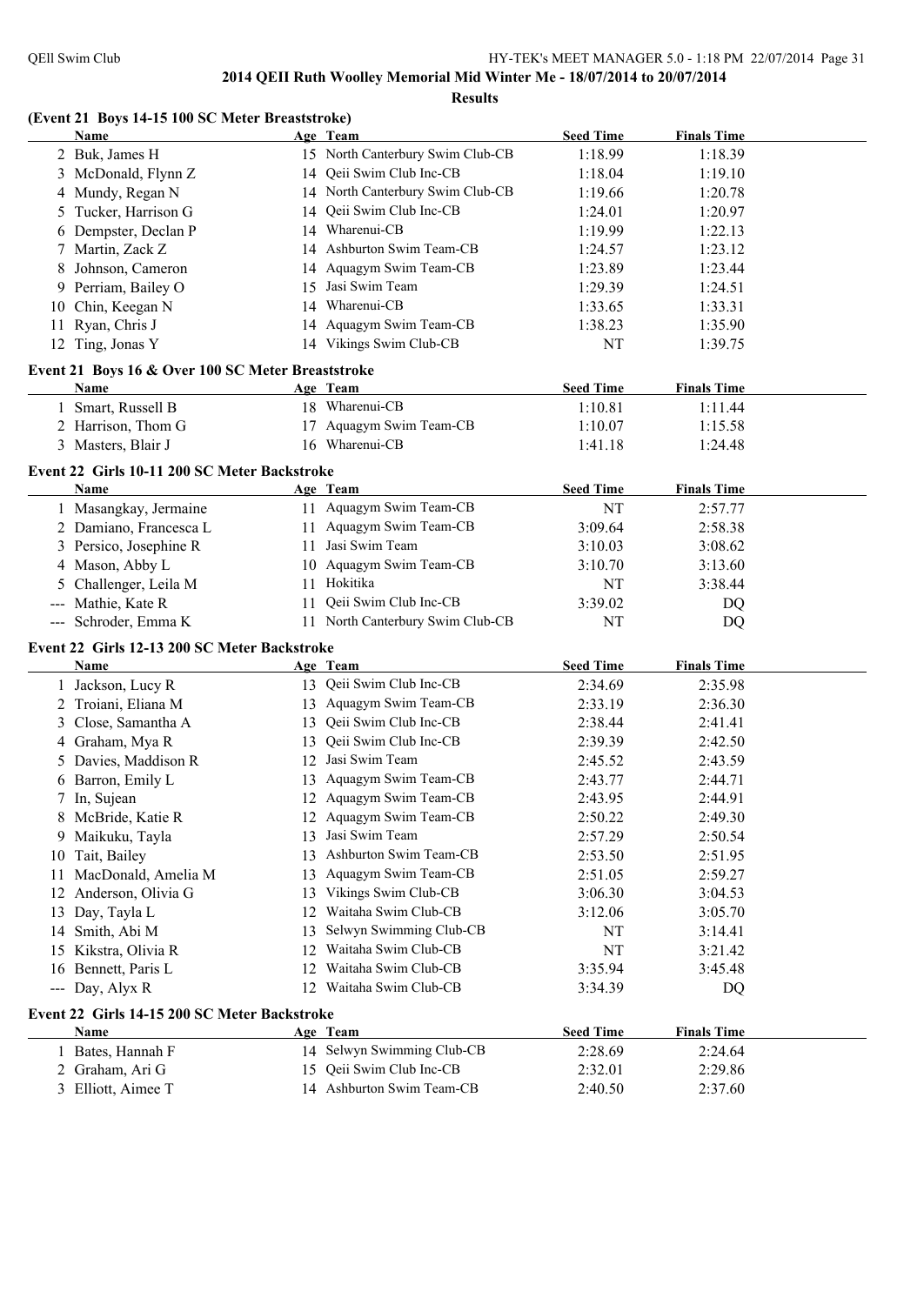| (Event 22 Girls 14-15 200 SC Meter Backstroke)                                                                 |                                                                          |                               |                               |  |
|----------------------------------------------------------------------------------------------------------------|--------------------------------------------------------------------------|-------------------------------|-------------------------------|--|
| Name                                                                                                           | Age Team<br>15 Aquagym Swim Team-CB                                      | <b>Seed Time</b><br>2:50.01   | <b>Finals Time</b><br>2:44.47 |  |
| 4 Hartwell, Amy C                                                                                              | 15 Vikings Swim Club-CB                                                  |                               |                               |  |
| 5 Charlton, Alanah                                                                                             | 15 North Canterbury Swim Club-CB                                         | 2:50.49                       | 2:45.75                       |  |
| 6 Tongue, Anna M                                                                                               | 14 Wharenui-CB                                                           | 2:50.45                       | 2:47.95                       |  |
| 7 Davidson, Meg E                                                                                              |                                                                          | 3:08.03                       | 2:59.20                       |  |
| Event 22 Girls 16 & Over 200 SC Meter Backstroke                                                               |                                                                          |                               |                               |  |
| Name                                                                                                           | Age Team                                                                 | <b>Seed Time</b>              | <b>Finals Time</b>            |  |
| 1 Rennell, Caitlin J                                                                                           | 18 Jasi Swim Team                                                        | 2:15.18                       | 2:18.32                       |  |
| 2 Hulley, Pia E                                                                                                | 18 Wharenui-CB                                                           | 2:15.62                       | 2:22.01                       |  |
| 3 Morton, Keely A                                                                                              | 16 North Canterbury Swim Club-CB                                         | 2:31.57                       | 2:36.77                       |  |
| --- Ruth, Jacquie C                                                                                            | 17 Qeii Swim Club Inc-CB                                                 | 4:17.80                       | DQ                            |  |
| Event 23 Boys 10-11 200 SC Meter Backstroke                                                                    |                                                                          |                               |                               |  |
| <b>Name</b>                                                                                                    | Age Team                                                                 | <b>Seed Time</b>              | <b>Finals Time</b>            |  |
| 1 Dalley, Ezra A                                                                                               | 11 Jasi Swim Team                                                        | 2:44.91                       | 2:43.39                       |  |
| 2 MacGibbon, Thomas J                                                                                          | 11 Vikings Swim Club-CB                                                  | 3:14.27                       | 2:58.58                       |  |
| Tait, Kalen<br>3                                                                                               | 11 Ashburton Swim Team-CB                                                | 3:02.15                       | 2:59.02                       |  |
| Torepe-Ormsby, Taiko H<br>4                                                                                    | 10 Wharenui-CB                                                           | 2:52.39                       | 3:00.49                       |  |
| Taylor, William J<br>5                                                                                         | 11 Jasi Swim Team                                                        | 3:03.93                       | 3:04.10                       |  |
| Setu, Marshall U<br>6                                                                                          | 11 Vikings Swim Club-CB                                                  | NT                            | 3:05.94                       |  |
| McBride, Lachlan R                                                                                             | 10 Aquagym Swim Team-CB                                                  | NT                            | 3:22.17                       |  |
| Bremner, Joel A<br>8                                                                                           | 10 Jasi Swim Team                                                        | 3:38.56                       | 3:27.95                       |  |
| Jefferies, Cameron R<br>9.                                                                                     | 11 Neptune Swim Club-OT                                                  | NT                            | 3:30.95                       |  |
|                                                                                                                |                                                                          |                               |                               |  |
| Event 23 Boys 12-13 200 SC Meter Backstroke<br>Name                                                            | Age Team                                                                 | <b>Seed Time</b>              | <b>Finals Time</b>            |  |
| 1 Kamminga, Brayan N                                                                                           | 13 Jasi Swim Team                                                        | 2:36.90                       | 2:33.82                       |  |
| 2 Hurley, Quinton M                                                                                            | 13 Qeii Swim Club Inc-CB                                                 | 2:36.32                       | 2:36.18                       |  |
| Close, Nicholas A<br>3                                                                                         | 12 Qeii Swim Club Inc-CB                                                 | 2:45.03                       | 2:41.98                       |  |
| 4 Jones, Calum A                                                                                               | 12 Aquagym Swim Team-CB                                                  | 3:38.31                       | 3:18.68                       |  |
|                                                                                                                |                                                                          |                               |                               |  |
| Event 23 Boys 14-15 200 SC Meter Backstroke                                                                    |                                                                          |                               |                               |  |
| Name                                                                                                           | Age Team                                                                 | <b>Seed Time</b>              | <b>Finals Time</b>            |  |
| 1 Jackson, Bradley T                                                                                           | 15 Qeii Swim Club Inc-CB                                                 | 2:21.19                       | 2:20.67                       |  |
| 2 Atkin, Bryn M                                                                                                | 15 North Canterbury Swim Club-CB                                         | 2:25.86                       | 2:24.35                       |  |
| Roberts, William E<br>3                                                                                        | 15 North Canterbury Swim Club-CB                                         | 2:45.47                       | 2:26.27                       |  |
| 4 Boyle, Alex J                                                                                                | 15 Jasi Swim Team                                                        | 2:29.39                       | 2:31.37                       |  |
| 5 Morgan, Saxon J                                                                                              | 14 North Canterbury Swim Club-CB                                         | 2:47.51                       | 2:42.84                       |  |
| Event 23 Boys 16 & Over 200 SC Meter Backstroke                                                                |                                                                          |                               |                               |  |
| <b>Name</b>                                                                                                    | Age Team                                                                 | <b>Seed Time</b>              | <b>Finals Time</b>            |  |
| Muskee, Henry J                                                                                                | 17 Aquagym Swim Team-CB                                                  | 2:09.74                       | 2:08.45                       |  |
| Harrison, Thom G<br>2                                                                                          | 17 Aquagym Swim Team-CB                                                  | 2:11.84                       | 2:13.68                       |  |
| Pitt, Reagan T<br>3                                                                                            | 19 North Canterbury Swim Club-CB                                         | 2:17.00                       | 2:16.04                       |  |
| 4 Hallaway, Scott M                                                                                            | 17 Wharenui-CB                                                           | 2:21.66                       | 2:21.80                       |  |
|                                                                                                                |                                                                          |                               |                               |  |
| Name                                                                                                           |                                                                          | <b>Seed Time</b>              | <b>Finals Time</b>            |  |
|                                                                                                                |                                                                          |                               |                               |  |
|                                                                                                                |                                                                          |                               |                               |  |
|                                                                                                                |                                                                          |                               |                               |  |
| Event 24 Girls 10-11 100 SC Meter Butterfly<br>1 Mathie, Kate R<br>2 Challenger, Leila M<br>3 Perriam, Maisy D | Age Team<br>11 Qeii Swim Club Inc-CB<br>11 Hokitika<br>10 Jasi Swim Team | 1:24.79<br>1:27.80<br>1:56.47 | 1:25.50<br>1:27.04<br>1:45.14 |  |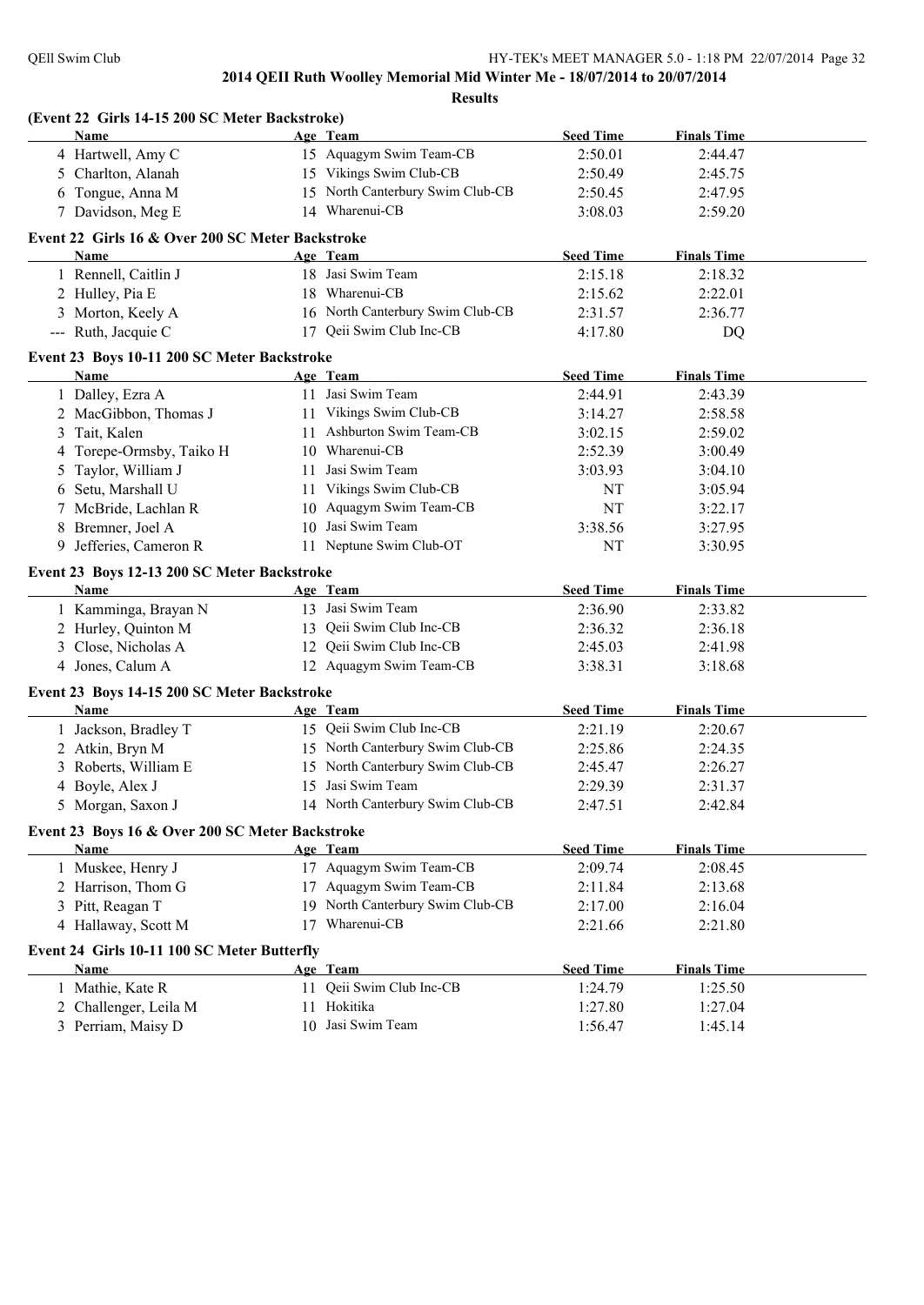**Event 24 Girls 12-13 100 SC Meter Butterfly**

|   | Name                                                |    | Age Team                                                    | <b>Seed Time</b> | <b>Finals Time</b> |  |
|---|-----------------------------------------------------|----|-------------------------------------------------------------|------------------|--------------------|--|
|   | 1 Jackson, Lucy R                                   |    | 13 Qeii Swim Club Inc-CB                                    | 1:06.54          | 1:10.15            |  |
|   | 2 In, Eugene                                        |    | 13 Aquagym Swim Team-CB                                     | 1:11.80          | 1:10.84            |  |
| 3 | Meyn, Dasha Z                                       |    | 13 Qeii Swim Club Inc-CB                                    | 1:11.37          | 1:11.80            |  |
|   | 4 Nel, Mine z                                       |    | 12 Qeii Swim Club Inc-CB                                    | 1:13.88          | 1:12.41            |  |
| 5 | Berquist, Leah G                                    | 13 | Wharenui-CB                                                 | 1:11.15          | 1:14.26            |  |
|   | 6 McBride, Katie R                                  | 12 | Aquagym Swim Team-CB                                        | 1:25.25          | 1:21.58            |  |
| 7 | Whittington-Clent, Samara C                         | 12 | Wharenui-CB                                                 | 1:24.13          | 1:21.68            |  |
|   | 8 Clayden, Cerys R                                  |    | 13 Vikings Swim Club-CB                                     | 1:28.24          | 1:30.24            |  |
|   | 9 McKenzie, Caitlin G                               |    | 13 Vikings Swim Club-CB                                     | 1:31.01          | 1:33.05            |  |
|   | 10 Whiting, Maggie A                                |    | 12 Vikings Swim Club-CB                                     | 1:36.46          | 1:33.61            |  |
|   | 11 Ford, Kendra K                                   |    | 12 Vikings Swim Club-CB                                     | 1:40.80          | 1:40.21            |  |
|   | 12 Averill, Rose J                                  |    | 12 Wharenui-CB                                              | NT               | 1:45.51            |  |
|   | --- Haugh, Serena H                                 |    | 12 Jasi Swim Team                                           | 2:05.26          | DQ                 |  |
|   |                                                     |    |                                                             |                  |                    |  |
|   | Event 24 Girls 14-15 100 SC Meter Butterfly<br>Name |    | Age Team                                                    | <b>Seed Time</b> | <b>Finals Time</b> |  |
|   |                                                     |    | 15 Aquagym Swim Team-CB                                     | 1:08.34          | 1:09.88            |  |
|   | 1 Lowen, Felicity C                                 |    | 14 Aquagym Swim Team-CB                                     |                  |                    |  |
|   | 2 Damiano, Olivia M                                 |    | 14 Wharenui-CB                                              | 1:14.65          | 1:15.16            |  |
|   | 3 Owen, Justine N                                   |    |                                                             | 1:17.98          | 1:15.19            |  |
|   | 4 Buckley, Hayley A                                 |    | 14 Aquagym Swim Team-CB<br>15 North Canterbury Swim Club-CB | 1:22.72          | 1:20.28            |  |
|   | 5 Tongue, Anna M                                    |    |                                                             | 1:25.18          | 1:24.32            |  |
|   | Event 24 Girls 16 & Over 100 SC Meter Butterfly     |    |                                                             |                  |                    |  |
|   | Name                                                |    | Age Team                                                    | <b>Seed Time</b> | <b>Finals Time</b> |  |
|   | 1 Rennell, Emily A                                  |    | 16 Jasi Swim Team                                           | 1:03.82          | 1:05.28            |  |
|   | 2 Winward, Sammy J                                  |    | 19 Aquagym Swim Team-CB                                     | 1:06.19          | 1:06.67            |  |
|   | 3 Lloyd, Natasha A                                  |    | 18 North Canterbury Swim Club-CB                            | 1:05.88          | 1:10.74            |  |
|   | 4 Findlay, Sarah                                    |    | 17 Jasi Swim Team                                           | 1:38.88          | 1:39.21            |  |
|   | Event 25 Boys 10-11 100 SC Meter Butterfly          |    |                                                             |                  |                    |  |
|   | <b>Name</b>                                         |    | Age Team                                                    | <b>Seed Time</b> | <b>Finals Time</b> |  |
|   | 1 Dalley, Ezra A                                    |    | 11 Jasi Swim Team                                           | 1:20.74          | 1:21.79            |  |
|   | 2 Tait, Kalen                                       |    | 11 Ashburton Swim Team-CB                                   | 1:30.76          | 1:31.25            |  |
|   | McKenzie, Lochlan J                                 |    | 11 Vikings Swim Club-CB                                     | NT               | 1:33.89            |  |
|   | 4 Treacy, Marvin L                                  |    | 11 Jasi Swim Team                                           | 1:35.34          | 1:40.22            |  |
|   | 5 McBride, Lachlan R                                |    | 10 Aquagym Swim Team-CB                                     | NT               | 1:55.23            |  |
|   |                                                     |    |                                                             |                  |                    |  |
|   | Event 25 Boys 12-13 100 SC Meter Butterfly          |    |                                                             |                  |                    |  |
|   | Name Age Team                                       |    |                                                             | <b>Seed Time</b> | <b>Finals Time</b> |  |
|   | 1 Smith, Ben T                                      |    | 13 Wharenui-CB                                              | 1:08.36          | 1:09.80            |  |
|   | 2 Perriam, Archie S                                 | 13 | Jasi Swim Team                                              | 1:12.03          | 1:13.30            |  |
|   | 3 Close, Nicholas A                                 | 12 | Qeii Swim Club Inc-CB                                       | 1:15.35          | 1:15.47            |  |
|   | 4 Nicholls, Joel W                                  | 12 | Jasi Swim Team                                              | 1:18.27          | 1:17.73            |  |
|   | 5 Dann, Isaac M                                     |    | 13 North Canterbury Swim Club-CB                            | 1:30.44          | 1:30.26            |  |
|   | --- Le Poidevin, Joshua J                           | 12 | Jasi Swim Team                                              | NT               | DQ                 |  |
|   | Event 25 Boys 14-15 100 SC Meter Butterfly          |    |                                                             |                  |                    |  |
|   | <b>Name</b>                                         |    | Age Team                                                    | <b>Seed Time</b> | <b>Finals Time</b> |  |
|   | 1 Dobbie, Satori J                                  |    | 14 Qeii Swim Club Inc-CB                                    | 57.48            | 59.49              |  |
|   | 2 Roberts, William E                                |    | 15 North Canterbury Swim Club-CB                            | 1:06.53          | 1:04.84            |  |
|   | 3 Buk, James H                                      |    | 15 North Canterbury Swim Club-CB                            | 1:08.59          | 1:08.87            |  |
|   | 4 Haughin, Callum R                                 |    | 14 North Canterbury Swim Club-CB                            | 1:06.52          | 1:08.91            |  |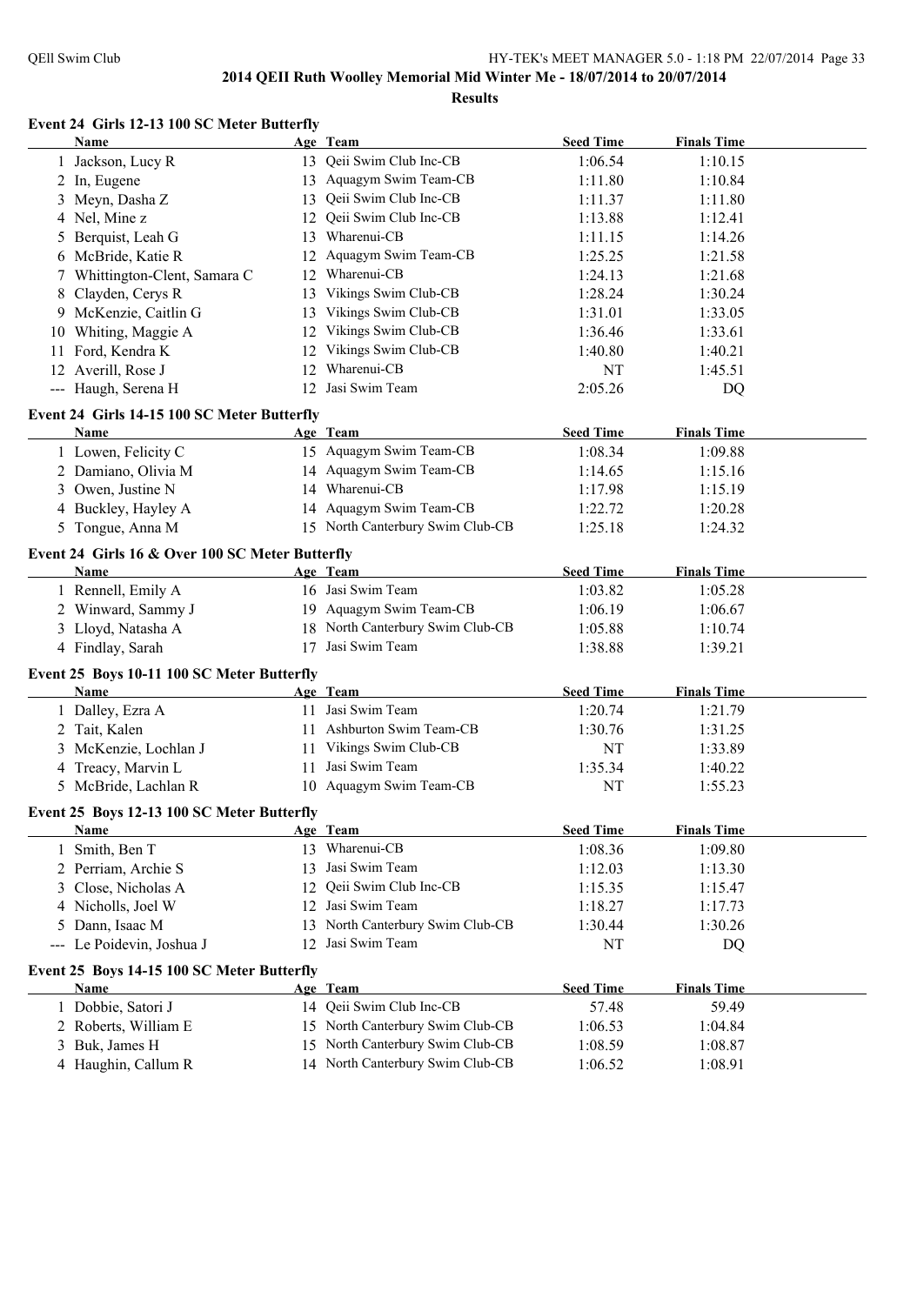|     | (Event 25 Boys 14-15 100 SC Meter Butterfly)    |    |                                  |                  |                    |  |
|-----|-------------------------------------------------|----|----------------------------------|------------------|--------------------|--|
|     | Name                                            |    | Age Team                         | <b>Seed Time</b> | <b>Finals Time</b> |  |
|     | 5 McDonald, Flynn Z                             |    | 14 Qeii Swim Club Inc-CB         | 1:13.12          | 1:11.27            |  |
|     | 6 Boyle, Alex J                                 |    | 15 Jasi Swim Team                | 1:06.74          | 1:11.40            |  |
|     | 7 Hortin, Cameron I                             |    | 14 Wharenui-CB                   | 1:18.47          | 1:17.13            |  |
|     | 8 Li, Jack                                      |    | 14 Qeii Swim Club Inc-CB         | NT               | 1:17.99            |  |
|     | Event 25 Boys 16 & Over 100 SC Meter Butterfly  |    |                                  |                  |                    |  |
|     | Name                                            |    | Age Team                         | <b>Seed Time</b> | <b>Finals Time</b> |  |
|     | 1 Eglesfield, George T                          |    | 20 North Canterbury Swim Club-CB | 53.40            | 54.88              |  |
|     | 2 Porter, Charles M                             |    | 21 Aquagym Swim Team-CB          | 55.26            | 56.40              |  |
|     | 3 Smart, Russell B                              |    | 18 Wharenui-CB                   | 1:01.13          | 1:02.00            |  |
|     | 4 Jeffery, Cameron R                            |    | 17 Aquagym Swim Team-CB          | 1:01.90          | 1:03.07            |  |
|     | 5 Hartgers, Sean R                              |    | 16 Aquagym Swim Team-CB          | 1:07.69          | 1:04.16            |  |
|     | 6 Pitt, Michael J                               |    | 16 North Canterbury Swim Club-CB | 1:01.10          | 1:06.38            |  |
|     | 7 Hallaway, Scott M                             |    | 17 Wharenui-CB                   | 1:02.08          | 1:08.22            |  |
|     | Event 26 Girls 9 & Under 200 SC Meter Freestyle |    |                                  |                  |                    |  |
|     | Name                                            |    | Age Team                         | <b>Seed Time</b> | <b>Finals Time</b> |  |
|     | 1 Smith, Bonnie R                               |    | 9 North Canterbury Swim Club-CB  | NT               | 3:38.50            |  |
|     |                                                 |    |                                  |                  |                    |  |
|     | Event 26 Girls 10-11 200 SC Meter Freestyle     |    |                                  |                  |                    |  |
|     | Name                                            |    | Age Team                         | <b>Seed Time</b> | <b>Finals Time</b> |  |
|     | 1 Keeling, Penny K                              |    | 11 Oamaru Swimming Club-OT       | 3:13.96          | 2:41.31            |  |
|     | 2 Challenger, Leila M                           |    | 11 Hokitika                      | 2:51.95          | 2:42.16            |  |
|     | 3 Elliott, Courtney R                           |    | 11 Ashburton Swim Team-CB        | 2:42.17          | 2:47.19            |  |
|     | 4 Damiano, Francesca L                          |    | 11 Aquagym Swim Team-CB          | 2:49.90          | 2:47.23            |  |
|     | 5 Mathie, Kate R                                |    | 11 Qeii Swim Club Inc-CB         | 2:46.17          | 2:53.07            |  |
|     | 6 Ferguson, Hannah M                            |    | 10 Wharenui-CB                   | 3:05.63          | 2:53.50            |  |
|     | 7 Persico, Josephine R                          | 11 | Jasi Swim Team                   | 2:54.49          | 2:54.96            |  |
|     | 8 Mason, Abby L                                 |    | 10 Aquagym Swim Team-CB          | 3:11.52          | 2:58.18            |  |
|     | 9 Perry, Violette E                             |    | 11 Aquagym Swim Team-CB          | 3:02.03          | 2:59.55            |  |
|     | 10 Close, Caitlin A                             |    | 10 Qeii Swim Club Inc-CB         | 3:23.61          | 3:05.14            |  |
|     | 11 Farrant, Katelyn M                           | 11 | Aquagym Swim Team-CB             | NT               | 3:09.45            |  |
|     | 12 Cliffe, Hayley z                             | 11 | Wharenui-CB                      | NT               | 3:11.18            |  |
| 13  | Smith, Rose A                                   |    | 10 North Canterbury Swim Club-CB | 3:50.97          | 3:23.05            |  |
|     | 14 McGuinness, Alannah M                        | 10 | Wharenui-CB                      | NT               | 3:25.78            |  |
|     | 15 Coward, Ayla K                               |    | 11 Vikings Swim Club-CB          | NT               | 3:26.14            |  |
|     | 16 Day, Caitlyn G                               |    | 10 Waitaha Swim Club-CB          | NT               | 3:29.47            |  |
|     | Event 26 Girls 12-13 200 SC Meter Freestyle     |    |                                  |                  |                    |  |
|     | Name                                            |    | Age Team                         | <b>Seed Time</b> | <b>Finals Time</b> |  |
|     | 1 Tait, Bailey                                  |    | 13 Ashburton Swim Team-CB        | 2:21.66          | 2:21.19            |  |
|     | 2 Wagenvoord, Ruby J                            | 13 | Aquagym Swim Team-CB             | 2:20.01          | 2:21.88            |  |
|     | 3 Meyn, Dasha Z                                 | 13 | Qeii Swim Club Inc-CB            | 2:20.90          | 2:23.68            |  |
|     | 4 Dreaver, Jasmin M                             | 13 | Jasi Swim Team                   | 2:25.05          | 2:24.76            |  |
|     | 5 Nel, Mine z                                   | 12 | Qeii Swim Club Inc-CB            | 2:27.28          | 2:25.29            |  |
|     | 6 Barron, Emily L                               | 13 | Aquagym Swim Team-CB             | 2:28.72          | 2:27.61            |  |
| 7   | Berquist, Leah G                                | 13 | Wharenui-CB                      | 2:49.78          | 2:28.03            |  |
| 8   | In, Sujean                                      | 12 | Aquagym Swim Team-CB             | 2:26.00          | 2:29.41            |  |
| 9   | Close, Samantha A                               | 13 | Qeii Swim Club Inc-CB            | 2:29.21          | 2:31.42            |  |
|     | 10 Whittington-Clent, Samara C                  | 12 | Wharenui-CB                      | 2:38.35          | 2:36.76            |  |
| 11. | Hunter, Sarah J                                 | 13 | Vikings Swim Club-CB             | 2:42.86          | 2:39.69            |  |
| 12  | Whiting, Maggie A                               | 12 | Vikings Swim Club-CB             | 2:45.56          | 2:44.74            |  |
|     | 13 Roche, Jess M                                |    | 12 North Canterbury Swim Club-CB | 2:41.96          | 2:47.44            |  |
|     |                                                 |    |                                  |                  |                    |  |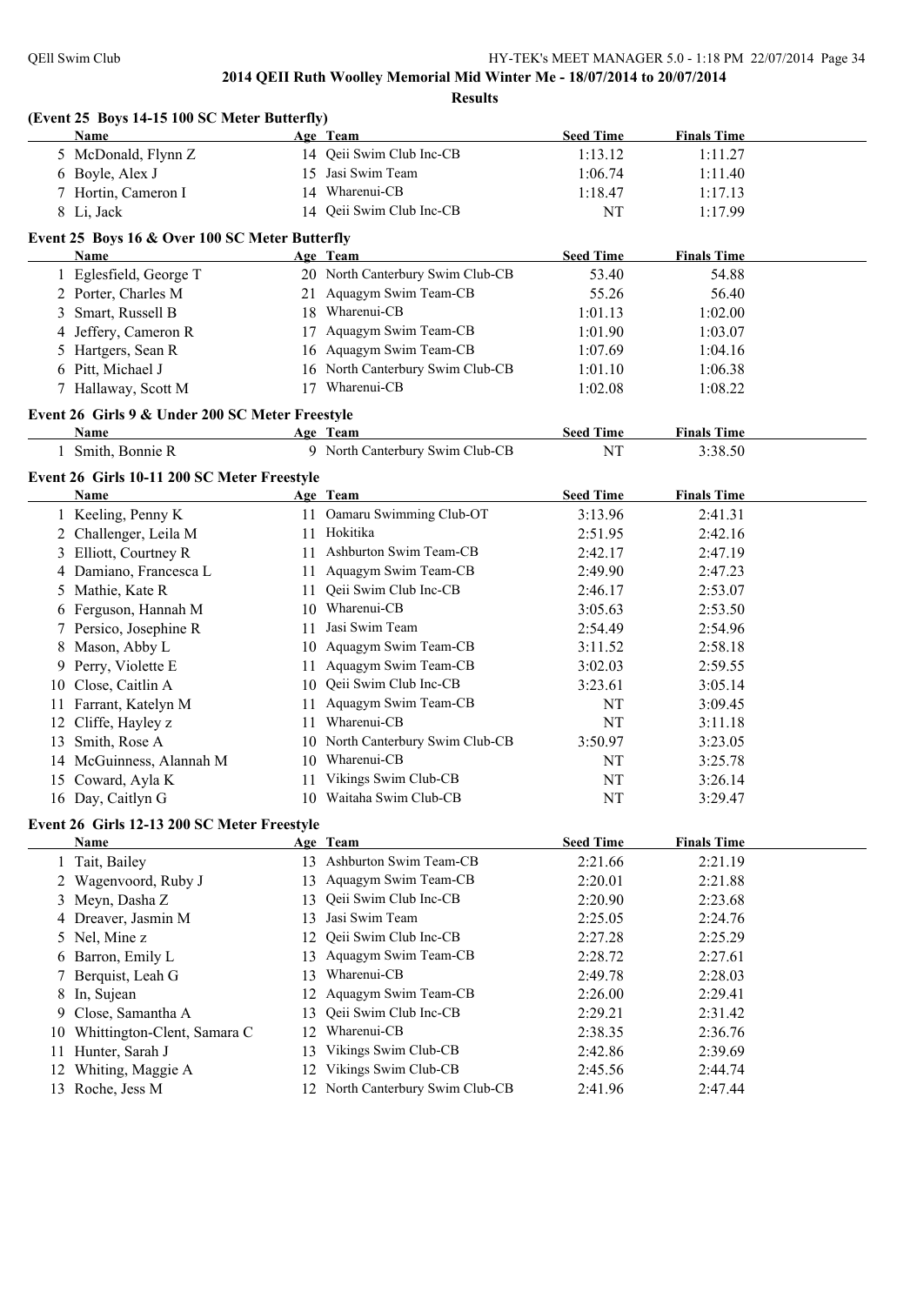**Results**

### **(Event 26 Girls 12-13 200 SC Meter Freestyle)**

|    | <b>Name</b>                                     |    | Age Team                         | <b>Seed Time</b> | <b>Finals Time</b> |  |
|----|-------------------------------------------------|----|----------------------------------|------------------|--------------------|--|
|    | 14 Ford, Kendra K                               |    | 12 Vikings Swim Club-CB          | 2:43.18          | 2:48.66            |  |
|    | 15 Hammond, Amber J                             |    | 12 Wharenui-CB                   | NT               | 2:51.32            |  |
|    | 16 O'Sullivan, Baileigh S                       | 12 | Jasi Swim Team                   | 2:47.80          | 2:53.64            |  |
|    | 17 Murray, Amber M                              | 12 | Wharenui-CB                      | <b>NT</b>        | 2:53.82            |  |
| 18 | Smith, Abi M                                    | 13 | Selwyn Swimming Club-CB          | 2:50.97          | 2:53.92            |  |
| 19 | Hortin, Abigail L                               | 12 | Wharenui-CB                      | 2:53.59          | 2:55.51            |  |
| 20 | Day, Tayla L                                    | 12 | Waitaha Swim Club-CB             | 2:59.64          | 2:57.13            |  |
| 21 | Averill, Rose J                                 | 12 | Wharenui-CB                      | 2:55.74          | 2:59.65            |  |
| 22 | Keeling, Isabelle M                             | 13 | Oamaru Swimming Club-OT          | <b>NT</b>        | 3:00.63            |  |
| 23 | Kikstra, Olivia R                               | 12 | Waitaha Swim Club-CB             | 3:07.19          | 3:07.23            |  |
| 24 | Day, Alyx R                                     | 12 | Waitaha Swim Club-CB             | 3:14.29          | 3:13.42            |  |
|    | 25 Herman, Mandy E                              |    | 12 Waitaha Swim Club-CB          | 3:25.51          | 3:14.82            |  |
|    | Event 26 Girls 14-15 200 SC Meter Freestyle     |    |                                  |                  |                    |  |
|    | Name                                            |    | Age Team                         | <b>Seed Time</b> | <b>Finals Time</b> |  |
|    | 1 Clough, Lucy K                                |    | 15 Ashburton Swim Team-CB        | 2:10.65          | 2:15.27            |  |
|    | 2 Haughin, Laura J                              |    | 15 North Canterbury Swim Club-CB | 2:14.00          | 2:16.26            |  |
|    | 3 Davies, Amelia F                              |    | 14 Jasi Swim Team                | 2:23.59          | 2:22.70            |  |
|    | *4 Hogg, Katelyn M                              |    | 15 Ashburton Swim Team-CB        | 2:30.97          | 2:28.38            |  |
| *4 | Gordon, Lucy J                                  |    | 14 Aquagym Swim Team-CB          | 2:16.32          | 2:28.38            |  |
| 6  | Damiano, Olivia M                               |    | 14 Aquagym Swim Team-CB          | 2:26.81          | 2:28.39            |  |
| 7  | Cliffe, Jessica R                               |    | 14 Wharenui-CB                   | 2:25.20          | 2:28.56            |  |
|    | 8 Hartwell, Amy C                               |    | 15 Aquagym Swim Team-CB          | 2:39.78          | 2:29.57            |  |
| 9. | Charlton, Alanah                                |    | 15 Vikings Swim Club-CB          | 2:34.79          | 2:33.23            |  |
| 10 | Sullivan, Maeve Z                               |    | 14 Wharenui-CB                   | 2:41.48          | 2:34.86            |  |
|    | 11 Le Poidevin, Jessica A                       |    | 14 Jasi Swim Team                | 2:46.91          | 2:47.07            |  |
|    |                                                 |    |                                  |                  |                    |  |
|    | Event 26 Girls 16 & Over 200 SC Meter Freestyle |    |                                  |                  |                    |  |
|    | Name                                            |    | Age Team                         | <b>Seed Time</b> | <b>Finals Time</b> |  |
|    | 1 Winward, Sammy J                              |    | 19 Aquagym Swim Team-CB          | 2:07.17          | 2:07.10            |  |
|    | 2 Roberts, Gendi L                              |    | 17 North Canterbury Swim Club-CB | 2:07.53          | 2:13.12            |  |
|    | 3 Tucker, Brittany M                            | 17 | Qeii Swim Club Inc-CB            | 2:03.88          | 2:13.28            |  |
|    | 4 Gurden, Tamara L                              |    | 16 North Canterbury Swim Club-CB | 2:14.46          | 2:15.92            |  |
|    | 5 Masters, Britt M                              | 18 | Wharenui-CB                      | 2:18.17          | 2:23.99            |  |
|    | 6 Morton, Keely A                               |    | 16 North Canterbury Swim Club-CB | 2:22.72          | 2:25.41            |  |
|    | 7 Findlay, Sarah                                | 17 | Jasi Swim Team                   | NT               | 2:57.99            |  |
|    | 8 Ruth, Jacquie C                               | 17 | Qeii Swim Club Inc-CB            | 4:03.78          | 4:06.19            |  |
|    | Event 27 Boys 9 & Under 200 SC Meter Freestyle  |    |                                  |                  |                    |  |
|    | Name                                            |    | Age Team                         | <b>Seed Time</b> | <b>Finals Time</b> |  |
|    | 1 Lockhart, Callum J                            |    | 9 Vikings Swim Club-CB           | 3:30.68          | 3:15.04            |  |
|    | Event 27 Boys 10-11 200 SC Meter Freestyle      |    |                                  |                  |                    |  |
|    | <b>Name</b>                                     |    | Age Team                         | <b>Seed Time</b> | <b>Finals Time</b> |  |
|    | 1 Baker, Zac Z                                  |    | 11 Wharenui-CB                   | 2:29.18          | 2:27.38            |  |
|    | 2 Torepe-Ormsby, Taiko H                        |    | 10 Wharenui-CB                   | 2:38.00          | 2:33.70            |  |
|    | 3 Tait, Kalen                                   |    | 11 Ashburton Swim Team-CB        | 2:34.96          | 2:36.05            |  |
|    | 4 MacGibbon, Thomas J                           | 11 | Vikings Swim Club-CB             | 2:50.47          | 2:38.26            |  |
| 5  | Setu, Marshall U                                | 11 | Vikings Swim Club-CB             | 2:43.24          | 2:45.31            |  |
| 6  | Reid, Cody Z                                    | 10 | Jasi Swim Team                   | 2:50.04          | 2:45.32            |  |
|    | Taylor, William J                               | 11 | Jasi Swim Team                   | 2:47.83          | 2:50.23            |  |
|    | Jefferies, Cameron R                            | 11 | Neptune Swim Club-OT             | 3:14.11          | 3:12.28            |  |
| 9  | Graham, Wills C                                 |    | 10 North Canterbury Swim Club-CB | <b>NT</b>        | 3:25.32            |  |
|    |                                                 |    |                                  |                  |                    |  |